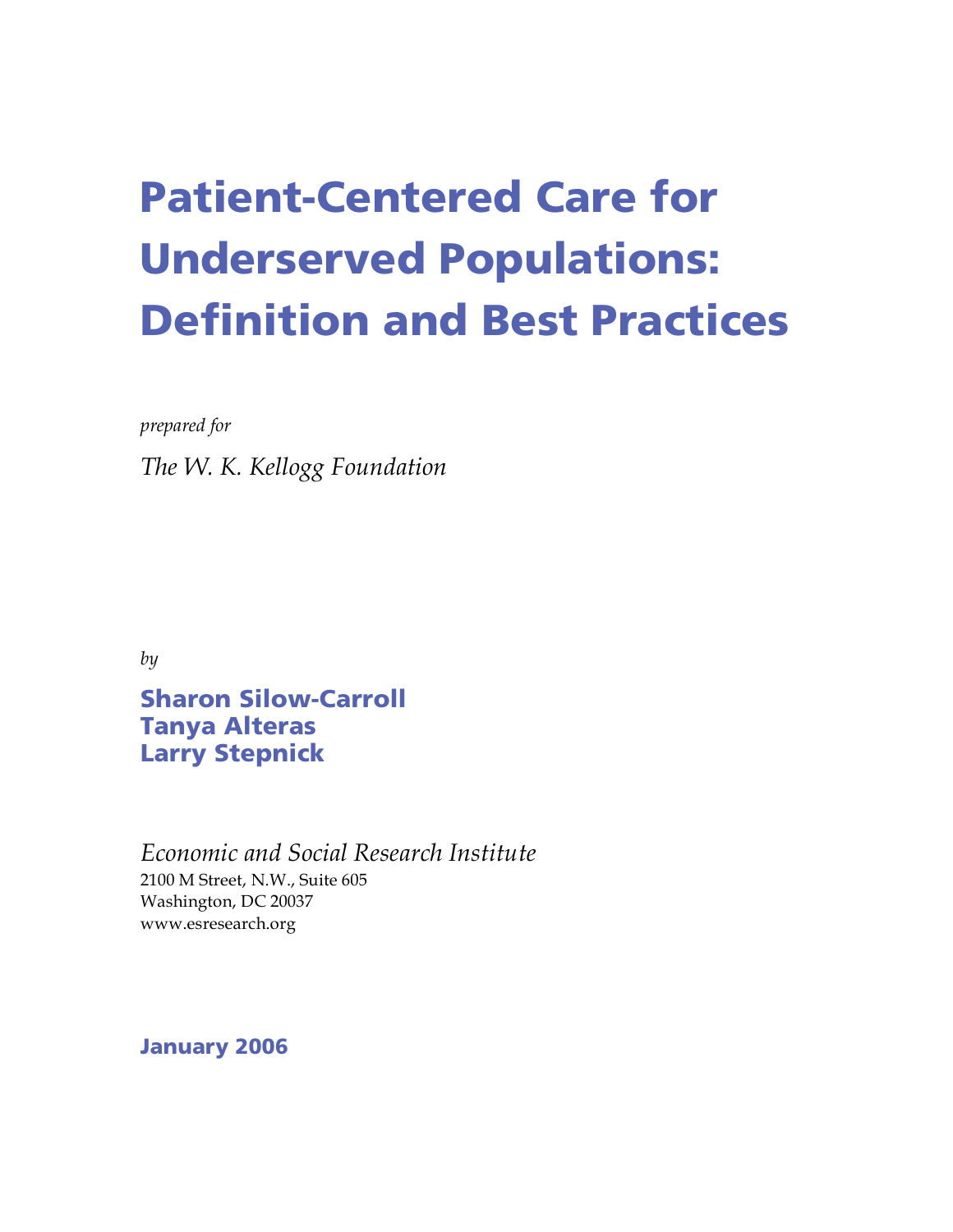### Acknowledgements

The authors would like to thank the W. K. Kellogg Foundation for supporting this research. The W.K. Kellogg Foundation is a nonprofit organization whose mission is to apply knowledge to solve the problems of people. Its founder W.K. Kellogg, the cereal industry pioneer, established the Foundation in 1930. Since its beginning the Foundation has continuously focused on building the capacity of individuals, communities, and institutions to solve their own problems. "To help people help themselves through the practical application of knowledge and resources to improve their quality of life and that of future generations." For more information, see www.wkkf.org

The authors would also like to thank the many researchers, clinicians, administrators, and patients who shared their expertise and experiences with us. We especially appreciate the many individuals at the Cambridge Health Alliance, Massachusetts General Hospital, G.A. Carmichael Family Health Center, the Senior Health and Wellness Center, and the Health Choice Network who were so generous with their time in providing us information about consumer/patient centered practices at their organizations.

### About the Economic and Social Research Institute

**The Economic and Social Research Institute** (ESRI) is a nonprofit, non-partisan organization based in Washington, D.C that conducts research and policy analysis in health care and in the reform of social services. ESRI specializes in studies aimed at improving the way health care services are organized and delivered, making quality health care accessible and affordable, and enhancing the effectiveness of social programs. For more information, see www.esresearch.org.

### About the Authors

**Sharon Silow-Carroll**, M.B.A., M.S.W. is Senior Vice President at ESRI. Ms. Silow-Carroll's areas of expertise include health care reform strategies and meeting the needs of vulnerable populations. Her recent projects include: assessing state efforts to stretch limited health care dollars; reviewing community-based programs to expand health coverage to low-income workers; and examining local initiatives to enhance access to oral health care. She is author of numerous reports and articles analyzing public and private sector initiatives aimed at enhancing access, containing costs, and improving quality of health care. Ms. Silow-Carroll can be contacted at silow@optonline.net.

**Tanya Alteras**, M.P.P. is a Senior Policy Analyst at ESRI. Ms. Alteras specializes in examining issues of access to health care for the underserved within Medicaid, SCHIP, and other public programs; financing and organization of health care reform proposals; and strategies for leveraging private dollars to stretch limited public resources in the delivery of health care and health insurance coverage. Her recent projects include studying best practices in oral health care for the underserved, reviewing coverage for adults without dependent children, and examining early experiences of the Trade Act of 2002 Health Coverage Tax Credit.

**Larry Stepnick**, MBA, is vice president of The Severyn Group, a research, consulting, and communications firm that specializes in conducting qualitative and quantitative research, and writing and producing publications on a wide range of issues that span virtually all aspects of health care, including financing, management, delivery, and performance measurement. Mr. Stepnick can be contacted at severyngroup@msn.com.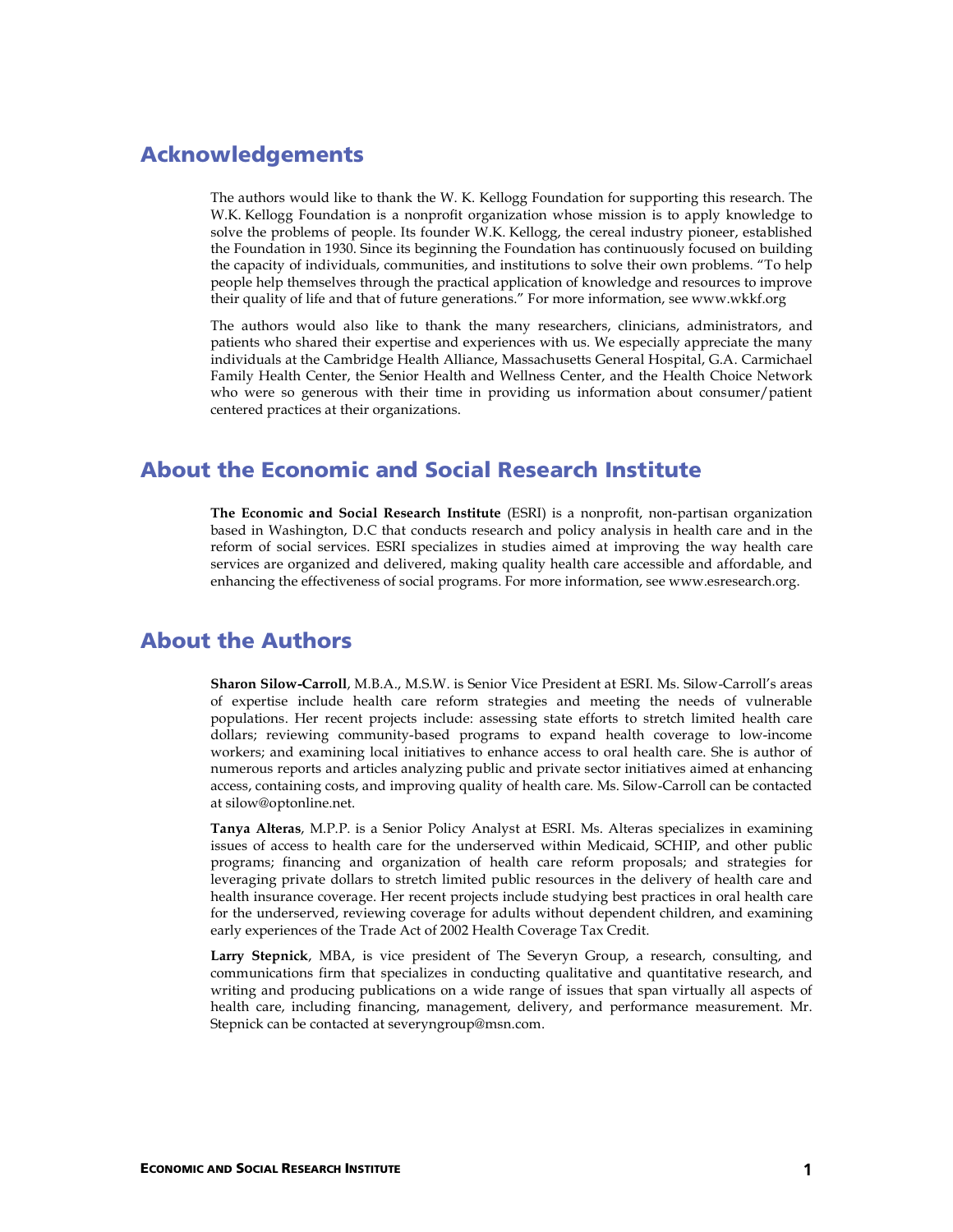### **Contents**

| <b>Executive Summary</b>                                                      |           | 4  |
|-------------------------------------------------------------------------------|-----------|----|
| Core Components of Consumer/Patient-Centered Care for Underserved Populations | 4         |    |
| Key Institutional Supports and Processes                                      | 5.        |    |
| <b>Barriers to PCC</b>                                                        | 6         |    |
| <b>Challenges for Policymakers</b>                                            | 6         |    |
| <b>Introduction and Background</b>                                            |           | 7  |
| Background                                                                    | 7         |    |
| Special Barriers/Issues for the Underserved                                   | 9         |    |
| <b>Consumer-Driven Health Care and Plans</b>                                  | 10        |    |
| <b>Methodology: Case Studies</b>                                              | 11        |    |
| <b>Findings</b>                                                               |           | 13 |
| <b>Incorporating Concepts into Daily Operations</b>                           | 13        |    |
| <b>Core Components and Best Practices</b>                                     | 14        |    |
| <b>Critical Support Structures and Processes</b>                              | <b>18</b> |    |
| <b>Barriers to Patient-Centered Care</b>                                      | 23        |    |
| <b>Lessons Learned</b>                                                        |           | 25 |
| <b>Conclusion: Challenges for Policymakers</b>                                |           | 27 |
| <b>Appendix A. Typology of Patient-Centered Care Activities</b>               |           | 29 |
| Clinical programs/Service delivery                                            | 29        |    |
| <b>Educational Curricula and Training</b>                                     | 30        |    |
| <b>Surveys/Measurement Tools</b>                                              | 31        |    |
| <b>Identification and Development of Standards and Best Practices</b>         | 32        |    |
| <b>Government Programs</b>                                                    | 34        |    |
| <b>Foundation-Funded Programs</b>                                             | 35        |    |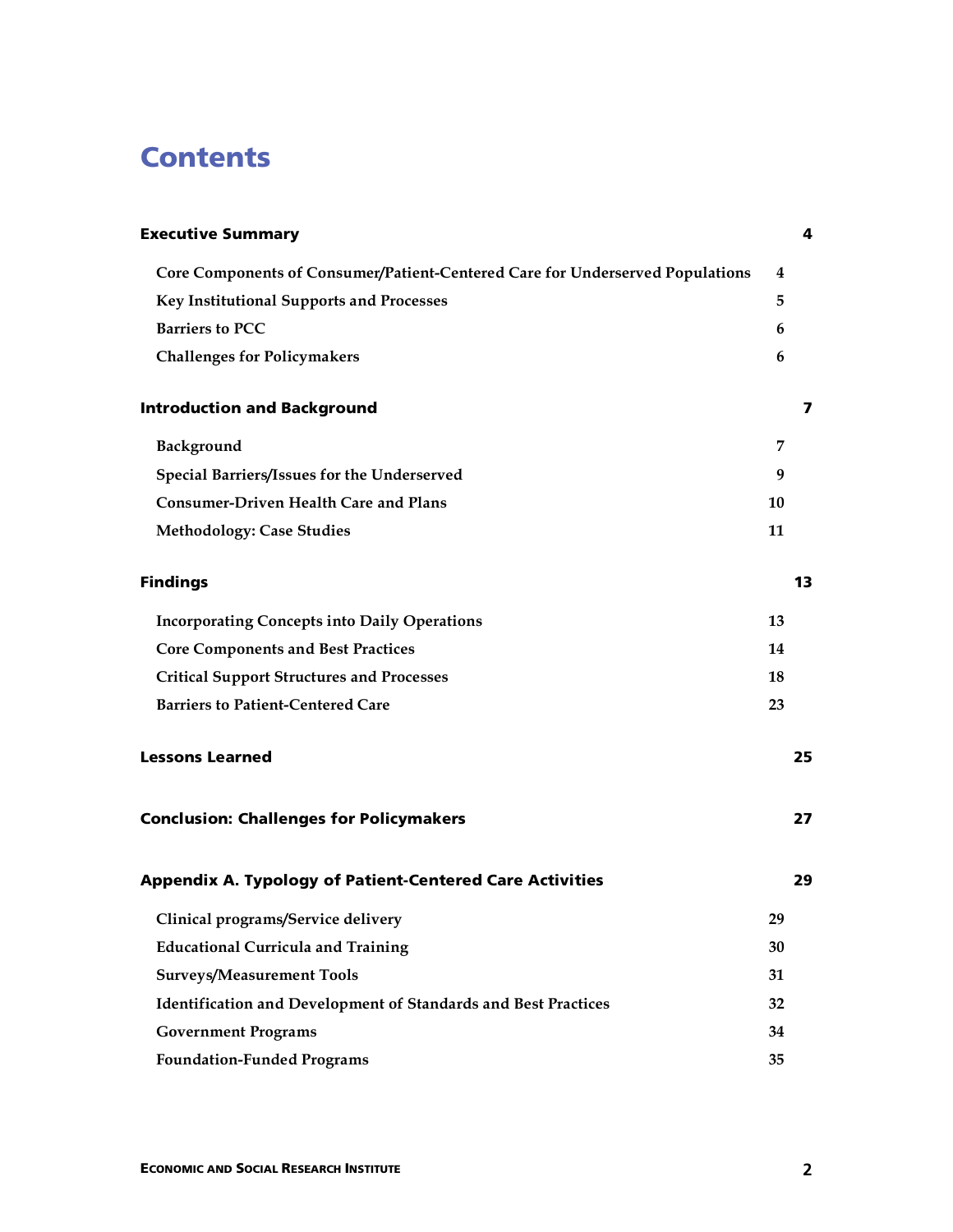| <b>Appendix B. Experts Interviewed</b>           | 37 |
|--------------------------------------------------|----|
| <b>Appendix C. Case Study Selection Criteria</b> | 39 |
| <b>Appendix D. Case Study Interview Guide</b>    | 40 |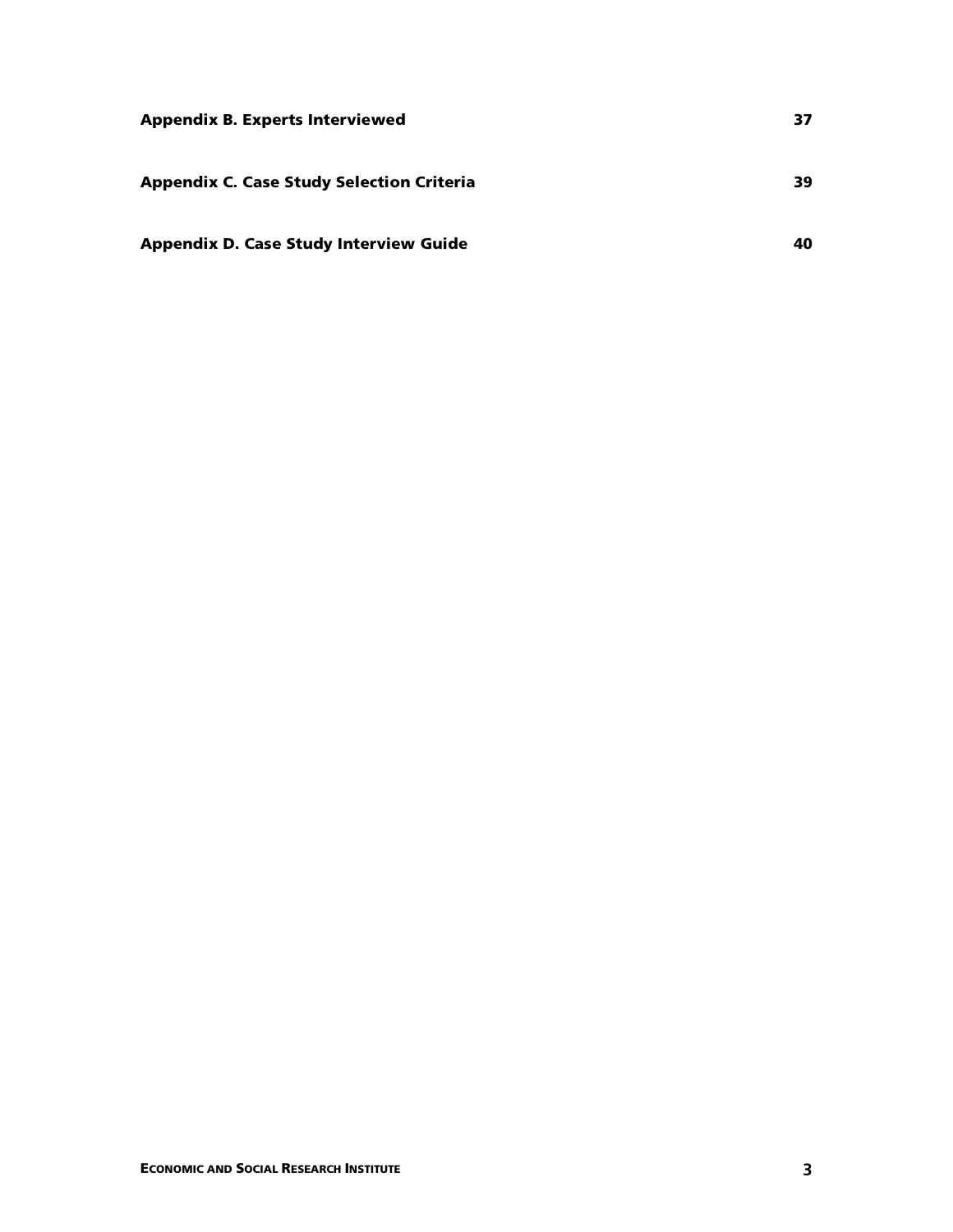### Executive Summary

The U.S. health care system is experiencing a slow and subtle shift from a professionally driven approach toward one that is "patient centered" or "consumer centered." This stems from a growing recognition that incorporating an individual patient's perspectives and greater involvement in his/her care results in better health outcomes and satisfaction. But certain populations such as low-income individuals, uninsured persons, immigrants, racial and ethnic minorities, and the elderly—who are typically underserved by the health system—face even greater barriers to patient/consumer centered care (PCC). 1 This report focuses on how patientcentered philosophies can be incorporated into health care delivery models targeting the underserved.

Through close examination of the literature and models considered seminal to the field, the Economic and Social Research Institute (ESRI) has defined a set of core components of consumer/patient-centered care for vulnerable populations. We also have identified critical "ingredients"—institutional structures and processes—that support the successful implementation of PCC. Further, ESRI's case studies of these organizations (available at www.esresearch.org) delineate numerous best practices in PCC that could be replicated at other health care organizations.

#### Core Components of Consumer/Patient-Centered Care for Underserved Populations

Using an iterative process incorporating existing literature (beginning with the Picker Institute's dimensions of patient-centered care) and feedback from dozens of individuals who are studying and/or practicing in the field, we have developed the following set of core components of a comprehensive PCC approach for underserved populations:

- A. *Welcoming environment*: provide a physical space and an initial personal interaction that is "welcoming," familiar, and not intimidating;
- B. *Respect for patients' values and expressed needs*: obtain information about patient's care preferences and priorities; inform and involve patient and family/caregivers in decisionmaking; tailor care to the individual; promote a mutually-respectful, consistent patientprovider relationship;
- C. *Patient empowerment or "activation"*: educate and encourage patient to expand their role in decision-making, health-related behaviors, and self-management;

<sup>|&</sup>lt;br>1 Although the elderly have access to Medicare coverage and tend not to be uninsured, they may be underserved in other ways. Anecdotal evidence suggests that due to changes in physicians' Medicare reimbursement, a growing number of Medicare enrollees are having difficulty finding providers who will take on new Medicare patients. Also, the elderly more often face multiple chronic and acute conditions that make coordination of care and navigation through a complex health care system particularly difficult.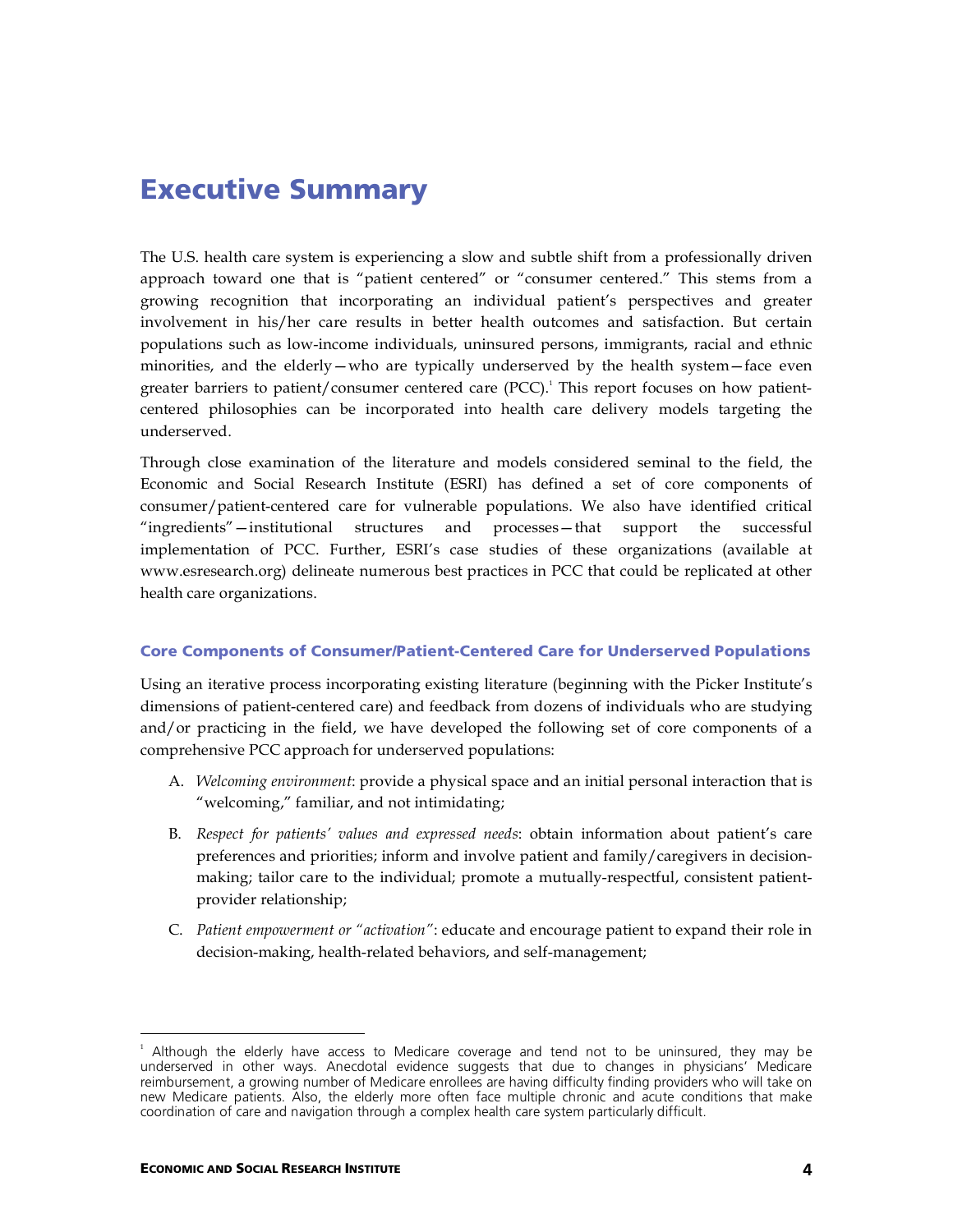- D. *Socio-cultural competence*: understand and consider culture, 2 economic and educational status, health literacy level, family patterns/situation, and traditions (including alternative/folk remedies); communicate in a language and at a level that the patient understands;
- E. *Coordination and integration of care*: assess need for formal and informal services that will have an impact on health or treatment, provide team-based care and care management, advocate for the patient and family, make appropriate referrals and ensure smooth transitions between different providers and phases of care;
- F. *Comfort and support*: emphasize physical comfort, privacy, emotional support, and involvement of family and friends;
- G. *Access and navigation skills*: provide what patient can consider a "medical home," keep waiting times to a minimum, provide convenient service hours, promote access and patient flow; help patient attain skills to better navigate the health care system;
- H. *Community outreach*: make demonstrable, proactive efforts to understand and reach out to the local community.

#### Key Institutional Supports and Processes

Our research indicated that certain institutional structures and processes are essential for supporting the above PCC activities. Other organizations interested in developing PCC should make considerable efforts to establish and/or build up these "ingredients" at their institutions.

- I. *Feedback and measurement*: seek and respond to suggestions and complaints from patients and families; develop, collect and evaluate data on measures of patient-centered care, and feed back the results into further improvements; incorporate accountability for addressing deficiencies and continually improving indicators;
- J. *Patient/family involvement*: include patients and family members in the planning, design, and ongoing functioning of the organization; consider the patient a member of his/her care team;
- K. *Workforce development*: employ, train, and support a workforce that reflects, appreciates, and celebrates the diversity of the communities and cultures that the organization serves; reward and recognize staff exhibiting patient centeredness principles; develop communication skills among all levels of staff; empower staff to be part of patientcentered teams;
- L. *Leadership*: top management, Board, and department heads make a clear, explicit commitment to patient centeredness and act as role models;
- M. *Involvement in collaboratives, pilots*: seek out and join pilot research projects and collaborative relationships with other organizations that attempt to "push the envelope" in developing new methods to operationalize patient-centered principles;

 $\frac{1}{2}$ <sup>2</sup> "Culture" includes ethnic traditions as well as culture of homelessness, addiction, etc.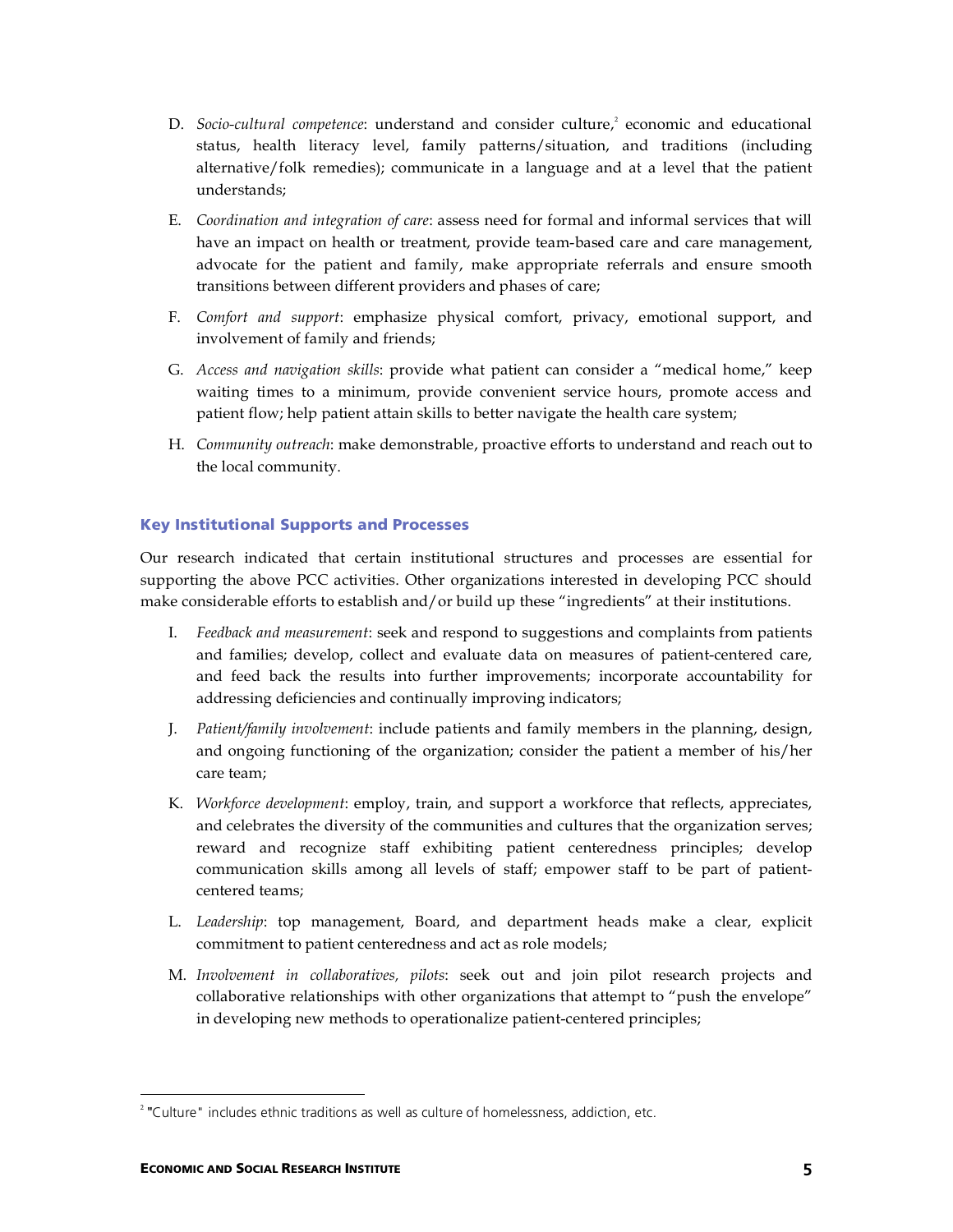- N. *Technology and structural support*: use electronic systems/user-friendly software programs that promote patient/family education and compliance, and minimize medical errors; structure the physical environment to optimize patient flow and safety;
- O. *Integration into institution*: tie patient-centered care to other priorities such as patient safety, quality improvement, etc., and incorporate patient-centered practices into daily operations and culture.

#### Barriers to PCC

Despite their successes, the organizations studied faced numerous barriers in pursuing PCC, including the following:

- P. Difficulty recruiting and retaining underrepresented minority physicians;
- Q. Lack of defined 'boundaries' for outreach staff who may be overwhelmed dealing with interrelated health, social, cultural, and economic issues of patients;
- R. Strict hiring requirements that pose obstacles to hiring neighborhood residents;
- S. Lack of tools to gauge and reward PCC performance;
- T. Financial constraints;
- U. Traditional attitudes among staff unwilling to change the "old school" provider/patient relationship or acknowledge and address cultural and socio-economic issues; and
- V. Fatigue and competing priorities.

#### Challenges for Policymakers

Efforts to operationalize PCC are occurring at the organization, patient, provider, and community levels. In addition to adapting and replicating the best practices such as those described in this report (and in greater detail in the case study reports), additional efforts are required at *the broader health care system and public policy level.* This involves re-setting priorities in terms of reimbursement by Medicaid, Medicare, and private insurance; placing greater emphasis on wellness and prevention as well as treating disease; and promoting other public policies and government funding that supports PCC.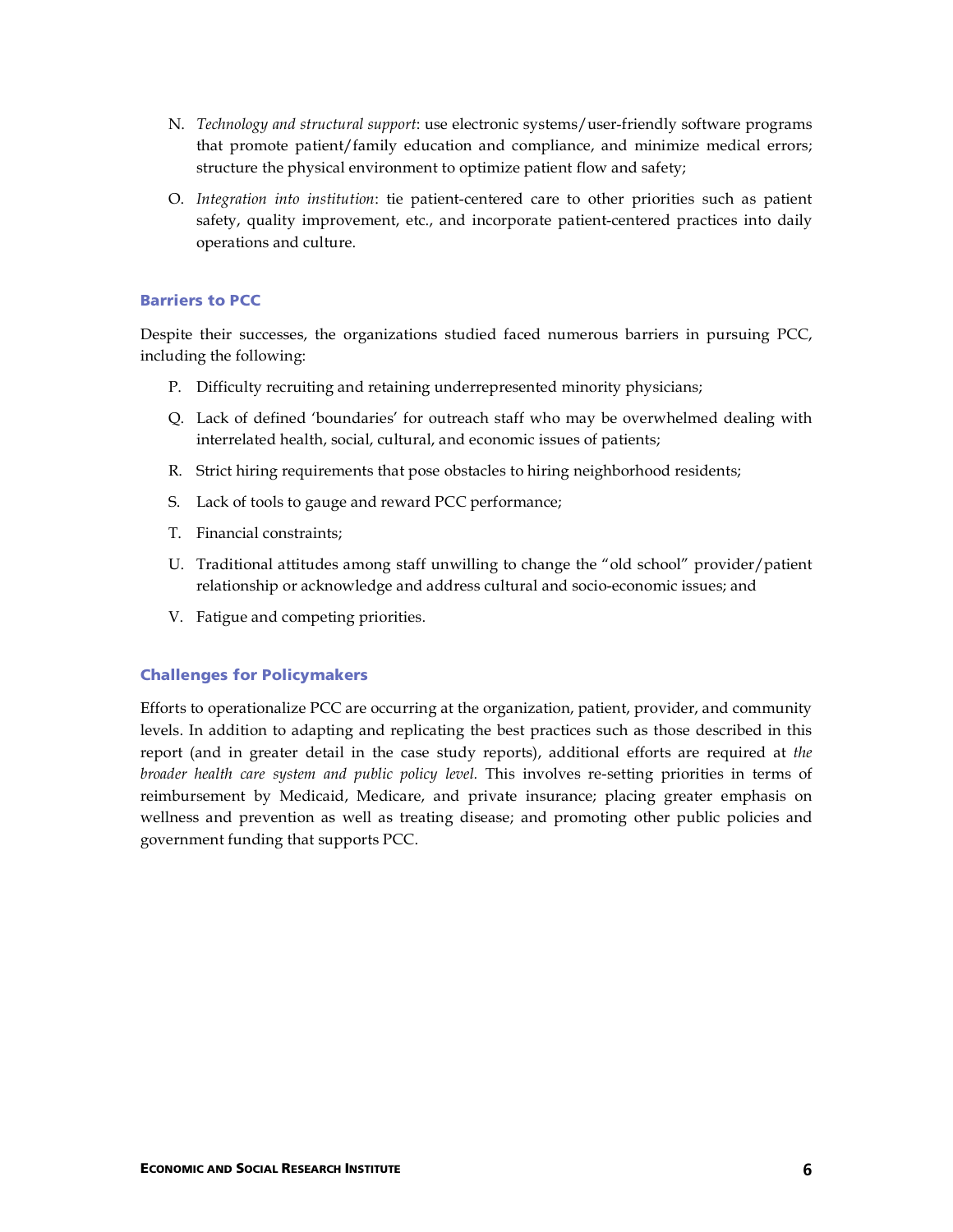### Introduction and Background

This report presents the results of a research study by the Economic and Social Research Institute (ESRI) on consumer/patient-centered care (PCC) for underserved populations, under a grant from the W. K. Kellogg Foundation. First, we provide a brief background of patient-centered care, and discuss special issues and barriers to PCC for vulnerable populations such as lowincome persons, uninsured, minorities, immigrants, elderly, and other vulnerable groups. We then discuss the relationship between PCC and Consumer Driven Health Care, including elements common to both "movements," as well as areas in which they conflict.

After describing the methodology for our case study analysis, we summarize our findings by delineating the core components of PCC for underserved populations, along with "best practices" – actual strategies used by leading institutions that put PCC philosophy into practice. This section is followed by a cross-site assessment of the key institutional structures and processes that are necessary for the successful implementation of PCC. We recommend that all health care organizations consider establishing and/or building up these ingredients in order to support a more patient-centered health care system. The final sections summarize the barriers and future challenges facing the case study sites, along with the lessons that can be learned from their experiences.

During the course of our research, we discovered a wide range of activities across the country involving the practice, research, and teaching of PCC. Appendix A presents a "typology" of such activities, ranging from patient-driven clinical services at community health centers, to survey instruments that measure levels of patient-centeredness, to community-based rotations and training in cultural competence at medical schools. Appendix B lists the many experts interviewed for this study, each providing invaluable insights. Appendix C describes the criteria used to select our study sites, and Appendix D presents the interview guide used to elicit the information gathered.

#### Background

Over recent decades, the health care system has experienced some movement from a paternalistic medical model to one that engages the patient in decision-making and self-care. 3 It reflects the beginning of a shift from a professionally driven system toward one that is "patient centered" or "consumer centered," recognizing and incorporating an individual patient's perspectives. 4

The Picker/Commonwealth Program for Patient-Centered Care delineated seven dimensions of patient centeredness in 1993 in a groundbreaking book, Through the Patient's Eyes:

<sup>-&</sup>lt;br>3 Gerteis, M., Edgman-Levitan, S., Daley, J., and Delbanco, T.L., eds. *Through the Patient's Eyes: Understanding and Promoting Patient-centered Care.* San Francisco: Jossey-Bass, 1993.

<sup>4</sup> Laine, C., and Davidoff, F. "Patient-Centered Medicine: A Professional Evolution." *Journal of the American Medical Association* 275(2):152–156, 1996.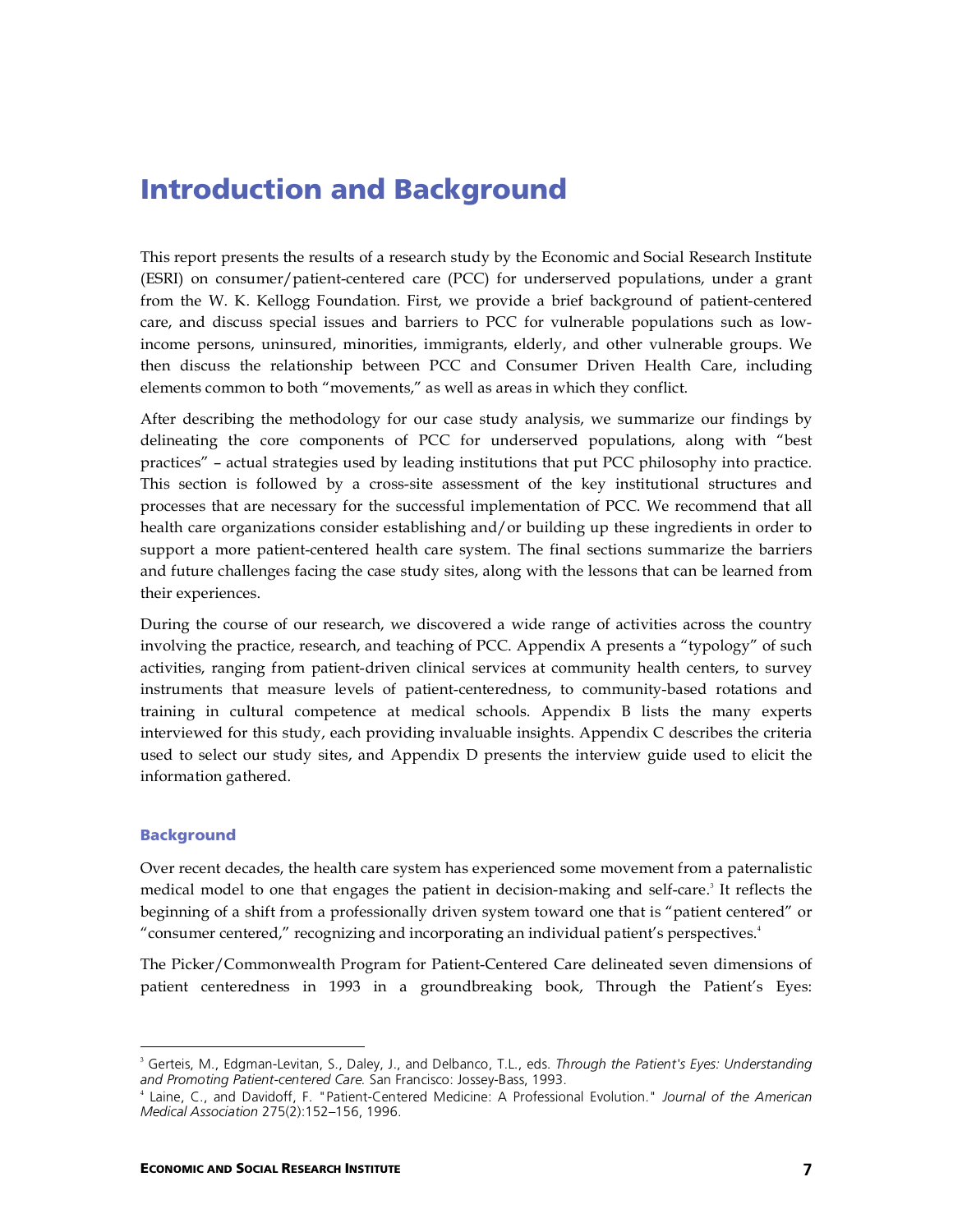Understanding and Promoting Patient-Centered Care. 5 Soon after, the Picker Institute was founded to support the measurement and advancement of PCC. Attention to the issue was heightened when the 2001 landmark report by the Institute of Medicine (IOM), Crossing the Quality Chasm: A New Health System for the 21st Century, included patient centeredness as one of six essential aims of the health care system. 6

The IOM advocated a partnership between clinicians and patients that is characterized by informed, shared decision making, development of patient knowledge, self-management skills, and preventive behaviors. In this framework, health clinicians' decisions are informed by an understanding of patients' needs and environment, which includes home life, job, family relationships, cultural background, and other factors.<sup>7</sup>

There is some evidence that a patient-centered approach leads to better health outcomes as well as greater clinician satisfaction, reduced malpractice claims, and higher clinician loyalty. 8 Examples of such evidence include the following:

- A study of the patient-centered clinical method found that when patients perceived their physician visit to be patient centered (i.e., they felt they understood or had been adequately involved in developing the treatment plan), they experienced better recovery, better emotional health, and dramatically fewer diagnostic tests and referrals two months later. 9
- One year after exposure to a chronic disease self-management program that emphasizes greater patient involvement in goal setting and self-management in a "real-world" setting, most patients experienced statistically significant improvements in a variety of health outcomes and had fewer emergency department visits.<sup>10</sup>
- A review of depositions from settled malpractice suits found that the decision to litigate was often associated with a perceived lack of caring and/or collaboration in the delivery of health care; issues identified included perceived unavailability of the clinician, discounting patient and/or family concerns, poor delivery of information, and lack of understanding the patient and/or family perspective. Problems often occurred during interactions between the clinician and patient after an adverse event. $^{\text{\tiny{11}}}$

<sup>-&</sup>lt;br>5  $5$  The seven dimensions are: 1) respect for patients' values, preferences, and expressed needs; 2) coordination and integration of care; 3) information, communication, and education; 4)physical comfort; 5)emotional support and alleviation of fear and anxiety; 6)involvement of family and friends; 7)transition and continuity (Gerteis, et al., 1993).

<sup>6</sup> Crossing the Quality Chasm: A New Health System for the 21st Century. Institute of Medicine, National Academy Press, Washington, DC, 2001.

<sup>7</sup> *Educating Health Professionals to be Patient Centered: Current Reality, Barriers, and Related Actions,* Institute of Medicine, http://www.iom.edu/Object.File/Master/10/460/0.pdf.

<sup>8</sup> See, for example: Meryn, S. "Improving communication skills: To carry coals to Newcastle," *Medical Teacher,* 20(4):331-37, 1998; Wagner, E. H., B. T. Austin, C. Davis, M. Hindmarsh, J. Schaefer, and A. Bonomi. "Improving Chronic Illness Care: Translating evidence into action," *Health Affairs* 20(6):64-78, 2001; and Hack, Thomas F., et. al. "Feasibility of an Audiotape Intervention for Patients with Cancer: A Multicenter, Randomized, Controlled Pilot Study," *Journal of Psychosocial Oncology*, Jun 1, 1999.

<sup>9</sup> Stewart, M., Brown JB. Donner A, et al. "The Impact of Patient-centered Care on Patient Outcomes," *Journal of Family Practice*, 2000, 49:796-804.

<sup>&</sup>lt;sup>10</sup> Lorig, K. R., D. S. Sobel, P. L. Ritter, D. Laurent, and M. Hobbs. "Effect of a Self-management

Program on Patients with Chronic Disease," *Effective Clinical Practice* 4(6):256-62, 2001.

<sup>&</sup>lt;sup>11</sup> Beckman, H. B, K. M. Markakis, A. L. Suchman and R. M. Frankel. "The Doctor-Patient Relationship and Malpractice: Lessons from Plaintiff Depositions," *Archives of Internal Medicine* 154(12), June 27, 1994.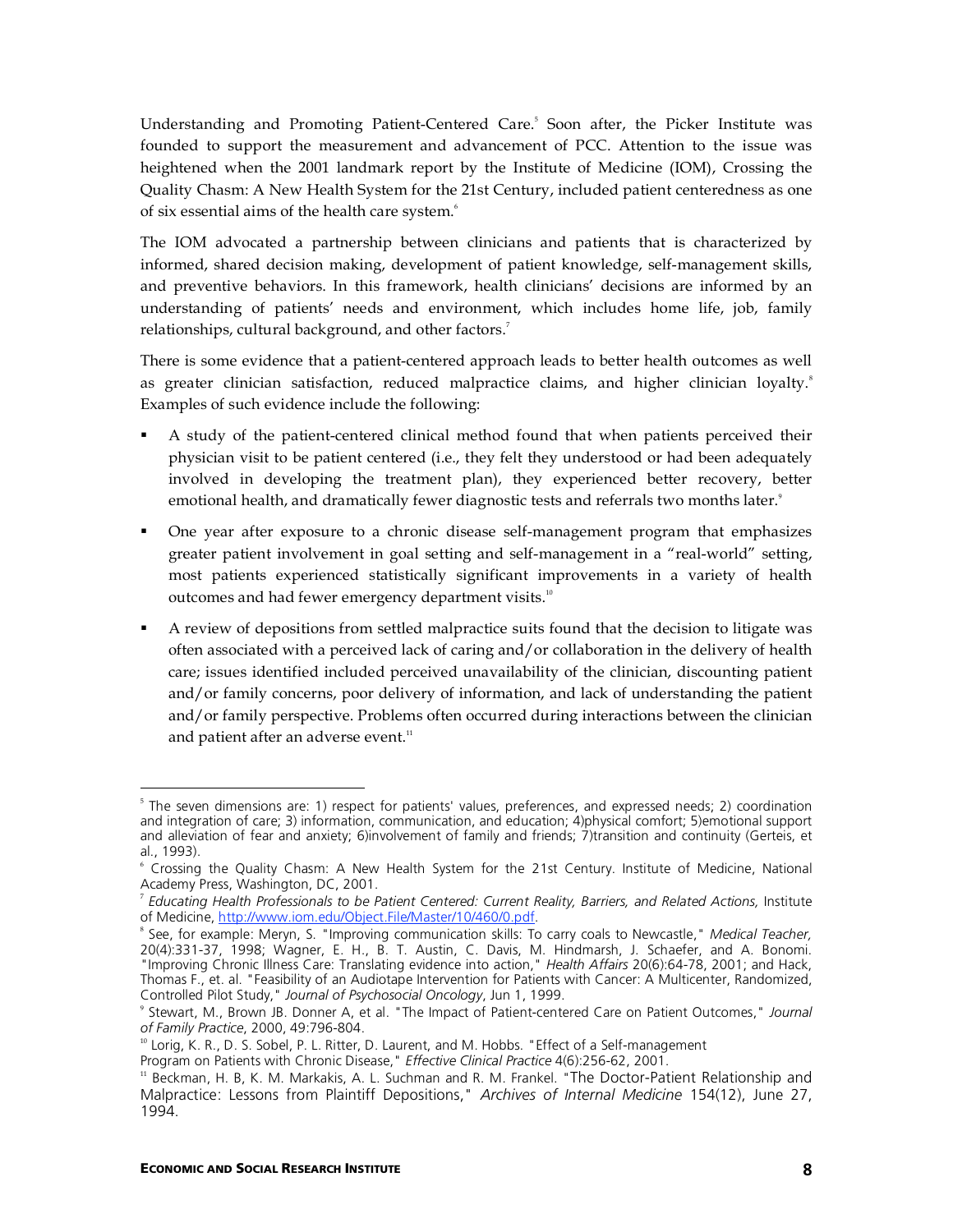Despite these indications of the benefits of patient-centered type practices, there is no one definition of patient- or consumer-centered care, nor is there a single, agreed-upon strategy for incorporating PCC philosophy into practice. <sup>12</sup> Further, conventional attitudes and protocols, education/training practices, and reimbursement policies that support the status quo present formidable barriers to the expansion of PCC across the health care system.

#### Special Barriers/Issues for the Underserved

The obstacles to PCC are even greater for vulnerable populations such as low-income individuals, uninsured persons, immigrants, racial and ethnic minorities, and the elderly. For example, some of the underpinnings of a PCC model – individualized planning and delivery of services, consideration of patient values and culture, a medical home, and an interdisciplinary team care – are often absent in safety net care. Individuals whose main contact with the health care system is in a hospital emergency department (ED), for instance, are not likely to form longterm, mutually respectful patient-provider relationships; further, ED staff generally do not have the time or training to fully understand the patient's personal and cultural circumstances. There are some efforts being made to develop cultural competency models for hospital-based settings, but the resources for implementing these models are difficult to obtain.

Community health centers (CHCs), on the other hand, strive to provide a medical home for the underserved in a setting that might allow for the establishment of a better, more respectful relationship between patient and provider. CHCs also offer social services and links to community-based programs that can assist patients with their needs. Yet these centers and clinics face severe challenges due to a lack of resources and/or available providers.

The barriers that make it difficult for underserved populations to access care in general are the same ones that make it difficult to create a patient-centered environment. Language and other cultural differences among immigrants are major obstacles to both access to care and to developing positive relationships between patients and providers. Viewing medical professionals as "superior" and "authoritative" is very common in certain cultures and among those with low "health care literacy." This may impede patients' ability or willingness to take an active role in their own care. The alternative perspective, in which an immigrant patient does not trust or respect Western medicine, can also create a barrier to developing a strong provider-patient relationship.

Conversely, if a provider does not understand that certain individuals and cultures place faith in folk remedies and alternative healing, he/she may not see the need to educate the patient about the importance of filling prescriptions and taking medications appropriately – perhaps along with folk remedies that will not harm the patient. Also, if a clinician does not trust that a patient will follow his/her instructions, that provider will be less likely to teach the patient and his or her family how to take on more responsibility for their own care.

At the same time, however, some cultural differences may have a positive impact on the delivery of PCC. One CHC clinician interviewed for this study described the close family bonds exhibited in certain cultures predominant among his patient population, and how these bonds make it

 <sup>12</sup> Gerteis, et al; *Crossing the Quality Chasm*; Gooloo S. Wunderlich and Peter Kohler, eds., *Improving the Quality of Long-term Care,* Institute of Medicine Committee on Improving Quality in Long-Term Care, National Academy Press, Washington, DC, 2001.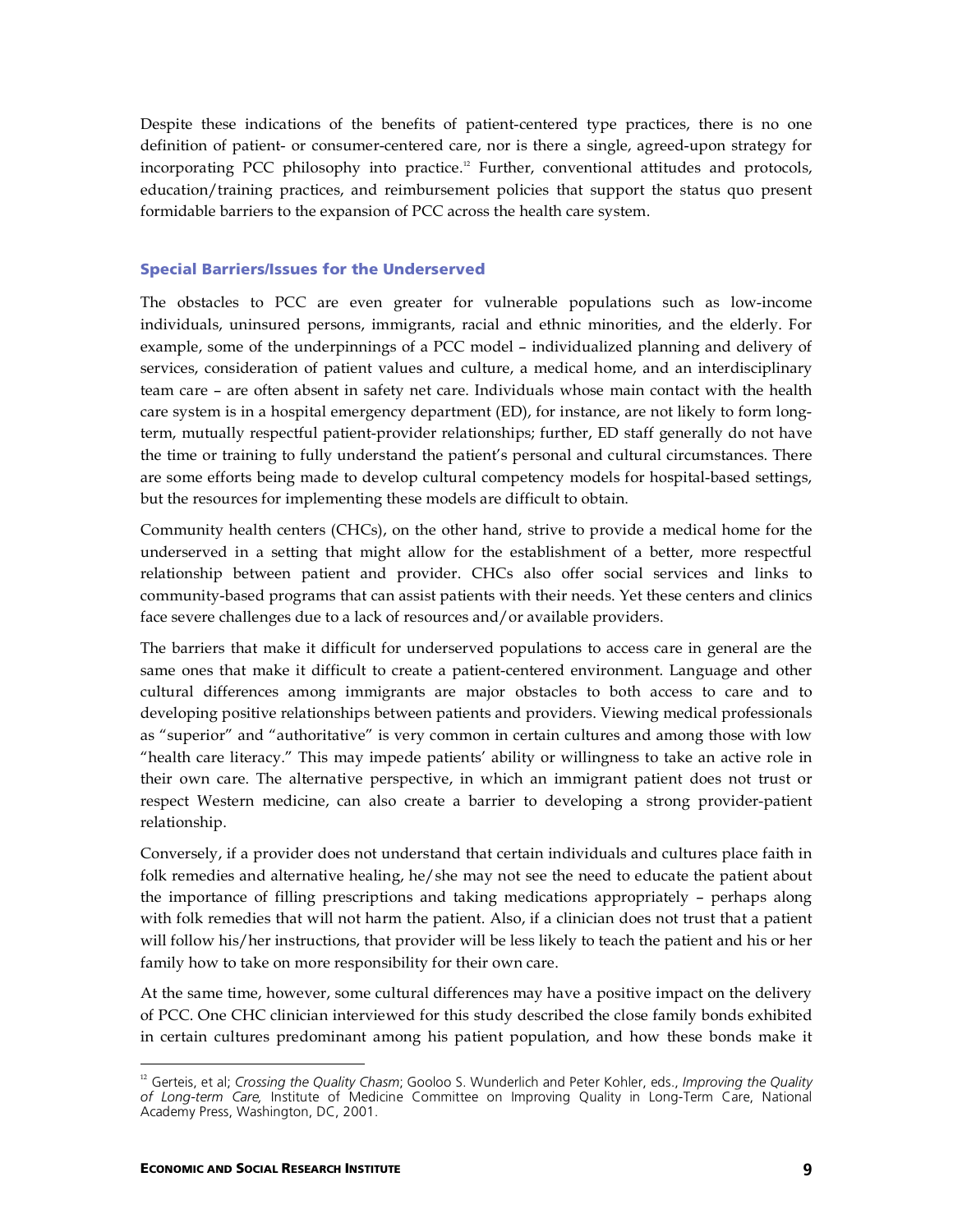more realistic to place important responsibility for care in the hands of the patient and family. This interviewee also noted the healthier lifestyle habits (especially dietary) and greater willingness to take an active part in care among certain immigrant populations. Yet such knowledge remains unknown and/or untapped among most health care providers.

Indeed, two recent studies reveal that new physicians are unprepared to provide "culturally competent" medicine – a key component of PCC. Despite the fact that the proportion of residency programs offering opportunities to develop cultural competence increased from 36 percent to 51 percent between 2000 and 2003, about half of physician residents interviewed in their final year of training report they had little or no training in how to address patients from different cultures, how to recognize signs of patient mistrust or lack of understanding, or how to identify relevant religious beliefs or cultural customs that may affect care. While most residents understood the importance of cross-cultural care, they receive little formal training and have inadequate time and resources to practice such care.<sup>13</sup>

It is imperative to note that there is a difference between understanding the cultures of patients and making sweeping generalizations based on a patient's ethnicity. This distinction can be tricky, and difficult to teach students and clinicians. Particularly when serving minorities and immigrants, health care providers too often make assumptions about the attitudes, preferences, beliefs, and behaviors of an ethnic or racial group rather than focusing on the individual. A key to PCC is understanding a patient's cultural influences, while also engaging in one-on-one communication with patients and family members to elicit their unique preferences, beliefs, and concerns.

#### Consumer-Driven Health Care and Plans

Patient/consumer-centered care must be distinguished from "consumer-driven health care" or "consumer-driven health plans." There are some areas where the two concepts overlap, but there are also important differences, and even areas where the two conflict with each other.

Consumer-driven health care—a term that has been associated with a consumer advocacy approach in past years—has evolved into a concept that is supported by the current Administration and is gaining momentum among employers. It is based on the presumption that placing more decision-making and a greater financial stake in the hands of employees/consumers will result in more prudent purchasing of medical services, reduced overall spending on health care, and lower costs to employers.<sup>14</sup> It assumes that consumers are given and use appropriate information tools to support their decision-making.

This concept is incorporated into consumer-driven health plans. These plans typically refer to lower-cost, high-deductible health insurance products tied to health spending accounts (also called reimbursement accounts or health savings accounts) that are funded by employers and/or employees (or self-employed individuals). After the consumer exhausts the spending account on

 <sup>13</sup> Joel S. Weissman, Ph.D., Joseph R. Betancourt, M.D., M.P.H., Eric G. Campbell, Ph.D. et al.,"Resident Physicians' Preparedness to Provide Cross-Cultural Care," *Journal of the American Medical Association*, September 7, 2005, 294 (9): 1058–67; and Elyse R. Park, Ph.D., Joseph R. Betancourt, M.D., M.P.H., Minah K. Kim, Ph.D. et al., "Mixed Messages: Residents' Experiences Learning Cross-Cultural Care," *Academic Medicine,* September 2005, 80 (9): 874–80.

<sup>&</sup>lt;sup>14</sup> Christianson, Jon, Stephen T. Parente and Ruth Taylor. "Defined Contribution Health Insurance Products: Development and Prospects," *Health Affairs* 21(1), January/February 2002.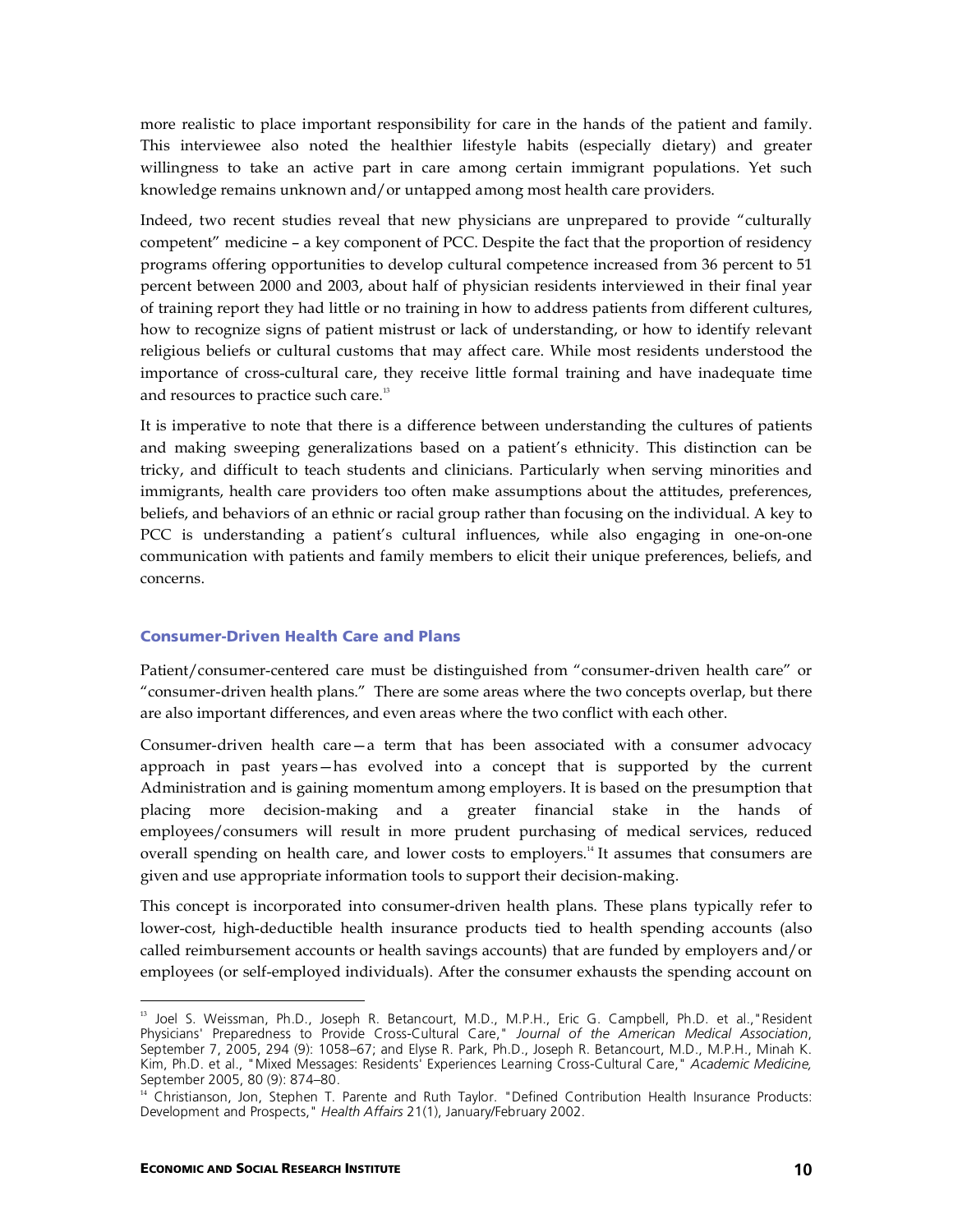health-related services, he or she must pay the full cost of care until spending exceeds the deductible, at which point the health plan covers a significant portion of the cost. That is, in the gap between the spending account and the high-deductible coverage, consumers are paying the full cost out of their pockets.<sup>15</sup> Consumer-driven health plans are supposed to offer consumers information on provider prices and quality to help them make decisions on which providers to use and which services to purchase.<sup>16</sup>

Both PCC and consumer-driven health care/plans emphasize a greater patient role in decisionmaking, and improved access to clinical information that can be understood and used by patients and their families. But the experts interviewed for this study stressed that, at this point in time, consumer-driven health care is not an element of PCC. PCC pioneer Susan Edgman-Levitan asserts that consumer-driven health care may push decisions onto individuals who are unable to make them effectively. She stressed that patient participation in decision-making is a personal issue:

We all want to increase the learning curve, but for some people, that's not part of their make-up. For some personality types, forcing decisions on them makes them worse. [Patient-centered care means] meeting people where they are, and customizing care, and we hope that over time their confidence will increase and they will be better able and willing to make decisions.<sup>17</sup>

While the current practice of consumer-driven health plans may not necessarily be in line with PCC strategies, the two mechanisms can, theoretically, complement each other. One of the main intents of both is to encourage preventive care, which can have a direct impact on patients who have a propensity toward chronic illness. Given the emphasis on developing PCC strategies for individuals with chronic care needs, there is room for the patient-centered movement and the consumer-driven health care movement to grow together in a way that promotes improved outcomes. Furthermore, it may be possible for the movement toward consumer-driven health plans to accelerate provision of user-friendly, reliable information to consumers about clinical choices, a key element of PCC. And finally, developing patients' and physicians' communication and negotiating skills—emphasized among PCC advocates—would be extremely helpful for individuals with a greater role in negotiating their care under consumer-driven health plans. As Dr. Tony Suchman, an expert on the patient-clinician relationship, put it, "Data alone allows a conversation, but is not enough; we need skills to use the information and have the right conversations."18 However, there is much work to be done to develop and promote the tools and skills needed to support patient participation in decision-making.

#### Methodology: Case Studies

In this study we used a combination of interviews with experts, a comprehensive literature review, and case study analysis of organizations that are practicing various elements of PCC. We

<sup>&</sup>lt;sup>15</sup> If the funds in the Spending Account are not used, they may be used for non-covered health services such as eye-care, or carried over to the following year.

<sup>16</sup> Sally Trude and Leslie Jackson Conwell*. Rhetoric vs. Reality: Employer Views on Consumer-Driven Health Care*, Study of Health System Change, Issue Brief No. 86, July 2004, http://hschange.org/CONTENT/692/#ib4.

<sup>17</sup> Personal communication, Spring 2005. Ms. Edgman-Levitan is the Executive Director, John D. Stoeckle Center for Primary Care Innovation, Massachusetts General Hospital.

<sup>&</sup>lt;sup>18</sup> Interview with Tony Suchman, MD, FAAPP, Board Chair of the American Academy on Physician and Patient (www.physicianpatient.org), Spring 2005.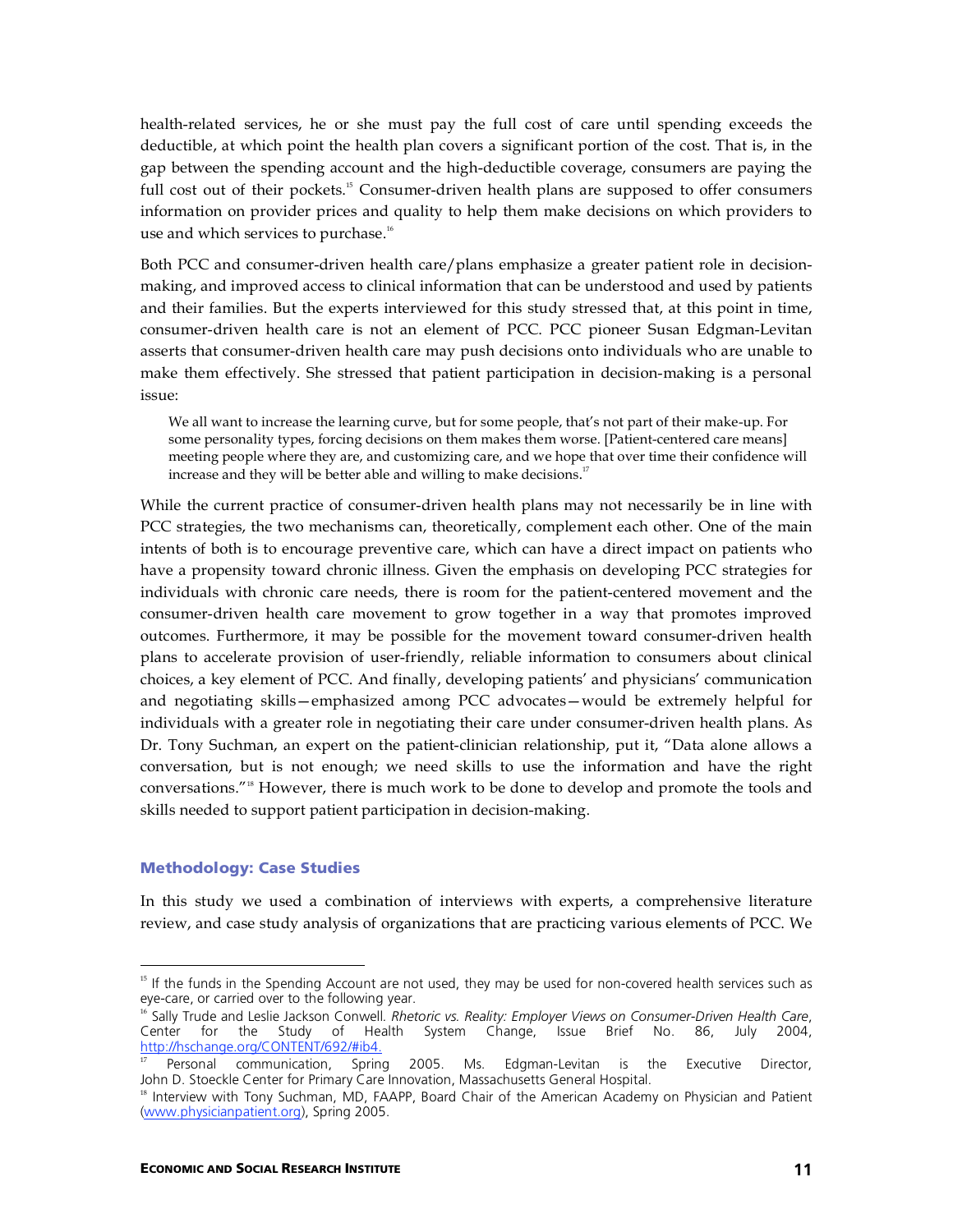selected five varied organizations using criteria described in Appendix C. We conducted multiday site visits to the following two health care systems, where we conducted structured interviews with numerous administrators, clinicians, department heads, and other staff who are active in PCC-related activities:

- Cambridge Health Alliance (CHA)—a safety net, academic public health care system and integrated delivery network that serves seven major communities in and around Cambridge, MA, composed largely of low-income and immigrant populations.
- Massachusetts General Hospital (MGH)—a large, academic medical center in Boston, MA that serves a diverse population at its main campus and five community-based health centers.

In addition, we conducted telephone interviews with key individuals at three additional organizations that met our criteria:

- G. A. Carmichael Family Health Center (GACFHC)—a community health center serving a predominantly low-income, minority population in rural Mississippi.
- Senior Health and Wellness Center—an outpatient clinic serving the senior population through a focused interdisciplinary team approach in Eugene, Oregon.
- The Health Choice Network—a network of community health centers in Southern Florida, New Mexico, and Utah dedicated to providing PCC to an underserved population that is primarily immigrant, low-income, and homeless.

For all sites selected, we developed an interview guide (presented in Appendix D), with openended questions intended to capture the key elements of PCC, specific strategies practiced, and barriers or challenges faced.<sup>19</sup> In addition, we presented each interviewee with a working definition of "patient-centered care for vulnerable populations," and requested feedback. We then modified or incorporated additional themes into the definition. Through this iterative process, we arrived at a list of core components of PCC, and also a set of institutional structures and processes that are necessary to support and nurture it.

We believe that presenting the core components and 'best practices' among a combination of institutional models provides a broad spectrum of experiences that may inform a wide range of health-related organizations.

<sup>&</sup>lt;sup>19</sup> We adapted the interview guide for each interview, according to the position/role of the interviewee and the type of activity examined (e.g., clinical service versus education/training).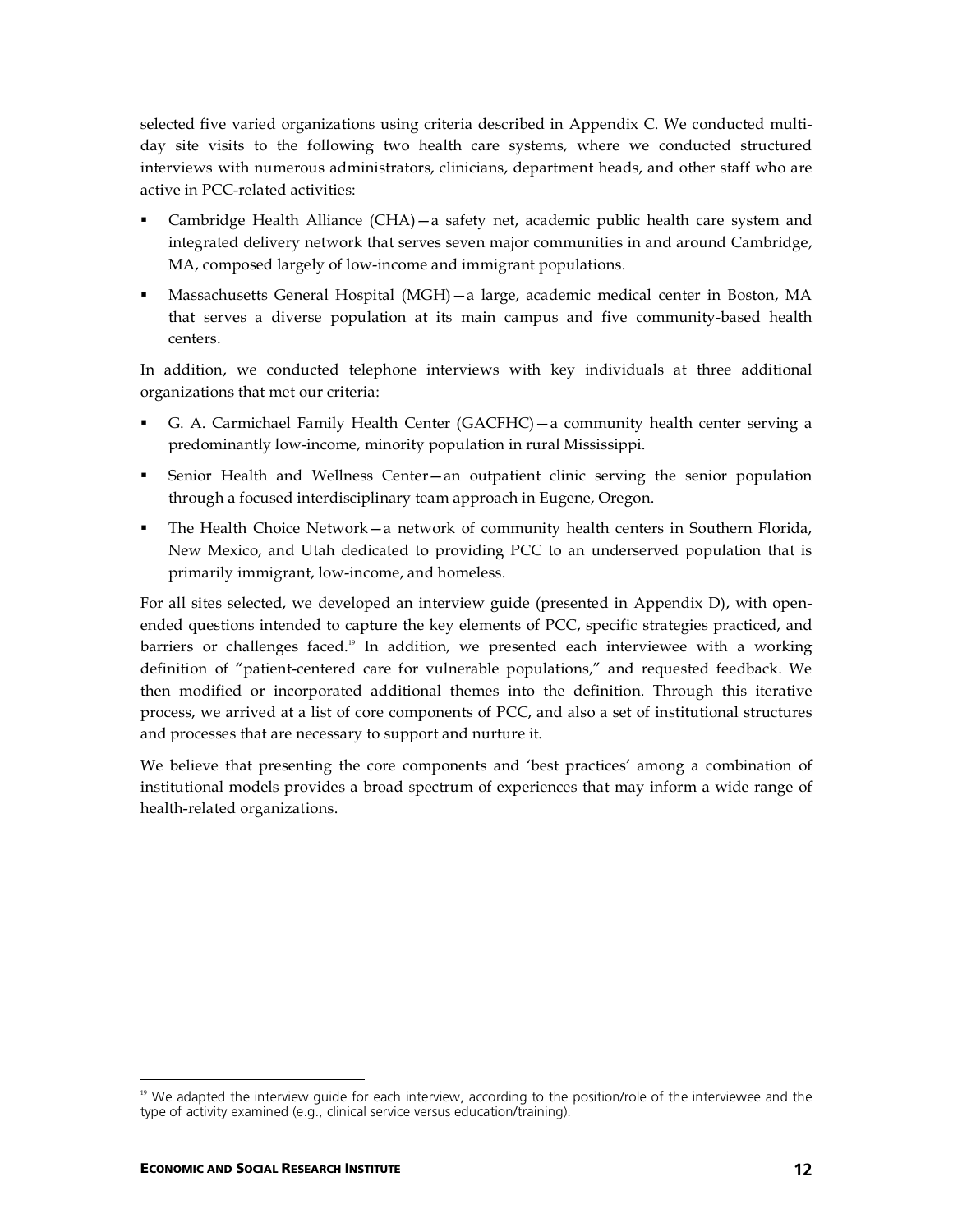### Findings

#### Incorporating Concepts into Daily Operations

The experts we interviewed stressed that translating the concepts of PCC into actual practice can be very challenging. It requires concerted efforts and desire to change the status quo for clinicians, patients, health plans, and potentially many aspects of the health care system – such as reimbursement, licensure, and information tools.

Such transformation involves, for example, teaching physicians to incorporate behavioral change as part of the treatment they recommend to their patients, rather than just endorsing pharmaceutical solutions. Physicians who were trained prior to the introduction of patientcentered philosophies into medical school curricula may need to shed some of their own learned behaviors, and be exposed to the idea that patients can play a role in decision-making and can understand clinical protocols if properly explained. And those who are being trained today in PCC techniques will need to have that training reinforced in their day-to-day practice. At its core, PCC may be more time consuming in the short term; before they will be willing to commit the time, physicians must recognize the value of delivering care in a way that puts the patient at the center of the health care system. As one interviewee put it, the central tenet of PCC is meeting patients' needs, rather than dispensing advice, particularly if there are no supports in place for the patient to follow that advice.

Clinicians need to learn about the cultures and individual values and preferences of the patients they serve, and use that knowledge to shape the way they educate and treat those patients. Given that nursing education has traditionally emphasized patient comfort and communication, nursing professionals are often better equipped to implement PCC practices while delivering care. A nurse with whom we spoke noted that nursing school curricula is focused on educating students how to treat patients by listening to them, something that is not always a priority at medical colleges.

At the same time, patients need to learn that they can take a more active role in their health care. They need access to understandable information, and they may need to learn how to "negotiate" with their care providers in order to become true partners. It was stressed that PCC does not mean forcing patients to make decisions or throwing information at them, but rather working with them to ensure that they understand the information they receive and how to use it, and educating them on their rights and responsibilities as patients. Some patients may for personal or cultural reasons prefer to play a more passive role, relying on the physician to make the decisions. This may be especially true when a difficult illness is already placing much stress on the patient and his/her family. PCC means meeting a patient "where he/she is at," with a hope that over time, patients can gain the confidence and skills to play a more active role in their care.

Some of the experts interviewed stressed that our current health care system is broken, because, among other reasons, it is built on patient helplessness. Building a new system that is based on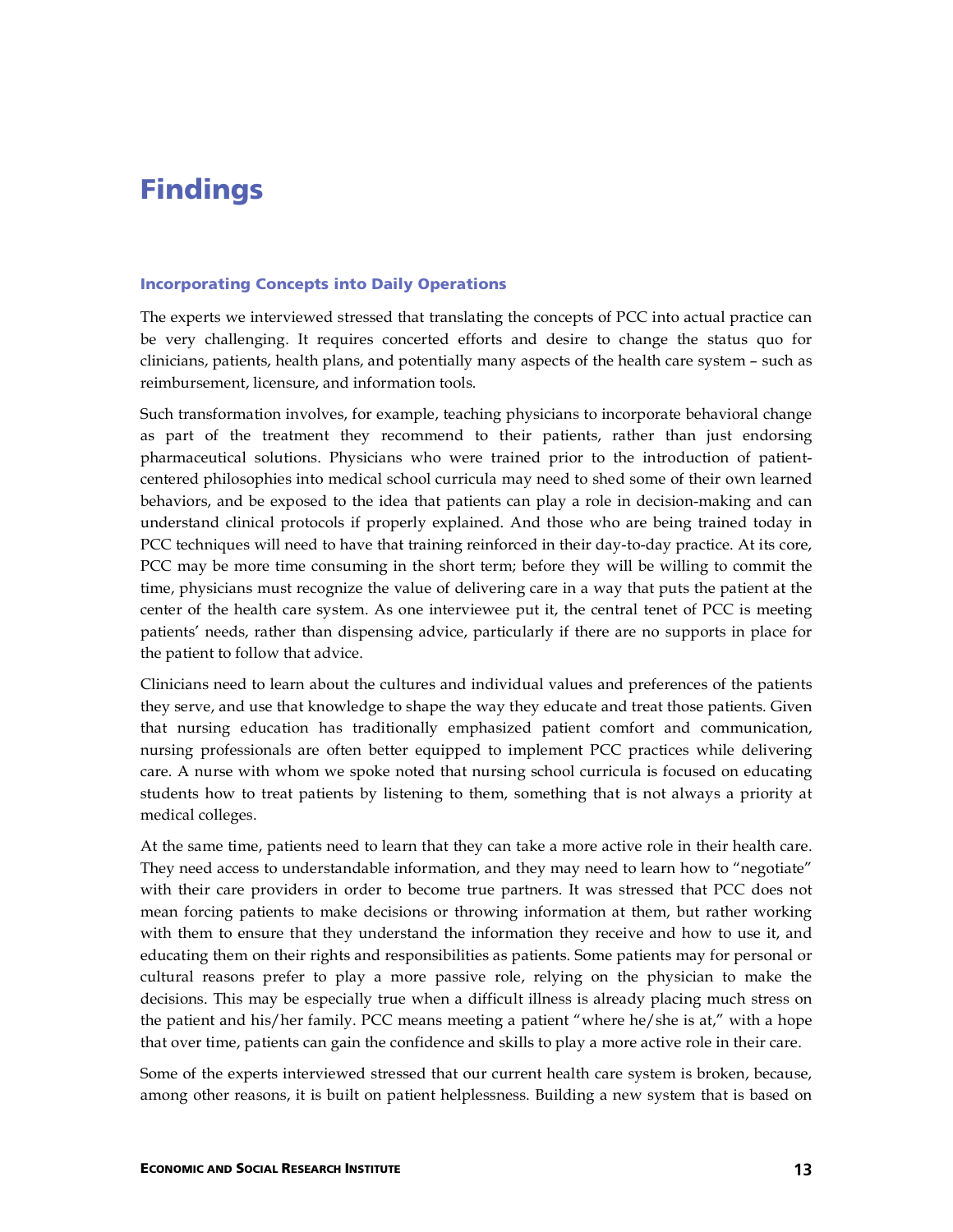patient centeredness requires efforts from both the patient and provider sides, including: finding new ways to measure hospital and physician performance, educating providers to teach communication skills to each other and to patients, building practice guidelines related to PCC strategies, and tying payments (in part) to meeting those guidelines.

It also means widespread assessment and measurement of patient centeredness in medical practices, clinics, hospitals, and health plans, using standardized surveys and other tools. The expert interviewees emphasized the importance of finding exemplary practices of PCC and showcasing them, as in this Kellogg-funded study, in order to build a database of best practices in patient-centered care.

One very important area where the patient-centered philosophy is being incorporated into practice is the world of chronic care. With the focus of health care in today's aging society shifting from meeting acute care needs to meeting the needs of those with chronic conditions and diseases, there is a growing opportunity to involve patients and their families in care decisions and self-care management. The Chronic Care Model, developed through the Improving Chronic Illness Care (ICIC) program,20 is integral to developing patient-centered systems of care; this model is described in the Typology section in the Appendix as well as in the case studies of individual sites.

The following section describes what we have found to be the core components of PCC, along with examples of specific ways that leading health care organizations around the country are putting the patient-centered care philosophy into practice.

#### Core Components and Best Practices

The organizations we studied embraced PCC as a priority. Some of the organizations have always had a PCC philosophy as their mission, while others came to the idea of delivering PCC later in their existence. One thing that representatives of all sites agree on is that they have embarked on a journey, and still have a long way to go. Each day brings some successes, but also new challenges and opportunities. To some degree, PCC has been a by-product of various clinical quality improvement initiatives, including efforts to promote the chronic care model, cultural competence,21 or workforce diversity. In fact all of these concepts are considered integral components of our newly defined "patient-centered care for vulnerable populations." The efforts we witnessed are occurring simultaneously at four levels:

- 1. Organizational level -e.g., structures, processes, leadership, funding, information technology;
- 2. Patient level -e.g., navigation, translation, convenient access, education;
- 3. Provider level -e.g., training, interdisciplinary teams, diversity, cultural competence; and
- 4. Community level -e.g., outreach, recruitment, partnerships.

<sup>&</sup>lt;sup>20</sup> ICIC is a national program supported by The Robert Wood Johnson Foundation with direction and technical assistance provided by Group Health Cooperative's MacColl Institute for Healthcare Innovation.

 $^{21}$  Dr. Renee Fox describes Cultural Competence as a "body of knowledge, skills, attitudes, and behavior in which physicians ought to be trained if they are to deliver 'sensitive,' 'empathetic,' ' humanistic' care that is 'respectful' of patients, involves effective 'patient-centered communication,' and responds to patients' 'psychosocial issues and needs.' " (Fox, Renee. "Cultural Competence and the Culture of Medicine" *New England Journal of Medicine,* 353:13, September 29, 2005, p. 1316.)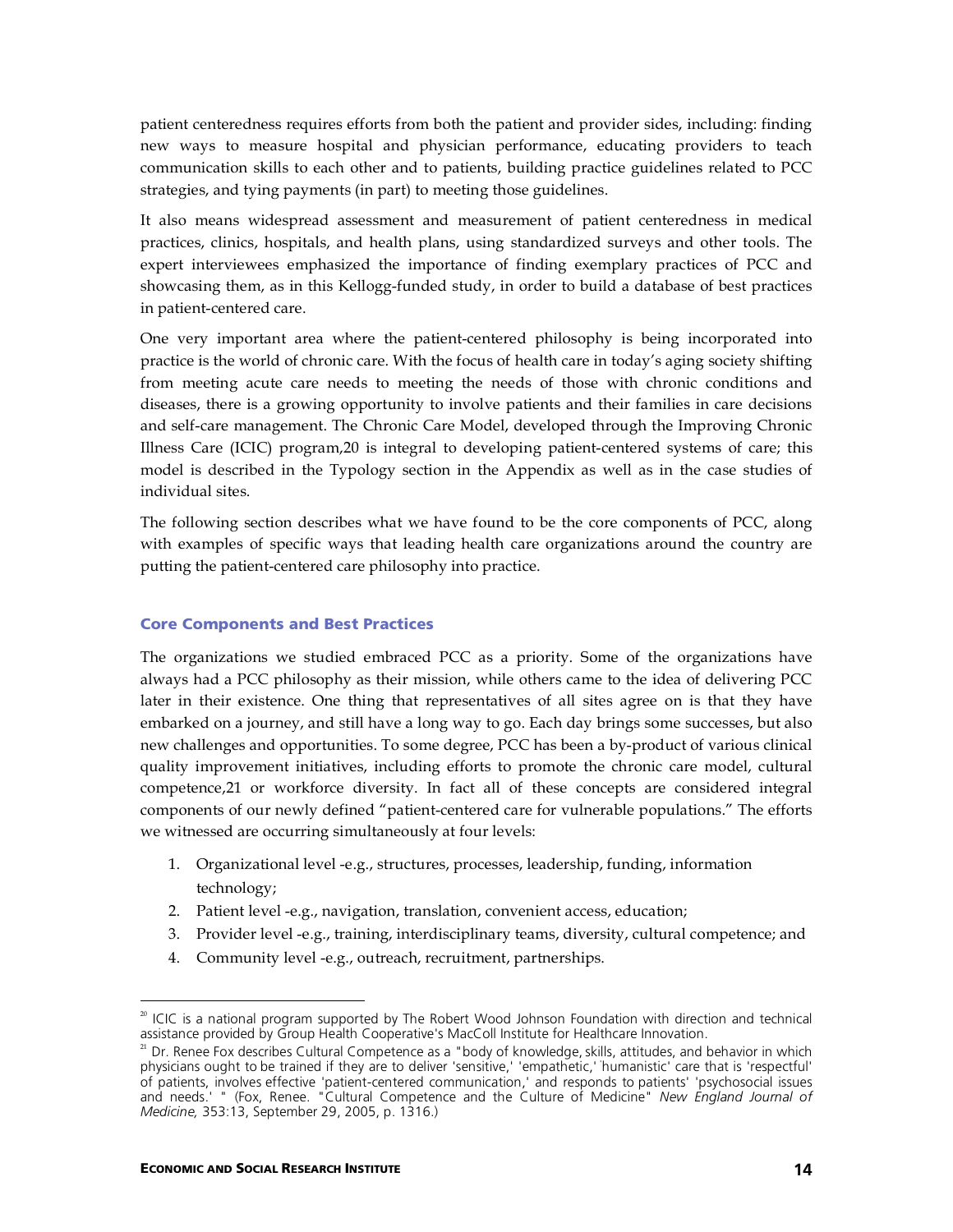What follows is a description of the core components of PCC, along with examples of actual strategies or best practices used by the organizations studied (please note that some practices could fit into multiple categories. In addition, we were not able to include in this summary report every strategy practiced at the organizations studied; additional practices can be found in the individual case study reports):

A. *Welcoming environment:* provide a physical space and an initial personal interaction that is "welcoming" and familiar, not intimidating;

*Practices:*

- All signs written in multiple languages; staff name tags with a welcoming message in the languages that they speak; staff are encouraged to wear traditional dress reflecting diverse heritages.
- Artwork within facilities tailored to the cultures being served by the facility. For example, CHA formed a committee to identify and purchase artwork by local artists that reflected the community.
- Routine home visits by CHC staff to new refugee families to: welcome them; better understand the family's culture, environment, attitudes about health care, and needs; and jointly develop a family "plan" for their health.
- New patient orientation and facility tour (e.g. prior to the first physician visit). For example, the Senior Health and Wellness Center gives the patient an overview and tour of the facility to help him or her understand how care will be provided (through interdisciplinary teams) and what services are offered.
- B. *Respect for patients' values and expressed needs:* obtain information about patient's care preferences and priorities; inform and involve patient and family/caregivers in decisionmaking; tailor care to the individual; promote a mutually-respectful, consistent patientprovider relationship;

#### *Practices:*

- Staff who are trained to accept patients as they are; for example, CHA runs its ED as a "judgment-free zone," where patients are not made to feel ashamed of their circumstances, which often include poverty, domestic violence, and substance abuse.
- Patient-provider joint setting of goals through a "Patient Action Plan" or "Shared Care Plan", with continual assessment of the patient's progress and confidence about reaching those goals, and intervention when either is falling short.
- Use of a "new patient packet"; for example, the Senior Health and Wellness Center asks all new patients to fill out a questionnaire with information on their cultural, educational, and social background, which helps providers better understand their background and how it can affect their care needs.
- C. *Patient empowerment or "activation":* educate and encourage patient to expand role in decisionmaking, health-related behaviors, and self-management; Practices: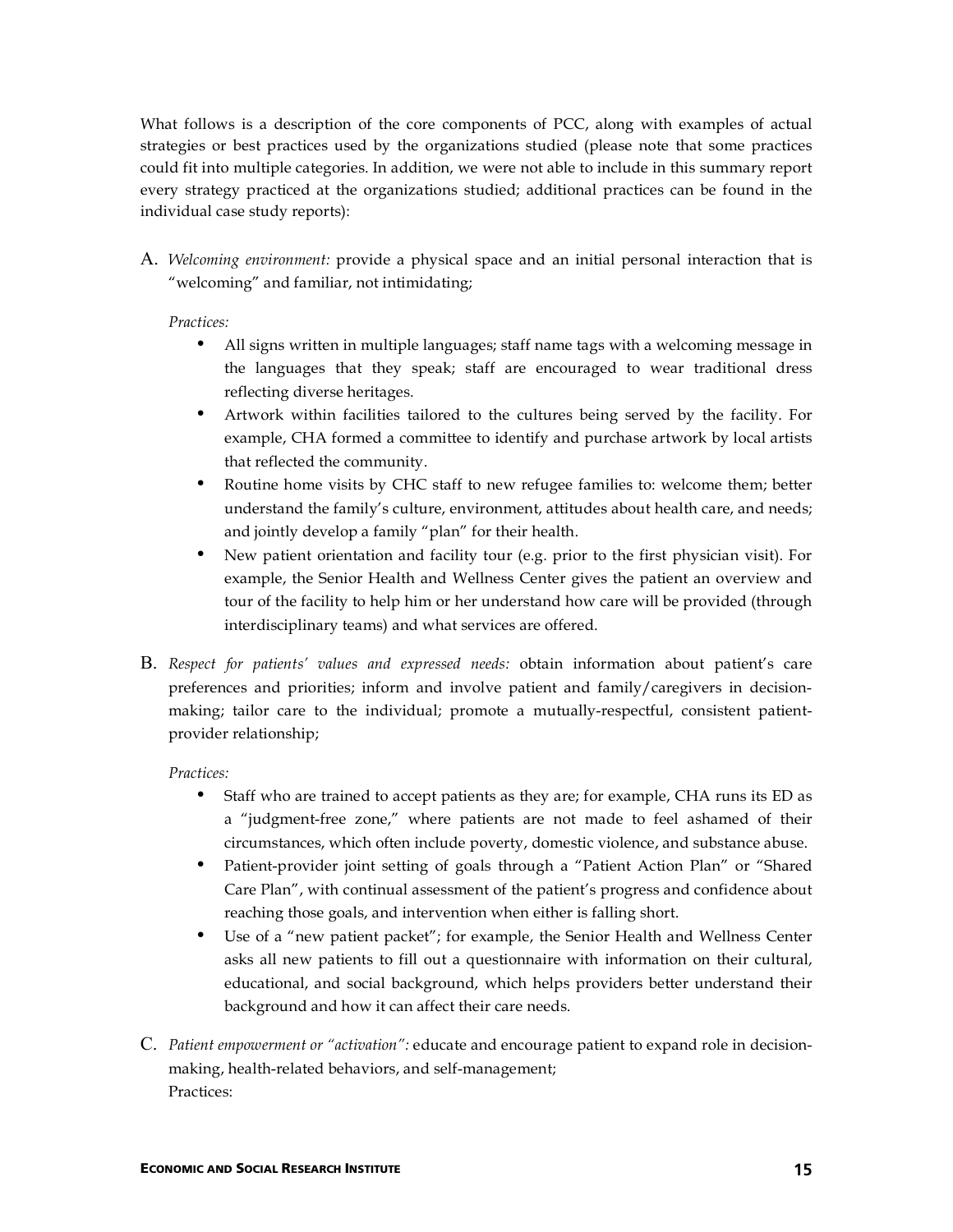- Highly visible, accessible, and well-staffed learning center with educational materials available in multiple languages; for example, a booklet defining common health/hospital terms in 18 languages and videos that can be piped into patient rooms.
- Health literacy workshops, geared to sixth- to eighth-grade level, conducted in the most frequently spoken languages.
- Group patient visits and seminars for community residents that focus on specific issues most relevant to vulnerable populations such as asthma, breast cancer, nutrition (e.g., refugees are taught about food, how to use food stamps, and how to prepare healthy meals), and financial literacy.
- One-week summer camp for children with asthma to help them learn how to control their condition, such as one conducted by GACFHC.
- Inviting patients to participate in the governance of the organization and provide the "voice of the patient" in determining what the patient population's needs are and how the provider can meet those needs.
- D. *Socio-cultural competence:* understand and consider culture, <sup>22</sup> economic and educational status, health literacy level, family patterns/situation, and traditions (including alternative/folk remedies); communicate in language and at level patient understands;

*Practices:*

- Initial request for patient's preferred language, with interpreters arranged for scheduled visits and 24/7 access to interpreters for walk-ins and emergencies; a language card available in 19 languages explains how to access an interpreter.
- Interpreters go well beyond simple language translation to become "cultural translators" and "brokers" as well.
- Staff recruitment for CHCs from local neighborhoods, creating a diverse staff with sensitivity regarding patients' background, culture, and individual preferences. One community health center that treats primarily migrant workers hired an outreach worker who is a former farm worker, providing a sense of understanding and comfort to a vulnerable population.
- Medical records of all family members kept in one folder so that provider can view and understand familial situation and health patterns when treating a patient.
- E. *Coordination and integration of care:* assess need for formal and informal services that may have an impact on health or treatment, provide team-based care, care management and/or referrals; advocate for the patient and family, and ensure smooth transitions between different providers and phases of care;

#### *Practices:*

 Electronic information system that provides a post-visit summary that provides patients with a variety of information that helps them in coordinating their care,

 $22$  "Culture" includes ethnic traditions as well as culture of homelessness, addiction, etc.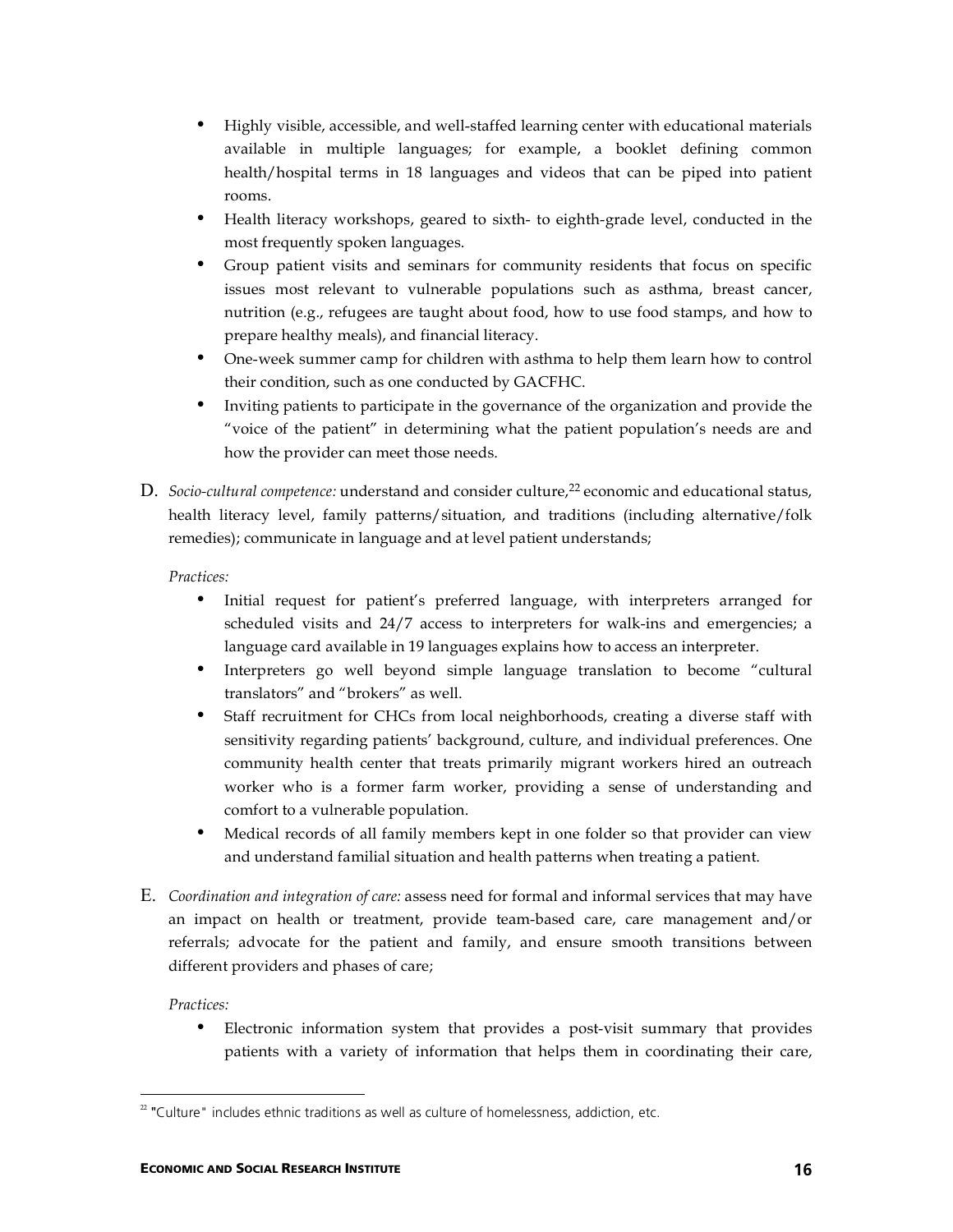including a list of providers they saw, when they were seen, what diagnosis were made, what medications they are taking, and what referrals are being made to other providers;

- A computerized community resource center that helps social workers link patients to needed services within their local community.
- Care management by an interdisciplinary team that includes the patient, such as is practiced at the Senior Health and Wellness Center.
- Evaluation meetings for the patient and his/her provider team three months following the initial physician visit to go over goals, discuss progress, and consider next steps.
- F. *Comfort and support:* emphasize physical comfort, privacy, emotional support, involvement of family and friends;

*Practices:*

- "Doula" program where women who are otherwise socially isolated (as many immigrant women are) can have access to a trained layperson who is assigned to the pregnant women, and provides physical, emotional, and informational support.
- Standing orders for pain and fever management in the ED that allow the triage nurse to provide a dosage of Motrin based on patient symptoms – significantly reducing the time to administer pain medication.
- Family members invited to stay with patients in the ED, with a bench right outside the patient's curtained area if they prefer to allow privacy but stay close by.
- Option to mothers-to-be (who are not experiencing complicated pregnancies) to give birth in a home-like setting, such as CHA's birthing center, where entire family can be in the room during the delivery (as is the custom in the cultures of many CHA patients).
- Elimination of official "visiting hours" in the intensive care unit, allowing and encouraging families to visit at any time.
- Assistance to low-income out-of-town families in finding affordable shelter if family member has extended stay at hospital.
- G. *Access and navigation skills:* provide what patient can consider a "medical home," keep waiting times to a minimum, provide convenient service hours, promote access and patient flow; help patient attain skills to better navigate the health care system; Practices:
	- Wallet-sized "basic medical card" specifically designed to help refugee and immigrant populations understand how to navigate the healthcare system.
	- Specialized, "one-stop shop" clinics for underserved populations at risk for specific diseases.
	- Bilingual navigator that helps arrange appointments, follows up with "no shows," and travels with patients on free shuttles from neighborhood to main campus clinic site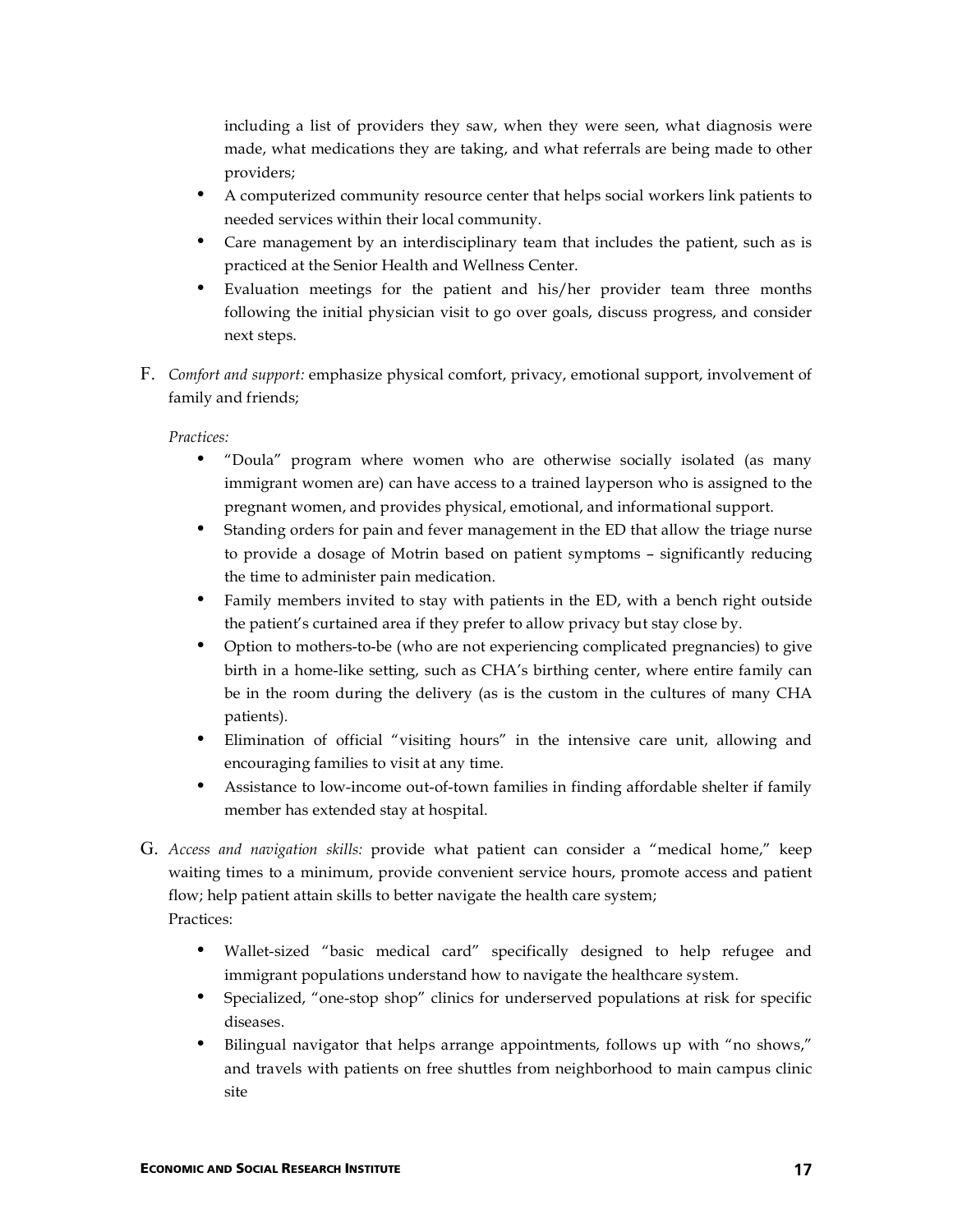- Nurse practitioner-run support group for Spanish-speaking women with breast cancer.
- Pilot program that informs low-income and minority cancer patients about potential enrollment in clinical trials.
- Pilot program whereby a Medicaid managed care plan reimburses outreach workers for "navigation" services (education and support in utilizing the health care system) for local, at-risk youth.
- Late night and Saturday clinic hours for those who work normal business hours.
- "Open-access" scheduling in CHCs that allows for appointments in 7-10 days in advance (instead of the more typical multiple-month wait) and sets aside patient slots for walk-ins, reducing need for long wait or advance planning.
- H. *Community outreach:* make demonstrable, proactive efforts to understand and reach out to the local community.

*Practices:*

- Community needs assessments and town hall-type meetings to ascertain the community residents' health care priorities; programs are then developed to address those issues.
- "Volunteer Health Advisors" who are neighborhood residents trained to refer community members for services; provide basic one-on-one health education; give health presentations for groups on various topics; conduct basic tests (e.g., blood pressure, glucose, cholesterol) at health screening events; run support groups for patients with diabetes; organize health fairs; and provide peer supervision.
- Partnership with local police department whereby a social worker comes to the scene of every 911 call involving a child to ensure the child/family get needed support services.
- Partnership with public schools to operate a school-based health center, an afterschool drop-in program for teens, and an off-school teen clinic (for family planning services not permitted on school site); staff are trained to identify at-risk youth and refer or provide needed services.
- Health fairs and screenings at Senior Citizen complexes, religious organizations, and other sites.
- Social workers on site to provide patients with information on community-based programs and activities which may meet their non-clinical needs.

#### Critical Support Structures and Processes

Our research indicates that certain institutional structures and processes are essential for supporting the PCC activities described in the previous section. Other organizations interested in developing PCC should make efforts to establish and/or build up these "ingredients" at their institutions.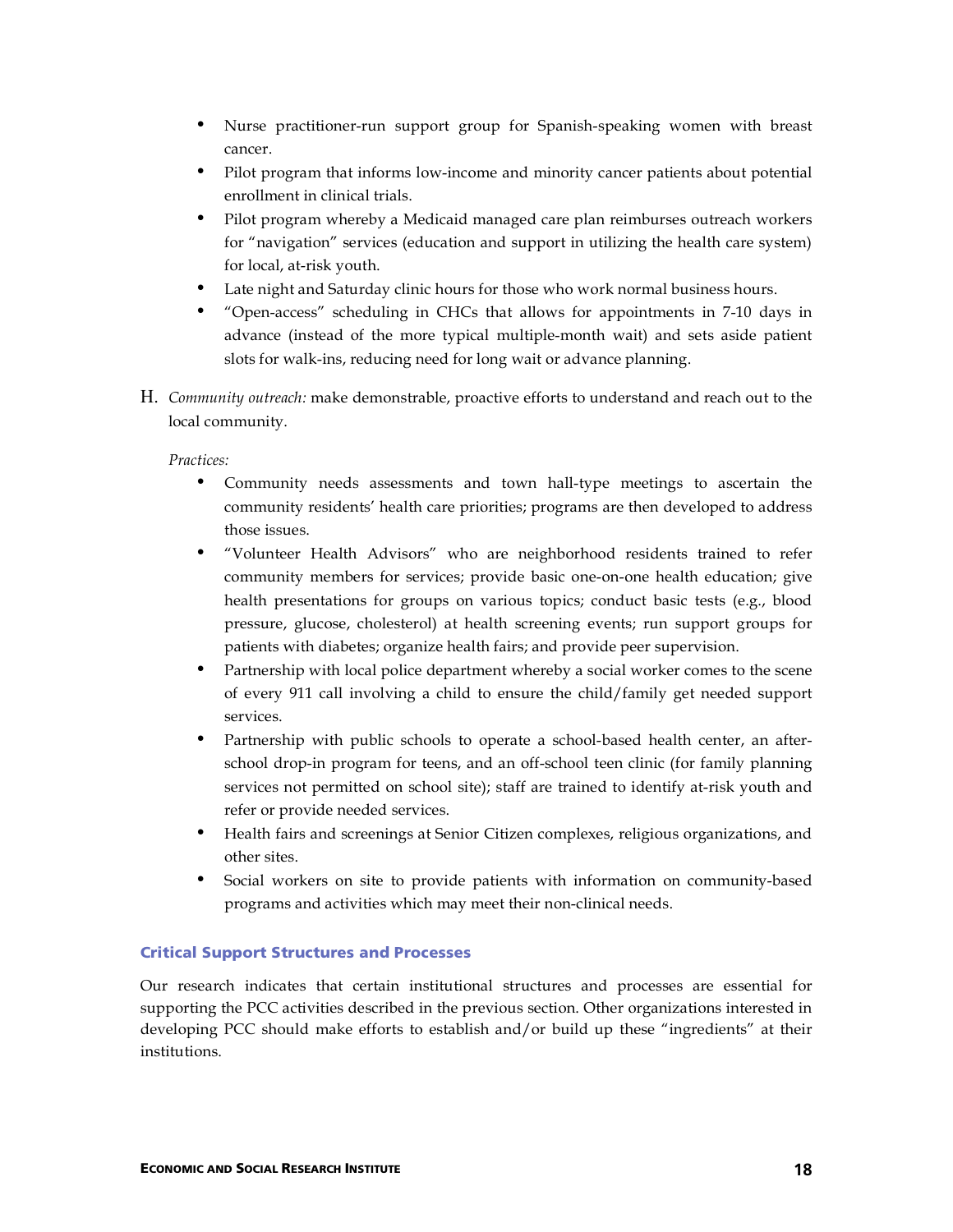I. *Feedback and measurement:* seek and respond to suggestions and complaints from patients and families; develop, collect and evaluate data on measures of patient-centered care, and feed back the results; incorporate accountability for addressing deficiencies and continually improving indicators;

#### *Examples:*

- System for tracking patient satisfaction rates by ethnic or racial group.
- Patient satisfaction survey translated into Spanish; plan to translate into other languages most common among patients.
- Over-sampling of minority patients in telephone patient satisfaction survey, so as to better compare minority and white patients' scores.
- Patient satisfaction surveys that assess patients' perceptions about receiving "fair and equal" treatment, and whether they felt they were treated with respect.
- Rapid response to address negative patient feedback, including focus groups with front-line support staff, training about cultural competency, and efforts to improve relationship between front-line and clinical staff.
- J. *Patient/family/community involvement:* include patients and family members in the planning, design, and ongoing functioning of the organization; patient is considered member of his/her care team;

- Community leader, patients, and families from various racial and ethnic minorities make up a Multicultural Community Advisory Committee that helps to better understand minorities' perspective, problems, and possible solutions.
- Public meetings in communities to get input on what health priorities are most important to address.
- Focus groups with community members to understand how their needs can be better met. For example, at CHA, focus groups were held with patients and family members to get their input into how to set up and run a new women's headache clinic. Input was sought on what "ideal" care would look like, including the configuration of the waiting area, how to ensure access to quick help when suffering acute pain, how to coordinate care—especially medications—inside and outside of CHA, whether and how to include alternative care such as acupuncture and yoga, whether the staff should be all women, and what the most convenient hours would be for the clinic. The information was incorporated into the new clinic. Similar focus groups were held with senior citizens in Eugene, Oregon when designing the Senior Health and Wellness Center. Facilitators used the "voice-of-the-customer" model, primarily used in private industry settings, to determine what the target population needed in an outpatient center, and how the providers should meet those needs.
- Panels whereby patients whose primary language is not English are asked what it is like to come to a hospital where people do not speak their language; how coming to that hospital is different from going to a hospital in their native land; whether they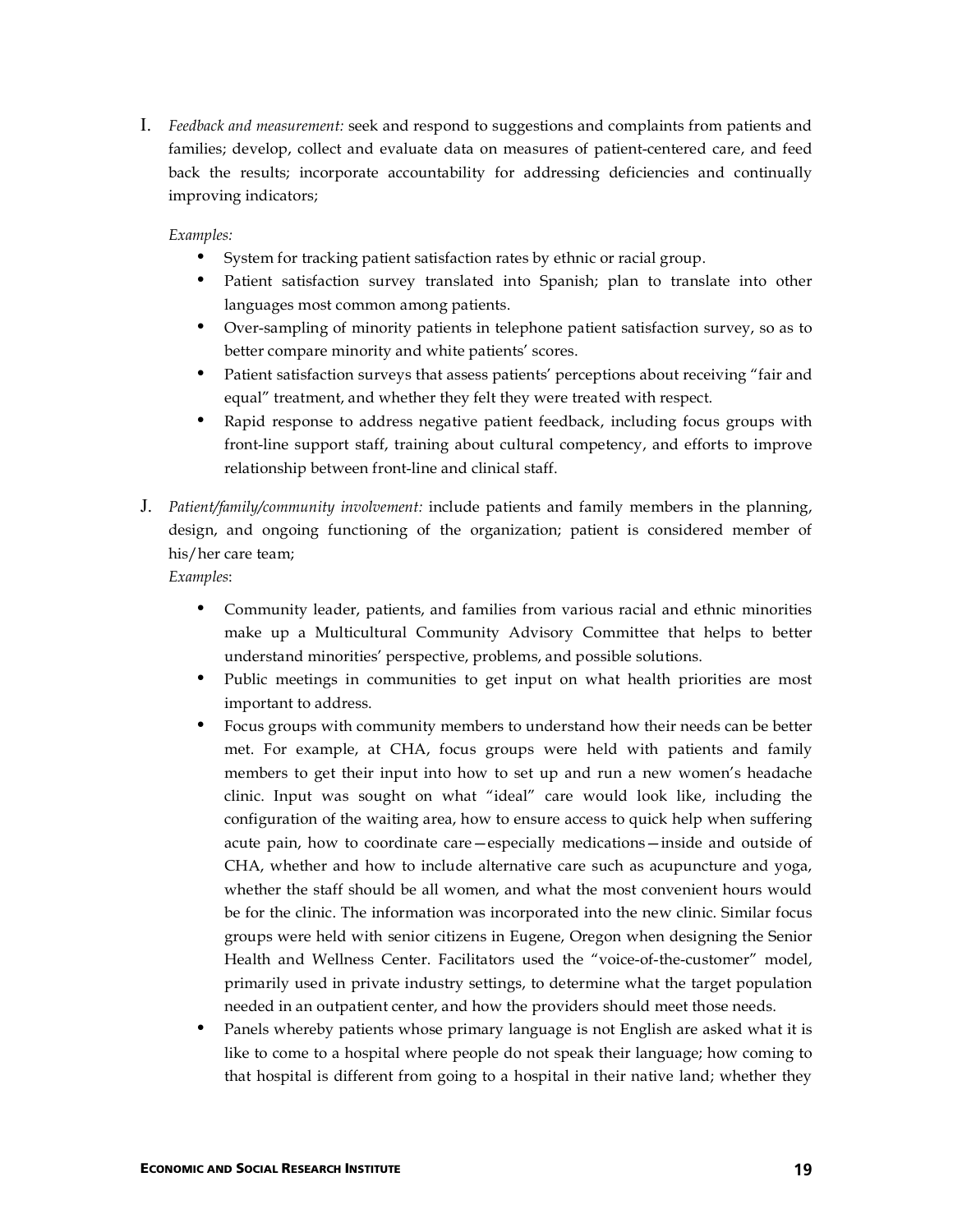feel they are treated differently because they do not speak English; and what the institution could be doing better to serve them.

K. *Workforce development:* employ, train, and support a workforce that reflects, appreciates, and celebrates the diversity of the communities and cultures that the organization serves; reward and recognize staff exhibiting patient-centeredness principles; provide administrative support to resolve conflicts among staff and improve communications; develop communication skills among all levels of staff; empower staff to be part of patient-centered teams;

- "Re-engineering" of organizational culture (e.g., at GACFHC) to make sure all staff members – from front desk and medical records personnel to clinical staff – feel part of the "team."
- Use of interdisciplinary teams that follow and monitor patients.
- On-site Bachelor's and Master's level nursing programs that support foreign-born and minority nurses.
- A physician "pipeline" that targets for recruitment "underrepresented minority" college students, medical students, and residents. Outreach includes invitations for internships, clerkships, and registration dinners
- Inclusion of minorities in teams that interview applicants to medical schools and residency programs.
- New employee orientation that teaches what PCC is; how to partner, interact, and build relationships with patients; and how to resolve conflicts (e.g., dealing with difficult patients), along with a variety of "mini workshops" on PCC conducted on a regular basis during staff meetings (see CHA case study report).
- "Integrated Clerkship" that assigns medical students to particular patients whom they follow throughout the course of their treatment. Over time, the students not only get a tremendous clinical education in the various areas of specialty care that these patients require, they also get a deep understanding and appreciation for the patient and his or her preferences, values, and environment (e.g., support structure, living conditions).
- Periodic workshops for staff to rediscover the reasons they went into a practice that focuses on PCC, as a way of reenergizing a potentially burned out provider base.
- Formal training in culturally competent care including:
	- − A full-day workshop for new and current staff focused on understanding and assessing the individual patient rather than using stereotypes;
	- − Periodic sessions on topics such as caring for Muslim, Haitian, gay/lesbian patients; integration of disparities issues into mandatory orientation for new employees;
	- − Training of physician faculty members to lead teaching sessions (for other staff physicians) in culturally competent care;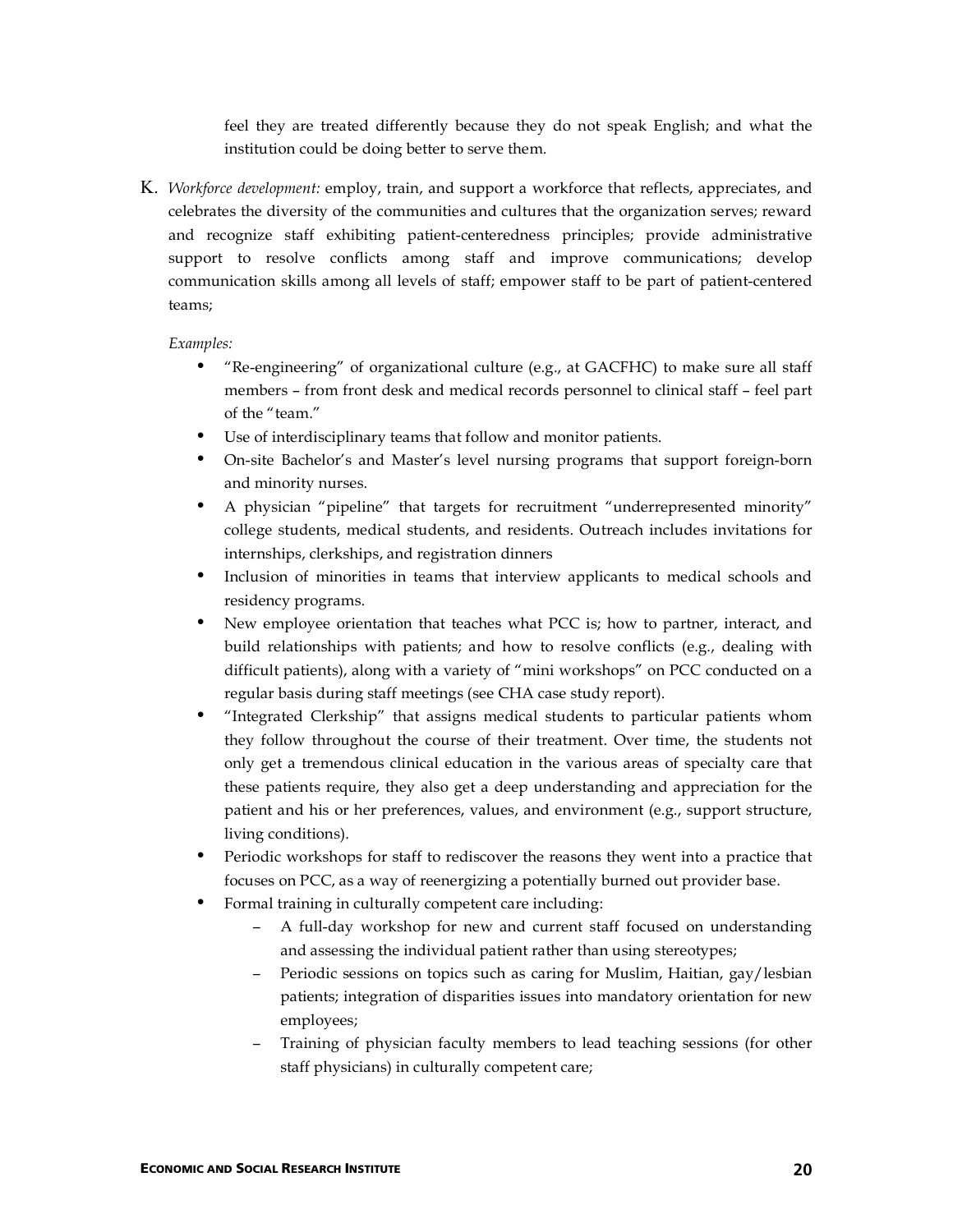- − Development and use of curriculum for training physician residents about PCC and cultural competency (includes interactive, case-based work, 4-part video series, e-learning module);
- Introduction of new "medicine and society" concentration for medical students and other efforts to expose medical students to PCC and community-based care; and
- Periodic workshops designed to train staff in dealing with unique physical and emotional needs of elderly patients.
- L. *Leadership:* top management, Board, and department heads make a clear, explicit commitment to patient centeredness and act as role models;

*Examples:*

- Inclusion of "patient centeredness" as a priority in institution's strategic plan.
- Allocation of significant resources toward PCC-related departments and activities.
- Direct reporting by PCC-related departments heads to CEO/President/Chief Medical Officer.
- A charge from top leadership to assess community service operations and adopt/emulate best practices.
- M. *Committees and departments devoted to PCC-related issues:* permanent and ad-hoc committees, councils, and departments dedicated to promote elements of PCC;

- Multicultural Affairs Office that is dedicated to recruit, develop, and retain minority physicians.
- Patient Care Service Diversity Steering Committee that supports programs and events to promote diversity of nursing workforce, professional development of minority employees, student outreach, culturally competent care, and patient education materials tailored to a diverse population.
- Committee on Racial and Ethnic Disparities that is charged with identifying racial disparities in care, developing solutions, coordinating with other initiatives. Committee includes president of hospital. Subcommittees collect and analyze data, hold forums, publish articles, raise awareness, etc.
- Disparities Solution Center that is devoted to studying why disparities exist and how to address them, training medical professionals and building leadership, identifying and promoting best practices in reducing disparities in health care.
- Multicultural Community Advisory Committee that informs staff and leaders about minority patients' experiences with and perceptions of their care, and recommends ways to address issues identified.
- Patient/family advisory council to identify and develop processes and tools for educating the staff on PCC; develop educational materials for patients and families; improve operations and systems so that care can be more patient-centered; and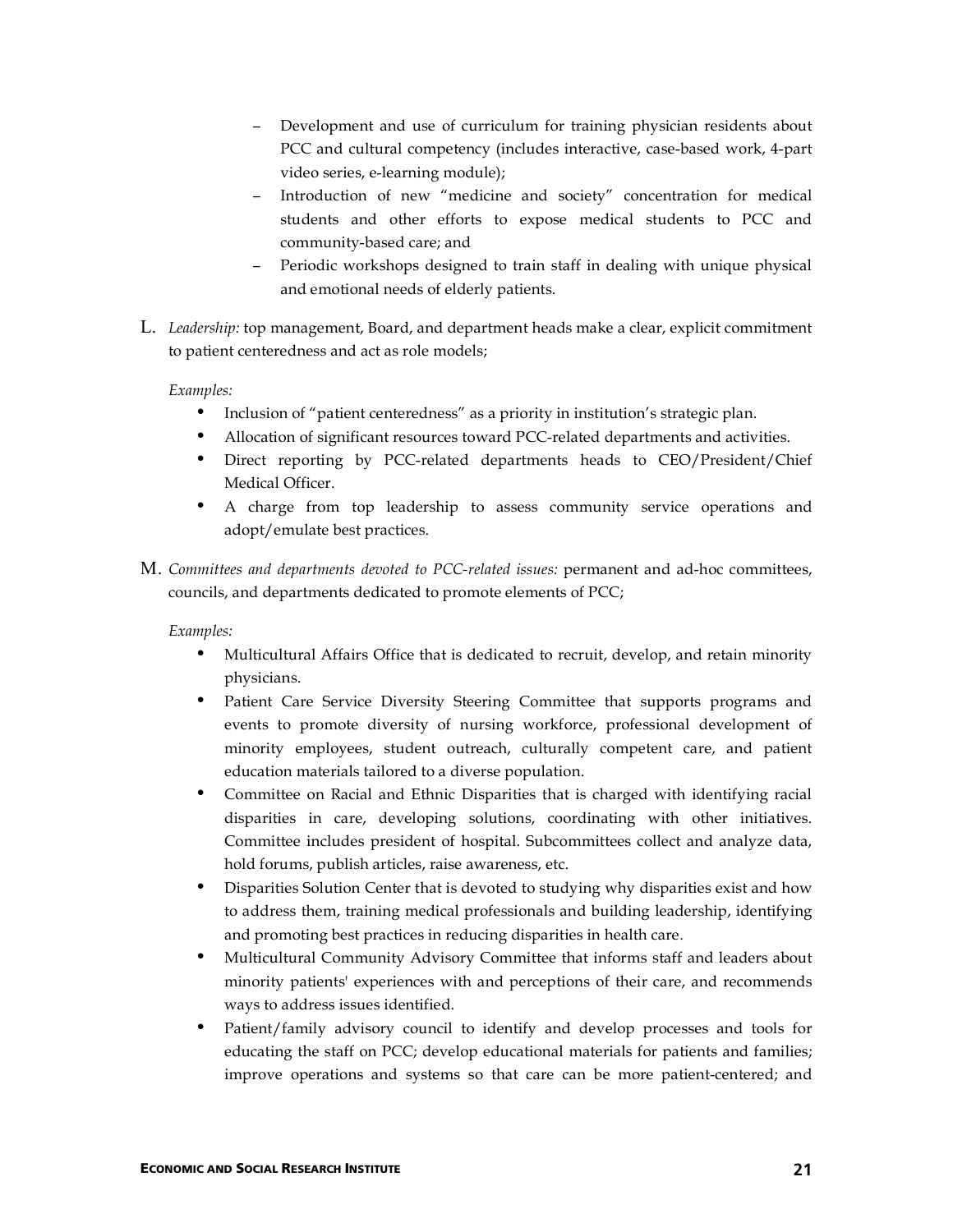manage data (e.g., patient satisfaction scores) that drives the measurement and improvement of PCC. This type of advisory council is planned at CHA.

N. *Involvement in research, collaboratives and pilots:* seek out and join pilot, research projects and collaborative relationships with other organizations that attempt to "push the envelope" in developing new methods to operationalize patient-centered principles;

#### *Examples:*

- Involvement in Health Disparities Collaboratives and Self-Management Support project (e.g, at GACFHC, these have been invaluable in bringing PCC practices to rural Mississippi).
- Technical assistance and training from experts at the Institute for Healthcare Improvement, the MacColl Institute for Healthcare Innovation, the Bureau of Primary Care, and others organizations.
- Navigator programs and software development funded by corporate sponsors or corporate foundations.
- O. *Technology and structural support:* use electronic systems/user-friendly software programs that promote patient/family education and compliance, and minimize medical errors; structure the physical environment to optimize patient flow and safety;

- Longitudinal electronic medical record system that provides ready access to a patient's health care records, test results and patient education materials at all sites. Similarly, electronic medical records (EMRs) that store patients' vital care and prescription information help community health centers coordinate care for their patients. This also gives patients peace of mind, knowing that their doctor has all of their pertinent information at hand, meaning they do not have to remember their entire history for each visit.
- E-learning module added to cross-cultural competency curriculum for residents.
- "Ambulatory Practice of the Future" project that focuses on the use of technology and other tools to make outpatient care more patient-centered
- Use of video or web-camera-based interpretation that would allow patients and providers to see the interpreter without requiring him or her to be there in person. (MGH is experimenting with this technology.)
- New corporate funding for development and creation of a multilingual digital online and CD ROM resource guide for women with cancer.
- Development of collaborative decision-making tool for patients with diabetes and health providers; facilitates mutual goal-setting and assessment of progress toward goals.
- Online access to the Shared Care Plan, allowing patients to collect all of their data on providers and pharmaceuticals in one place, and providing physicians with all of their critical information about specialists being seen and prescriptions being used, thus facilitating coordination of care.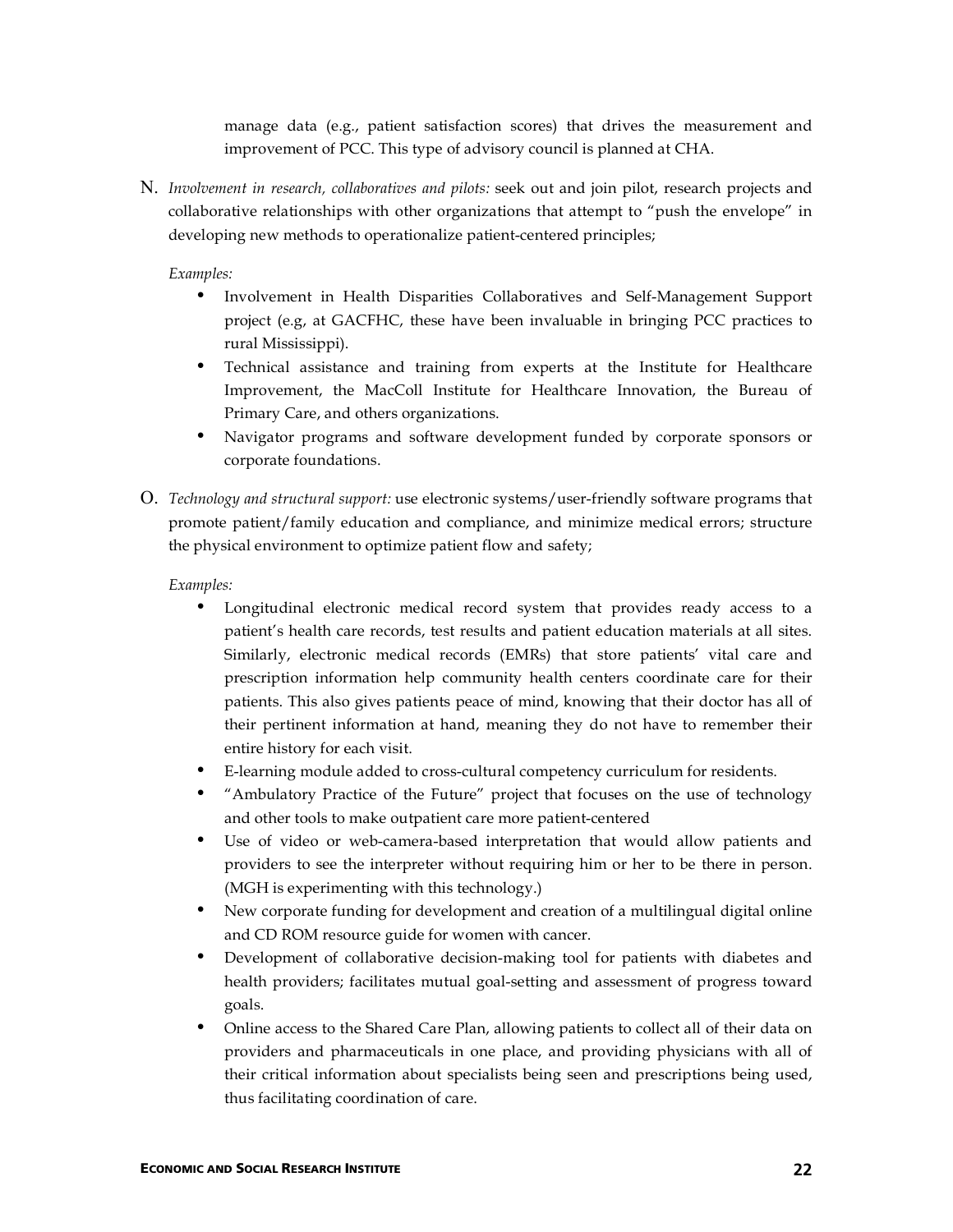- An administrative function called the "Care Continuum," which allows administrators to bypass the DRG billing codes when caring for elderly patients. The Senior Health and Wellness Center developed this tool.
- Wireless computer technology, integrated with satellite and cellular telephones, to improve the capability of CHCs to deal with hurricanes and other natural disasters. Using the wireless communications, providers can treat current patients (including getting them necessary prescriptions) and also care for new patients, including creating an electronic medical record that will transfer to their provider once the emergency is over.
- P. *Integration into institution:* tie patient-centered care to other priorities such as patient safety, and quality improvement, to incorporate patient-centered practices into daily operations and culture.

*Examples:*

- Creation of "promises" made to patients related to PCC. At CHA, these promises relate to four areas: Introduce, Inform, Initiate, and Interact. Each local unit is charged with developing specific promises in each area, along with concrete plans and goals that will ensure fulfillment of those promises.
- Incorporation of aspects of the Chronic Care Model which emphasizes greater patient role in self care and goal-setting -- into all patient services. GACFMC has taken this step.

#### Barriers to Patient-Centered Care

In pursuing PCC, the organizations examined for this study have faced and continue to face barriers and difficult challenges. Described in greater detail in the individual case study reports, they are summarized below:

- *Difficulty retaining underrepresented minority physicians* for example, despite significant efforts to recruit underrepresented minorities, MGH is having trouble retaining minority physicians – due in part to a lack of structured mentorship and minority peers, and lack of competitive salaries.
- *Lack of boundaries for outreach staff* while community center workers and navigators are meant to establish relationships and help coordinate some non-medical services, patients often come to them for assistance with things far a field from health care. It can be difficult to keep boundaries.
- *Strict hiring requirements* in trying to build a culturally diverse outreach and community center staff, it has been difficult for some centers to find local people with the required education and/or experience.
- *Lack of tools to gauge and reward performance* there are insufficient tools, surveys, and incentives to allow for the systematic collection of data to measure performance, identify problem areas, and promote/reward improvement.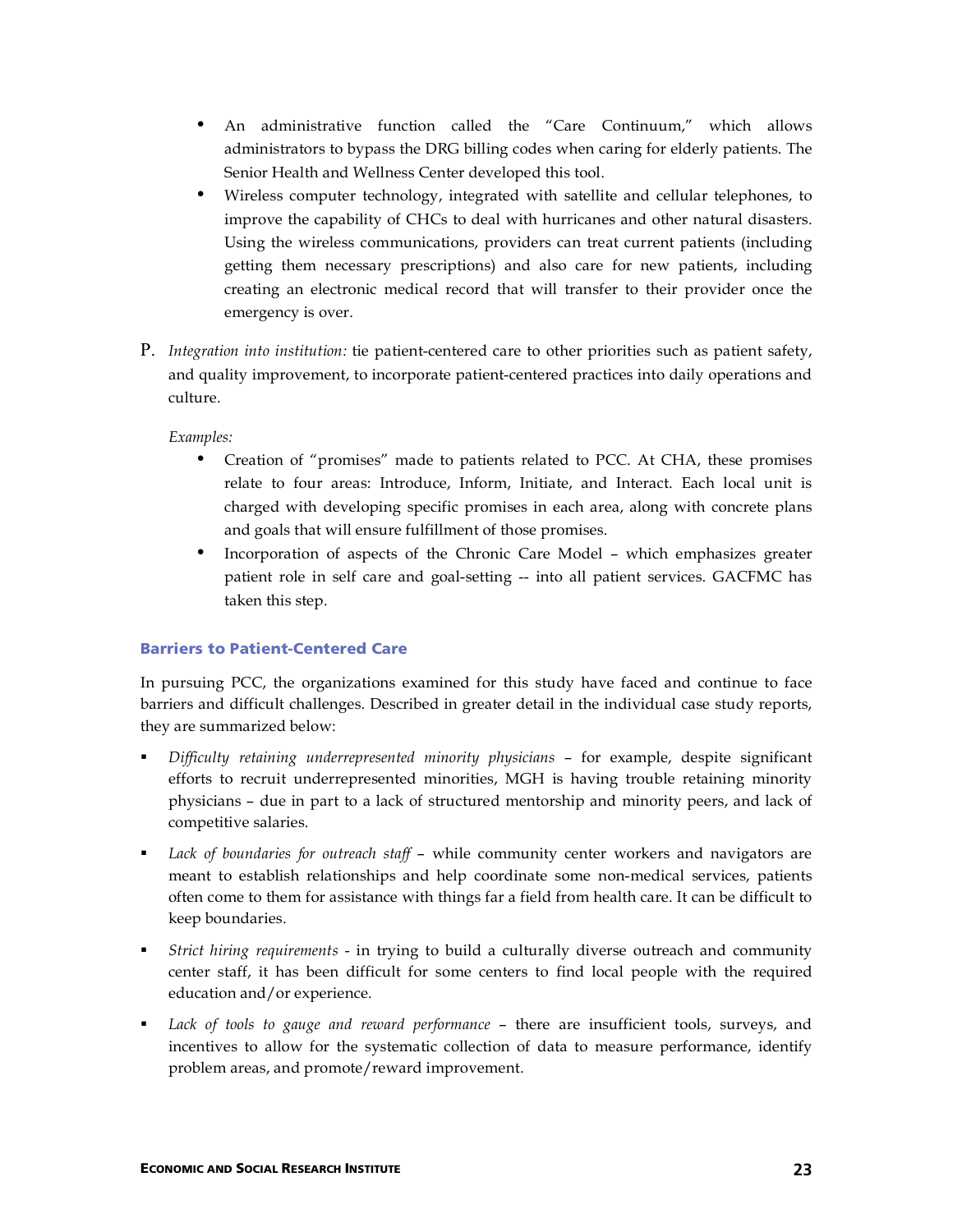- *Financial constraints* particularly among safety net institutions, there are limited resources for PCC training, computers for educational decision support for patients and providers, monitoring and evaluation of PCC, and other activities. For example, the costs of training and management of community health workers and doulas, and of health education and prevention activities, are generally not reimbursed by Medicaid, Medicare or other forms of insurance. With respect to PCC for elderly populations, there is an issue of organizations not being able to bill Medicare for multiple providers at one patient encounter, making the interdisciplinary team model financially infeasible for most organizations. Finally, some provider organizations established certain programs (such as EMRs and screening programs) through federal grants that are now coming to an end, leaving the organizations to struggle to pull together resources in order to keep these cost-reducing, quality-improving programs alive.
- *Traditional attitudes* changing caregiver behavior and attitudes can be difficult, particularly among those who were taught during a different era, and/or whose jobs are secure regardless of their willingness to adapt. It can be equally difficult to change the mindset of patients who have not taken much control of their health.
- *Fatigue and competing priorities* Keeping the momentum going (e.g., getting very busy nurses and physicians to take the time to attend PCC-related staff development sessions and adopt PCC strategies) is an ongoing challenge.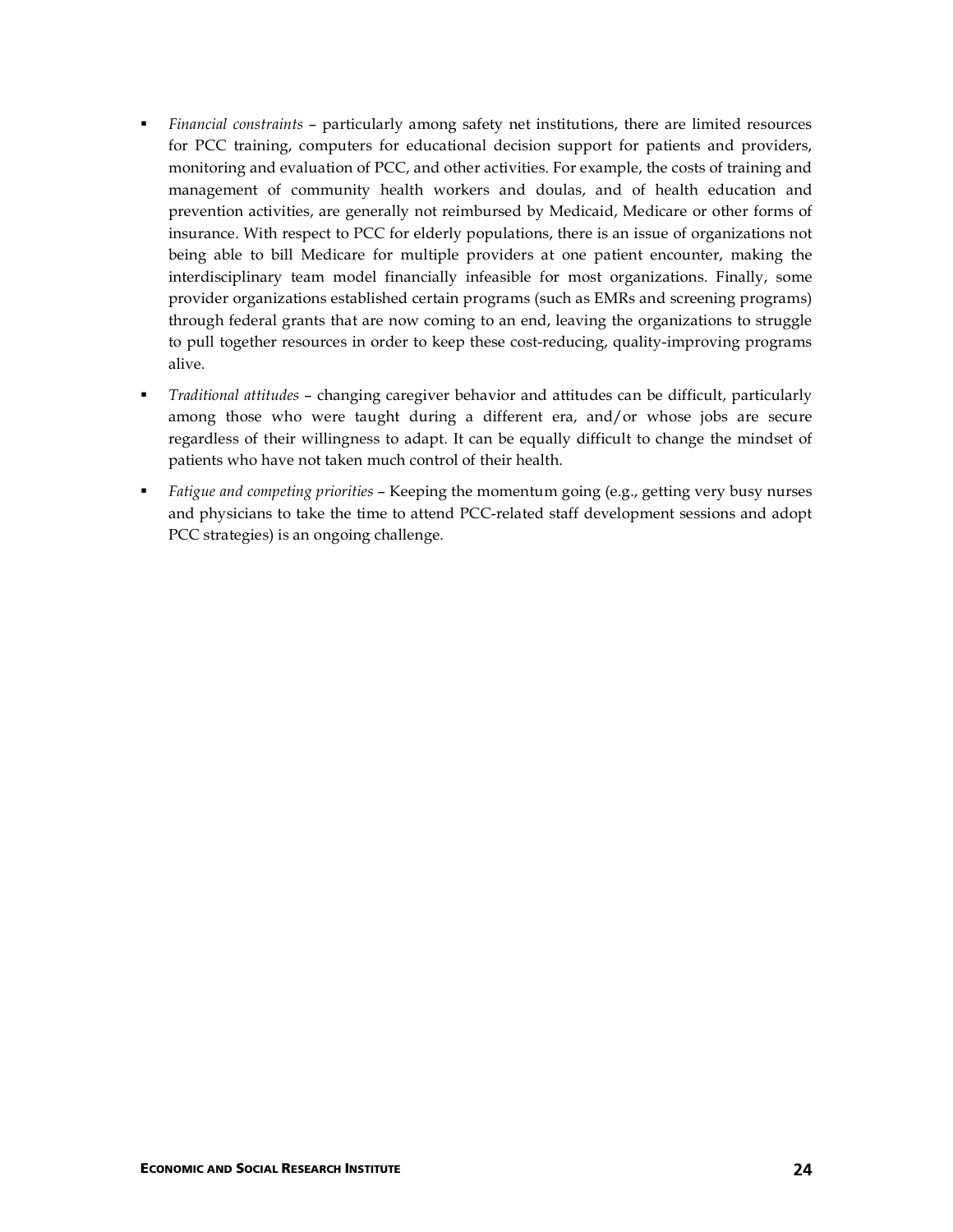### Lessons Learned

There are many lessons that emerge from the varied programs and organizations reviewed for this study. One key message that seems to apply to all of the sites is that 'the whole is more than the sum of its parts.' Many seemingly small changes in day-to-day operations—from a welcoming greeting at the reception desk, to being able to communicate in one's native language, to having a disease-related support group meet at a convenient time—add up to a significant change in the patient experience and his/her attitude toward the health care system. Other lessons drawn from the sites' experiences include the following:

- *Leadership matters a great deal.* Leaders must "walk the walk" and not just "talk the talk." If staff senses any amount of hypocrisy, or any gap between what leaders say and do, the whole effort can become derailed. In addition, ownership and buy-in to the PCC philosophy must be spread throughout the leadership, so that if one member leaves the organization, the commitment to providing PCC remains.
- *Flexibility is critical to delivering PCC.* This means that the organization must constantly be reviewing its procedures and adapting them as needed. At CHA, for example, when a problem arises, unit leaders will not wait a year for definitive evidence to document it. Rather, they will discuss and take steps to resolve the issue at the next staff meeting. Flexibility also means being creative around rules, such as relaxing education requirements when recruiting neighborhood residents to community center positions.
- *Establishing strong ties with the local community is instrumental.* Close relationships are needed not only with community leaders, but also with schools, the business community, faith-based organizations, the public health department, community-based organizations, the local police department, media, and others. These partnerships reap multiple benefits, and could be vital if terror-related or natural disasters should strike.
- *A health program cannot be forced upon people, but rather must be crafted with input and guidance from those whom it is intended to serve.* As an academic institution where many faculty and staff want to write "prescriptions" to solve problems, MGH has had to learn this lesson the hard way. For example, physicians who tried to convince members of one local community that cardiac disease was their number-one health issue quickly learned that substance abuse among children was a much more important priority for the community. Researchers who tried to develop programs to improve colon cancer screening rates among men quickly learned that such programs cannot be designed without first seeking input and guidance from the target population so that the barriers to screening can be identified and addressed as a part of the program.
- *While understanding of cultures is important, health care must be individualized.* As noted earlier, care of underserved groups is often based on generalizations about the attitudes, preferences, beliefs, and behaviors of an ethnic or racial group rather than an individual. While knowledge about the general tendencies of a group can be informative, clinicians must avoid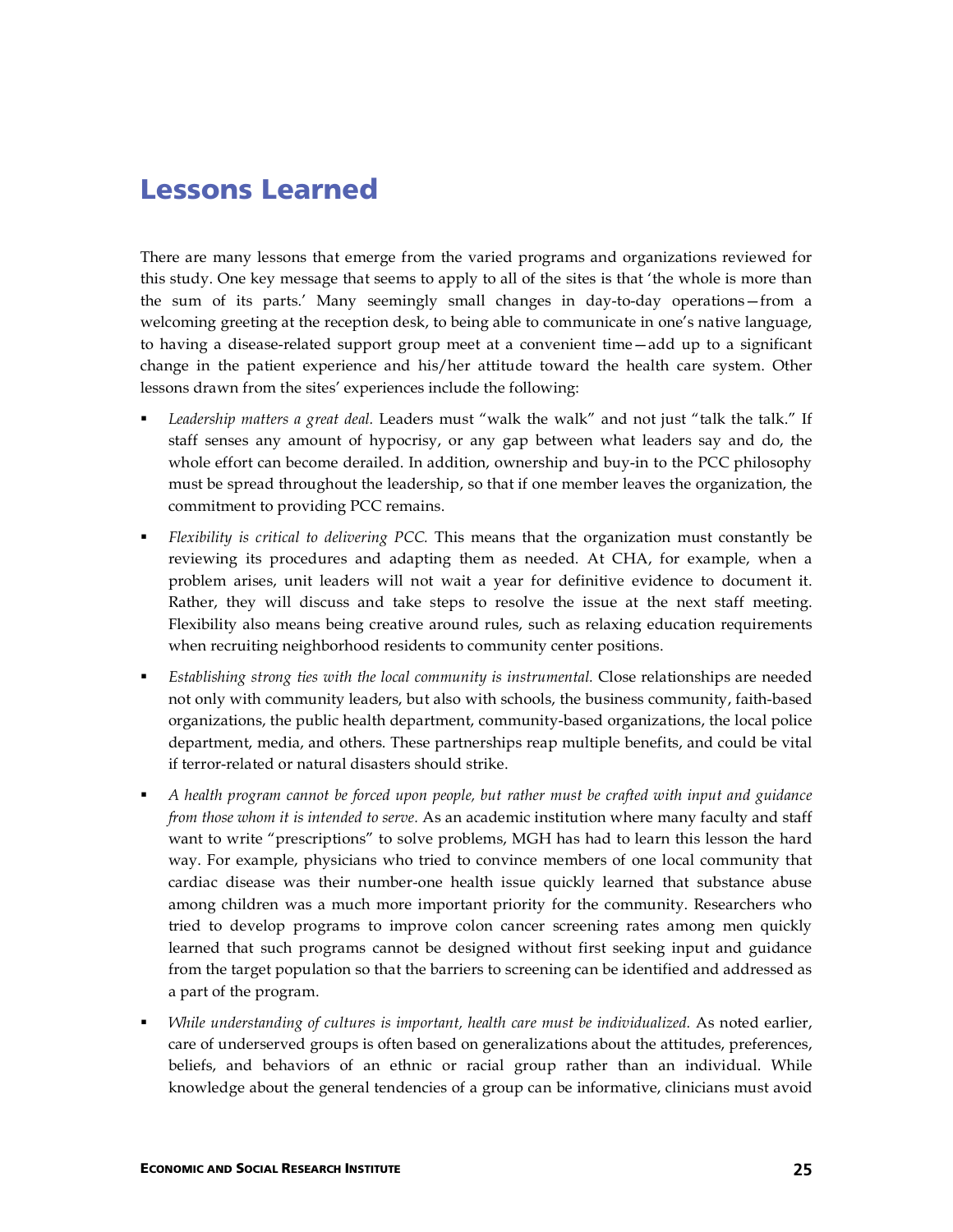making sweeping generalizations and must engage in one-on-one communication with patients and family members to elicit their unique attitudes and preferences.

- *Providers must not ignore or discount folk remedies and alternative medicines.* Among some cultures, indigenous healers are sought for advice first, and their ideology is rich with teaching the faithful to stay healthy. In order to build on this ethos and establish trust with the patient, clinicians should not mandate that a patient cease alternative cures (unless they are deemed dangerous), but rather integrate modern medical treatments into the patient's regime.
- *It is essential to show physicians how PCC makes their lives easier.* To change traditional attitudes and promote buy-in among physicians, it is important to illustrate how patient navigators, PCC-friendly IT, and other elements of PCC actually lesson the burden on physicians and improve patient compliance.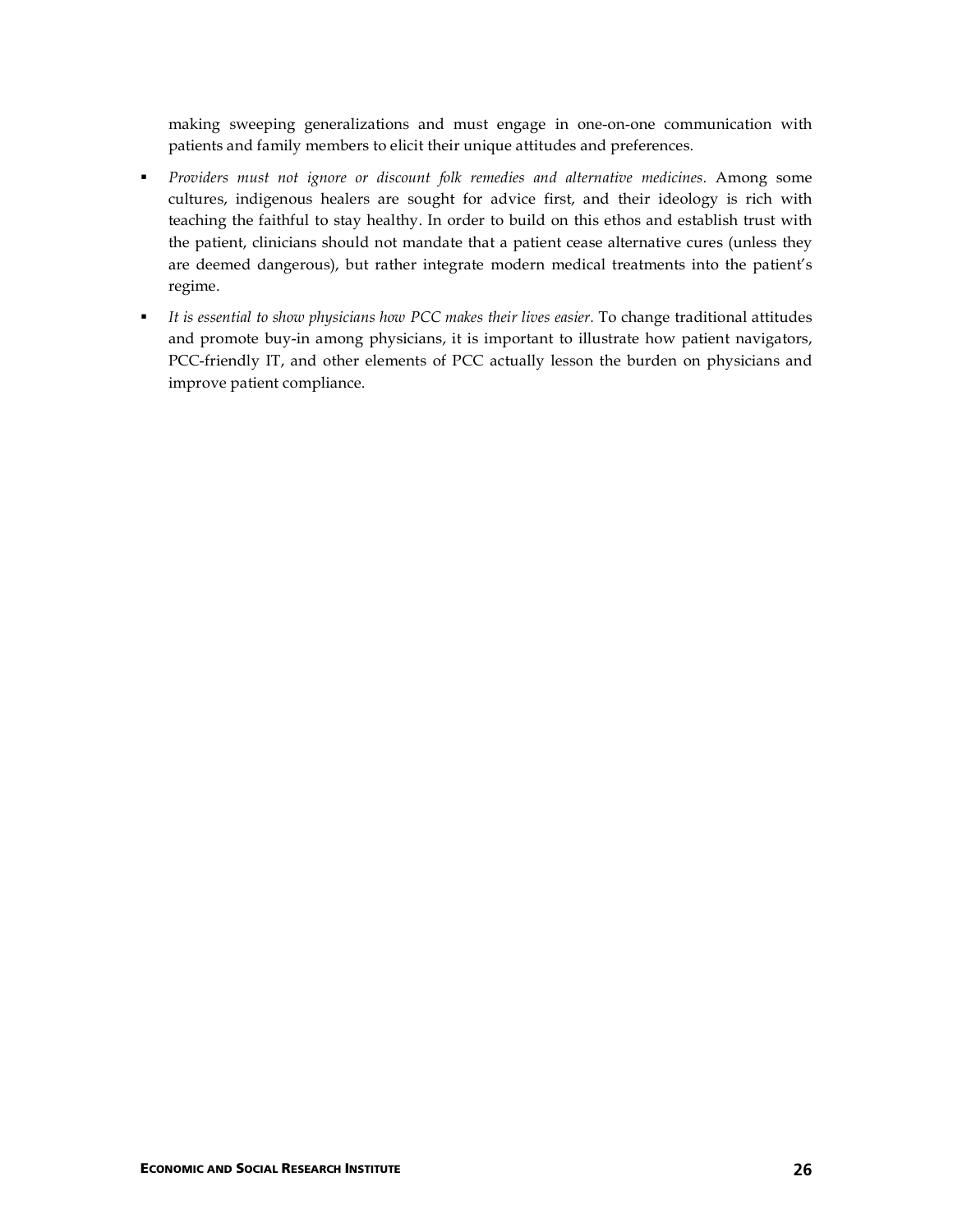### Conclusion: Challenges for Policymakers

Even those health care organizations that are very active in providing PCC for vulnerable populations admit that they have "a long way to go." Yet they are forging ahead, testing new ways to "activate" patients into informed health care consumers who are able to express their preferences and needs, take a greater role in self-management, and make effective health care decisions. Additional experimentation, evaluation, sharing of knowledge, and dissemination of best practices is needed to promote the replication and expansion of these efforts. Further, additional research is needed to measure the impact of these practices on health outcomes over the long term, and the cost-effectiveness of the various strategies.

As noted earlier, efforts are occurring at the organization, patient, provider, and community levels. Each of these levels is critical, and each relates to and supports the others. But there is also a fifth area that needs to be strengthened: *the broader health care system and public policy level.* Over the long term, widespread adoption and practice of PCC can come only with universal access to coverage and needed services, without disparities related to socioeconomic or ethnic status. But even in the short term, there are practical and concrete policy actions that could do much to move us toward a patient-centered health care system. This involves re-setting priorities in terms of reimbursement by Medicaid, Medicare, and private insurance; placing greater emphasis on wellness and prevention as well as treating disease; and promoting public policies and government funding that supports PCC. Examples include the following:

- Public and private insurers should allow adequate reimbursement for group appointments, translation services, patient navigators, and home visits in complex cases.
- Performance-based payment both within organizations and by third-party payers—should be expanded and should incorporate measures of PCC.
- Government and private businesses should fund development and implementation of PCCfriendly information technologies, such as:
	- − widespread use of EMRs that provide clinicians with all relevant health information and histories for each patient;
	- − development of voice-activated translation computer programs;
	- − development of a website for providers that describes folk remedies and their health implications; and
	- − development and dissemination of educational software for both patients (in multiple languages) and clinicians to improve their communication skills and their ability to understand and care for patients from diverse backgrounds, while also helping them to avoid cultural generalizations.
- Educational sessions for new immigrants about the U.S. health care system, including information about health insurance, how to access care, and how to navigate the system.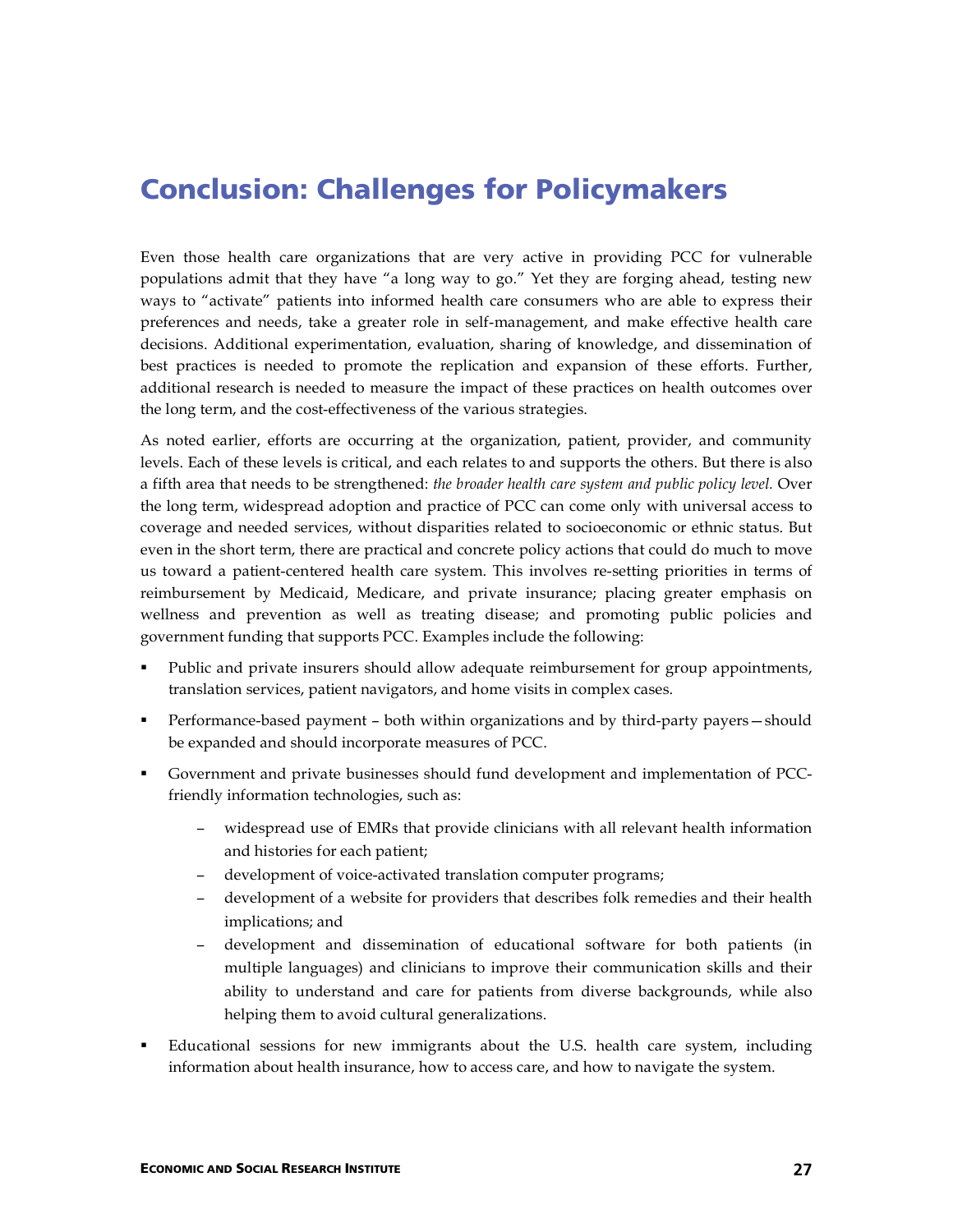**Public education campaigns targeting underserved populations that teach consumers basic** questions to ask when interacting with the health care system.

Through these kinds of efforts, individuals and communities can have a greater voice in the health care decisions and governance, and the health care system would better reflect patient and community values. Underserved populations in particular need the skills and opportunities to become activated, engaged consumers who in turn will take greater ownership of their own health.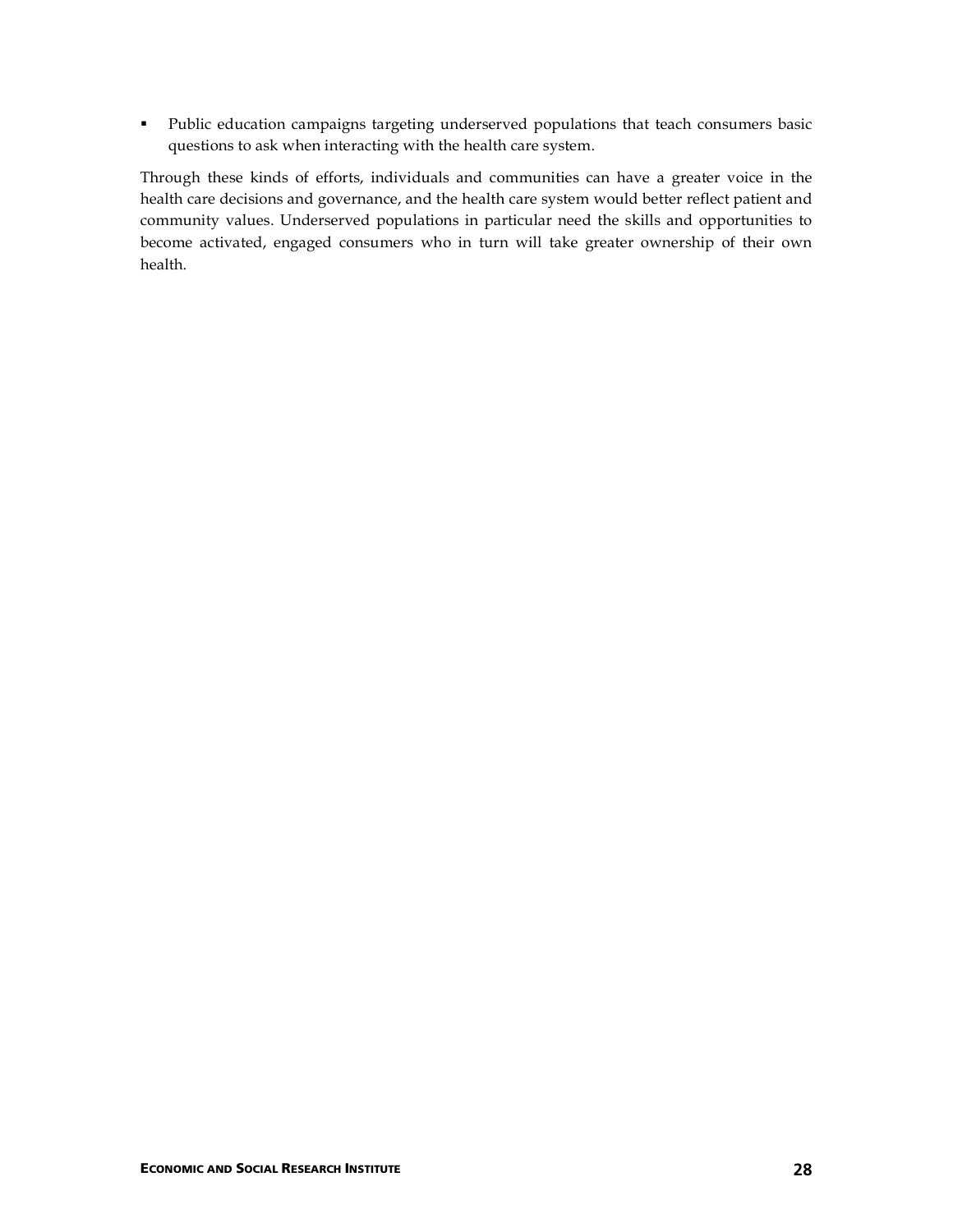# Appendix A. Typology of Patient-Centered Care Activities

The types of programs and activities that can be said to deliver, promote, or assess patientcentered care or reflect patient-centered philosophies, are extremely broad and varied. Thus, we do not attempt to list all of the efforts that incorporate some dimension of patient centeredness. However, to help understand the range of activities, we have categorized these programs and activities, and present some of the leading examples below:

#### Clinical programs/Service delivery

The most obvious place to start examining patient-centered care initiatives and models is in actual service delivery. The way a practice is designed is very important to whether or not it is conducive to patient-centered care. As noted above, much is being done to promote patientcentered strategies in the area of chronic care. In terms of acute primary care delivery, one expert described such care as generally "unplanned," with patients coming in on an irregular basis, making it that much more difficult to develop strong patient-provider relationships. Despite that challenge, there are efforts to incorporate patient-centered care practices into the following service settings

- Community Health Centers (CHCs): CHCs are most often cited as models of patient-centered care for the underserved. CHC providers in many areas are being trained in culturally competent practice methods due to the diversity of their patient mix, and that group's need for social supports that go beyond the traditional health care system. This philosophy mirrors the IOM's call for clinician decisions "informed by an understanding of patients' needs and…their environment."23 Successful strategies also may involve developing a team practice approach, whereby a group of interdisciplinary providers work together to assist the patient with issues that are affecting their health; or developing community collaboratives that promote health education, outreach, cultural sensitivity, and other aspects of patient centeredness.
- Hospitals and health systems: With the apparent exception of emergency departments, some hospitals and health systems are making efforts to implement patient-centered care elements, according to several surveys (see below), which are providing information for consumers, hospital administrators, and policymakers.
- Health plans: Based on surveys such as the Consumer Assessment of Health Plans (CAHPS), and the work being conducted by the National Committee for Quality Assurance (NCQA), health plans are becoming increasingly aware of the impact patient satisfaction has on quality of care and consumer loyalty.

 <sup>23</sup> *Crossing the Quality Chasm,* 2001.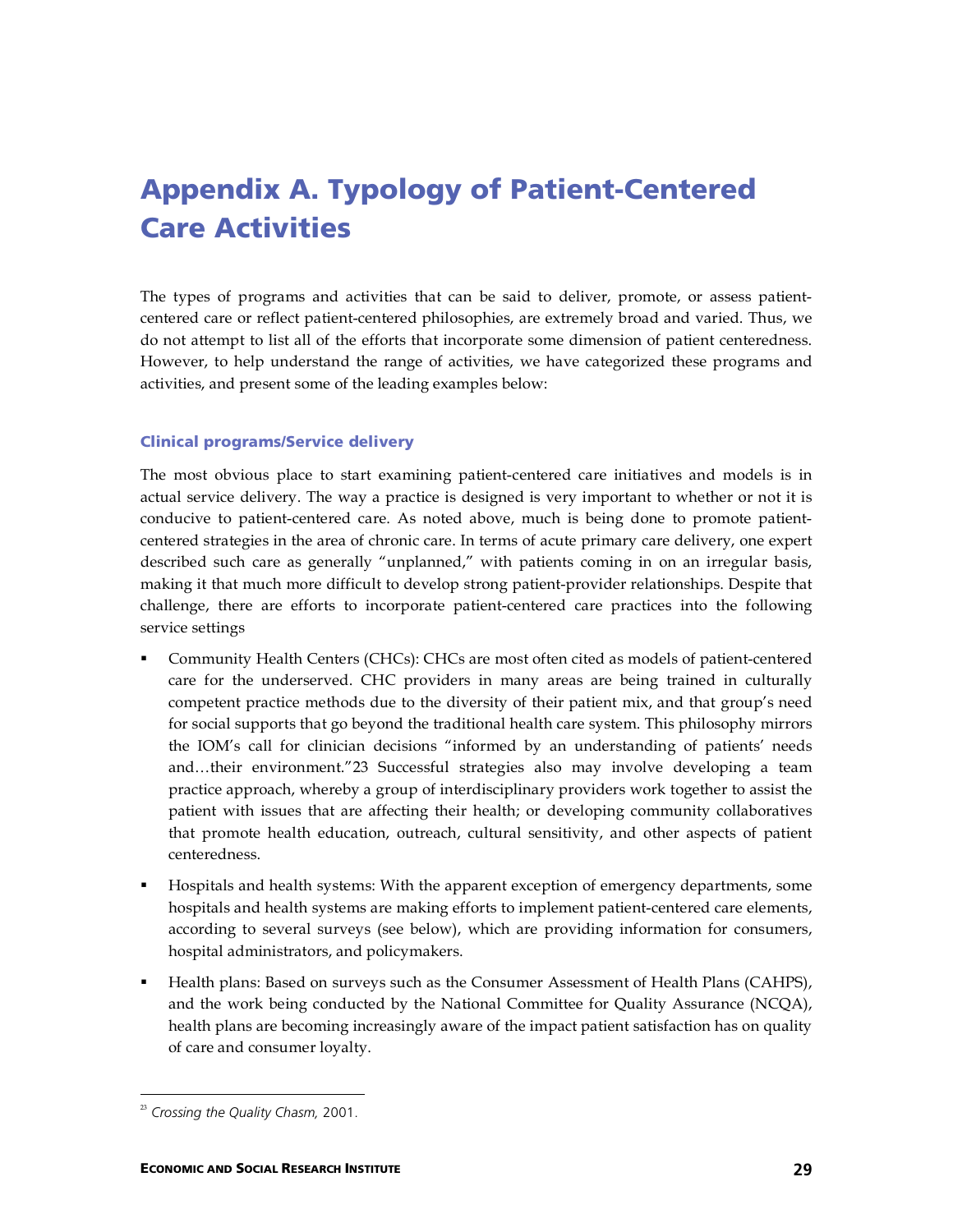#### Educational Curricula and Training

The IOM's Crossing the Quality Chasm discusses the changes affecting the health care delivery system, and the need for the health care workforce to be adequately prepared by developing new skills and assuming new roles. Among the five main skill areas delineated is patient-centered care.24 The literature indicates that there is much variation across the health professions in use of patient-centered techniques, and there are no standards regarding effective approaches to teaching such skills. The IOM report calls for identifying and replicating successful methods to train health care workers in this area, in both academic settings and continuing education programs.

- Medical school curricula: Despite the lack of a uniform approach, some medical schools have incorporated into their curricula programs that promote patient-centered skills. They include: teaching competencies basic to the medical interview; emphasizing communication skills; addressing ethical and social issues and cultural competency; reinforcing humanism and "professionalism"; and clinical training in community-based settings serving vulnerable populations.25
- Nursing school curricula: As noted above, nursing school training traditionally has been more focused on patients, given the role they play in service provision:

"Nurses have long been taught to focus on the person, the family…they have become highly sensitive to individuals' needs and know how to respond effectively arguably better than any other kind of health professional today."26

Examining nurse training curricula can be one way of further understanding the elements of patient-centered care educational techniques.

 Pilot "Information Rx" Program: Recognizing that information can be just as powerful as pharmaceuticals for some chronic care patients, a joint initiative of the American Medical Association Foundation, the Fisher Center for Alzheimers Research Foundation, and the National Library of Medicine will train physicians in Florida to refer patients to the MedlinePlus online database and Alzheimer's information websites. According to the initiative's directors, "physicians have always known that an informed patient who takes an active role is a 'better' patient."27 While this pilot is being targeted toward Alzheimers patients, the Medline website offers symptom, diagnostic, treatment, and research information on over 700 health topics, as well as on over-the-counter and prescription drugs. The Florida site follows successful fielding of the pilot in Iowa, Georgia, and Virginia. 54 percent of internists who have already participated in the project reported that MedlinePlus empowers patients; 43 percent said it explains difficult concepts and procedures; and 42 percent say it improves patient-physician communication.

<sup>&</sup>lt;sup>24</sup> The other four skill areas cited by the IOM report are: evidence-based practice, informatics, interdisciplinary teams, and quality improvement.

<sup>25</sup> *Educating Health Professionals to be Patient Centered: Current Reality, Barriers, and Related Actions,* Institute of Medicine, http://www.iom.edu/Object.File/Master/10/460/0.pdf.

<sup>26</sup> Milio, N. "A New Leadership Role for Nursing in a Globalized World," *Topics in Advanced Practice Nursing EJournal,* 2002.

<sup>27</sup> NIH news release "Florida Physicians to Write Prescriptions for Patient Information,", February 10, 2005, www.nlm.nih.gov.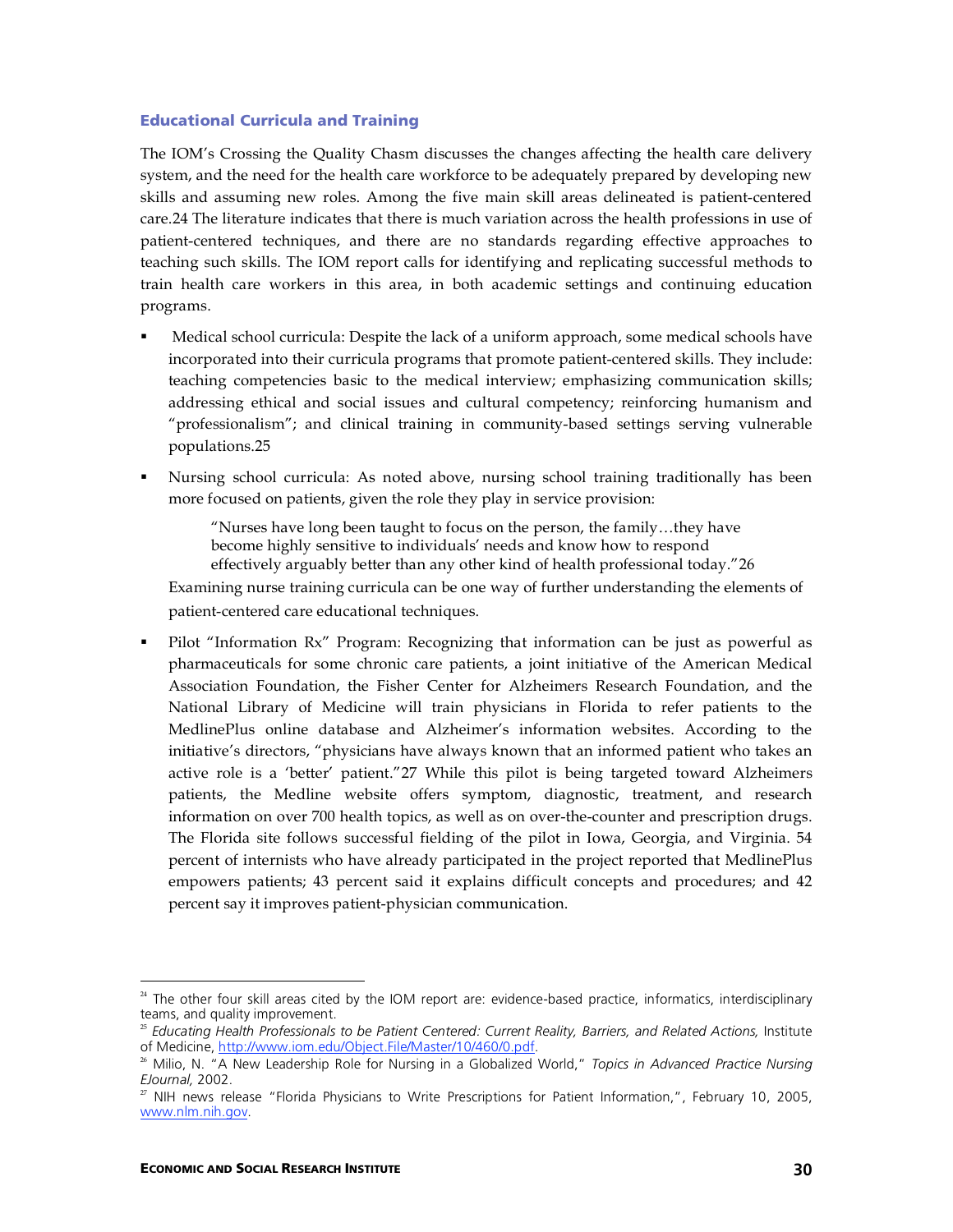#### Surveys/Measurement Tools

Tools to evaluate the success of a service delivery program or an educational training module in achieving its patient-centered care goals are critical. This section provides a road map of activity in patient satisfaction surveys and other measurement tools. While not all of these tools are being used on a widespread basis, they all offer insight into how we can begin to measure whether a system is incorporating a patient-centeredness philosophy into its care. As part of more general efforts to improve quality of health care and to advance consumer-driven health care (described above), a number of efforts are underway to measure quality and to provide web-based information to consumers about treatment choices, provider performance, and other healthrelated issues.

- Picker Institute Survey: A 15-year research project, in collaboration with researchers at Harvard Medical School, resulted in the development of the Picker family of patient-centered care survey instruments. In 1987, the Picker/Commonwealth Center for Patient-Centered Care was established to support further research and development of tools that measured patient experience in various health care settings including hospitals, community health centers (see PEERS, below), physician practices, and others. In 1994, the Picker Institute was founded, a not-for-profit entity dedicated to developing a patient-centered research approach to performance measurement. Extensive interviews with more than 8,000 patients, family members, physicians, and hospital staff were conducted, focusing on four basic questions:
	- 1. What do patients want?
	- 2. What do patients value?
	- 3. What helps or hinders their ability to manage their health problems?
	- 4. What aspects of care are most important to them and their families?

The Picker surveys, now under the ownership of the National Research Corporation28 in the U.S., are considered the standards in measurement of patient centeredness, and are used by individual institutions interested in assessing their level of patient-centered care as part of quality improvement efforts. Also, portions of the Picker surveys have been incorporated into tools such as PEP-C, CAHPS, and others. Along with Picker Institute affiliates in Europe, these organizations support research, disseminate newsletters, organize symposia, and conduct other activities to promote patient-centered care.

 Patient Experience Evaluation Report System (PEERS): With funding from the Picker-Commonwealth center, the National Association of Community Health Centers (NACHC) developed the PEERS instrument in 1993. It was used to survey a nationally and regionally representative sample of health centers to assess the delivery of health care from the perspective of health center patients.29 The survey instrument was developed, tested, and refined, and the process identified six domains of care deemed important to CHC patients. Although not used on a nation-wide basis, the PEERS package (including a survey instrument, patient sampling instructions, and guidelines for interviewing, report and analysis) is available to individual CHCs. The most recent PEERS survey was conducted in 2001 using 76 health centers and involving 3,877 interviews.

<sup>&</sup>lt;sup>28</sup> "NRC+Picker" see http://www.nationalresearch.com/NRCPG.aspx.

<sup>&</sup>lt;sup>29</sup> PEERS is a patient satisfaction survey tool that was originally designed to compare JACHO accredited health centers with non-accredited centers.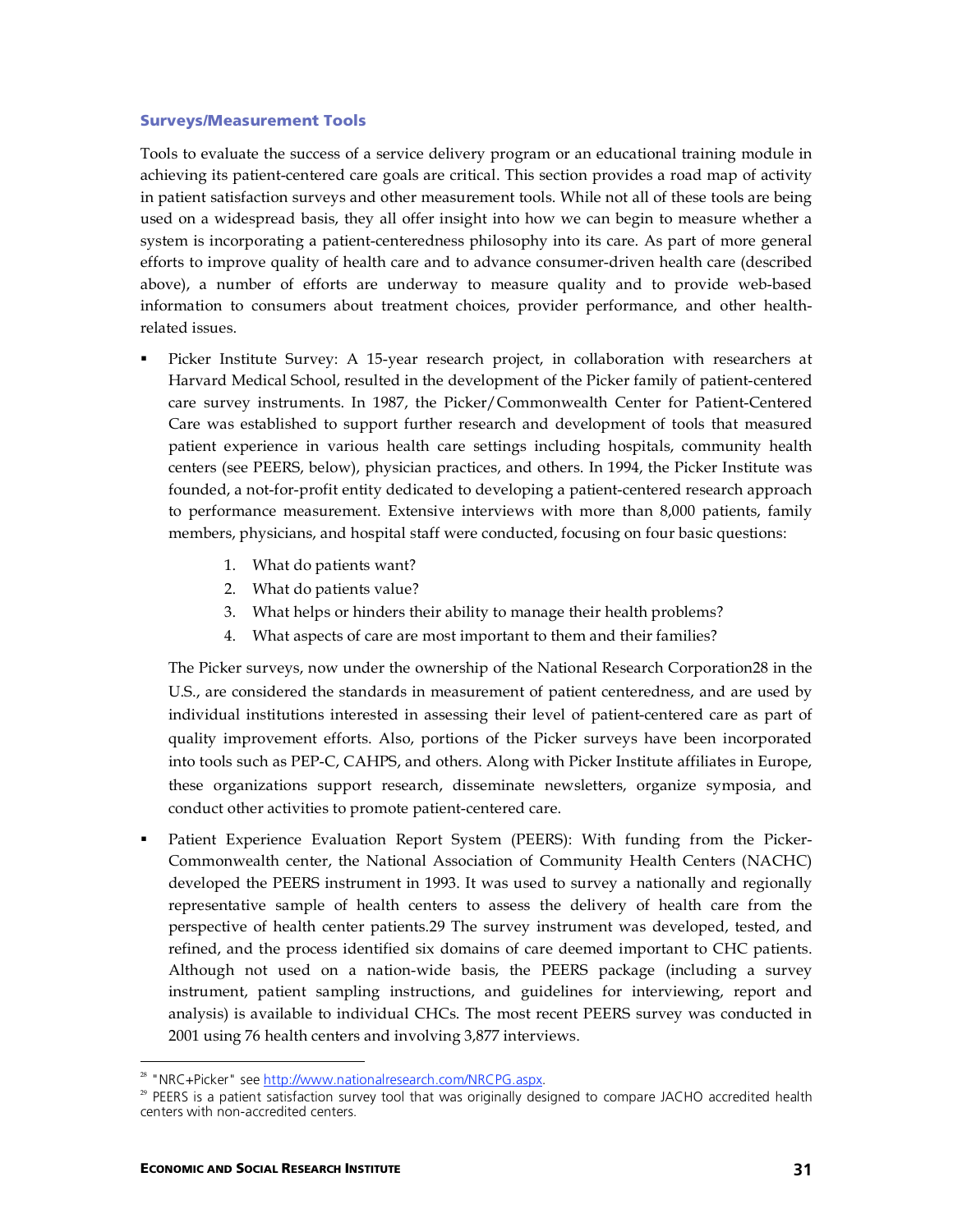- PEP-C: The Patient Evaluation of Performance in California (PEP-C) survey asked 35,000 patients served at 181 hospitals, questions such as "were you treated with respect, dignity, and as a partner in the health care process? Did hospital staff explain treatment options and test results clearly and completely? And did doctors and nurses explain what to expect after you left the hospital?"30
- Patient Assessment of Chronic Illness Care (PACIC): Developed by the Improving Chronic Illness Care program (ICIC- described below), the PACIC is a patient self-reporting instrument for measuring the extent to which chronically ill patients receive care in a way that is aligned with the Chronic Care Model -- i.e., patient-centered, proactive, planned, and with collaborative goal setting. The PACIC is currently being tested, with an initial field report on findings available sometime in 2005.
- Consumer Assessment of Health Providers and Performance Systems (CAHPS): The CAHPS survey tool kit is the current standard for obtaining consumers' assessment of their health plans, hospitals, group practices, individual physicians, nursing homes, and dialysis centers. Used widely throughout the U.S., CAHPS provides information – from patients' perspectives—to help consumers and purchasers assess and choose among health plans. While health plan assessment does not directly measure provider performance, there is a relationship between consumers' assessments of their health plan's quality, and the type of care received from the providers with which the plan contracts. Overseen by the Agency for Healthcare Research and Quality (AHRQ), CAHPS is being used by purchasers, health plans, accrediting organizations and state health care agencies including Medicaid. Variations on the CAHPS survey that ascertain patients' experiences with hospitals and providers are being developed and field tested, and will ultimately play a more direct role in assessing the provision of patient-centered care.
- National Coalition for Quality Assessment (NCQA): The NCQA's health plan surveys and consumer report cards involve measures of patients' satisfaction and perspective of care.

#### Identification and Development of Standards and Best Practices

Some organizations and collaboratives are developing strategies to tie in the patient, provider, administrative staff, and communities in the testing, development, and implementation of standards for patient-centered care. Below are examples of such initiatives.

 Disparities Solution Center (DSC) – Massachusetts General Hospital and Partners Healthcare System created the DSC in July 2005, to reduce and eliminate disparities in health care among racial and ethnic minorities in Massachusetts. With \$3 million committed over five years, DSC will study why disparities exist and how best to address the gaps in care, establish an institute to train medical professionals on healthcare inequities and build leadership, and partner with other groups to identify and promote best practices in this area. Dr. Joseph Betancourt, the director of the center and a pioneer in the area of cultural competency, expects that these best practices will be based on culturally competent, patient-centered care principles.

 <sup>30</sup> *What Patients Think of California Hospitals*, California Institute for Health Systems Performance and the California Health Care Foundation, 2003.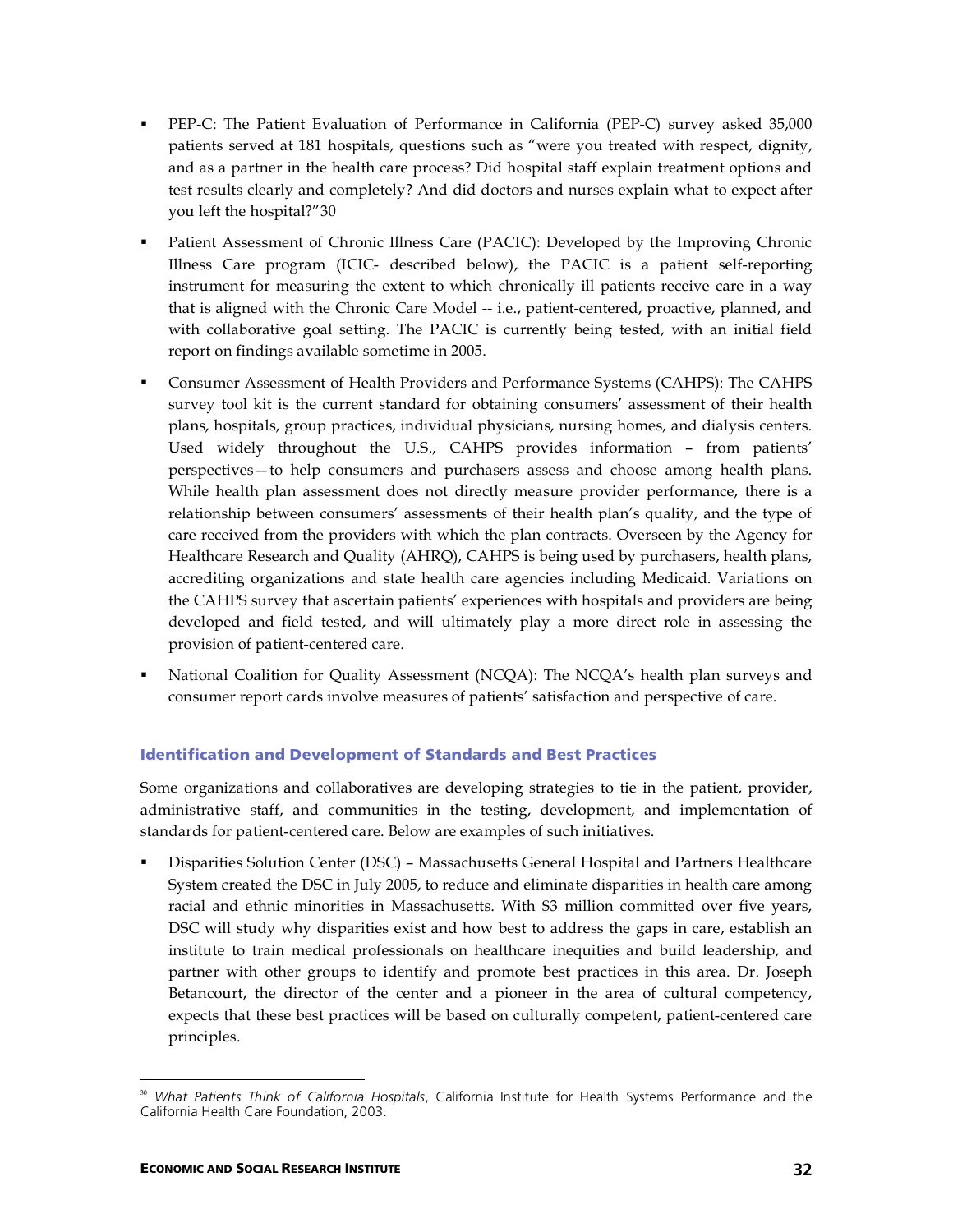- The John D. Stoeckle Center for Primary Care Innovation: This Center at Massachusetts General Hospital is dedicated to improving the practice of primary care from the patients', families', and clinicians' perspectives. Directed by PCC pioneer Susan Edgman-Levitan, the Center conducts research and education to foster collaboration between providers, patients, and their families in clinical decision-making, and strives to improve the experience of care for patients and clinicians. For example, the Center has surveyed MGH employees about their experiences as patients, and has offered monthly seminars designed to explore emerging innovations within primary care and to educate providers about new methods and techniques to improve the quality of the patient and clinician experience through improved communication and decision-making. Topics included how to access credible medical information to share with patients, strategies for managing difficult patient-clinician interactions, and the medical legal implications of sharing important medical decisions with patients.
- Patient-Centered Communication Initiative: The American Medical Association Institute for Ethics is conducting a project to identify and recognize hospitals leading the development of innovative approaches for patient-centered communication with vulnerable populations. In this study, vulnerable populations are considered those at risk of poor health outcomes because of ineffective communication during encounters with the health care system particularly those who speak limited or no English, those from minority cultural groups who may not share "mainstream" health beliefs and values, and those with low health literacy. The eight hospitals that will be studied and showcased are being chosen through an open nomination process followed by deliberations by an expert advisory panel. The initiative is being funded by the Commonwealth Fund, and is in collaboration with the Health Research and Educational Trust (HRET).
- JCAHO's Hospitals, Language, and Culture Project: The Joint Commission on Accreditation of Healthcare Organizations (JCAHO) began a project in January 2004 to gather baseline data on a sample of hospitals to assess their capacity to address language and culture issues that affect the quality and safety of patient care. Hospitals, Language, and Culture: A Snapshot of the Nation is a 30-month project funded by The California Endowment.31
- Improving Chronic Illness Care (ICIC): The ICIC program developed the Chronic Care Model, which uses evidence-based change concepts to promote quality improvement strategies that:

…foster productive interactions between informed patients who take an active part in their care and providers with resources and expertise. The model can be applied to a variety of chronic illnesses, health care settings and target populations. The bottom line is healthier patients, more satisfied providers, and cost savings. 32

ICIC plays a number of roles in promoting patient-centered care, one of which is the development of tools and standards by which providers are trained to deliver care. These include collaborative trainings (organized through the Health Disparities Collaborative, described below), and the Assessment of Chronic Illness Care (ACIC) survey. The ACIC

<sup>&</sup>lt;sup>31</sup> For more information see http://www.jcaho.org/about+us/hlc/index.htm.

<sup>&</sup>lt;sup>32</sup> Improving Chronic Illness Care (ICIC), http://www.improvingchroniccare.org/change/gettingstarted/index.html.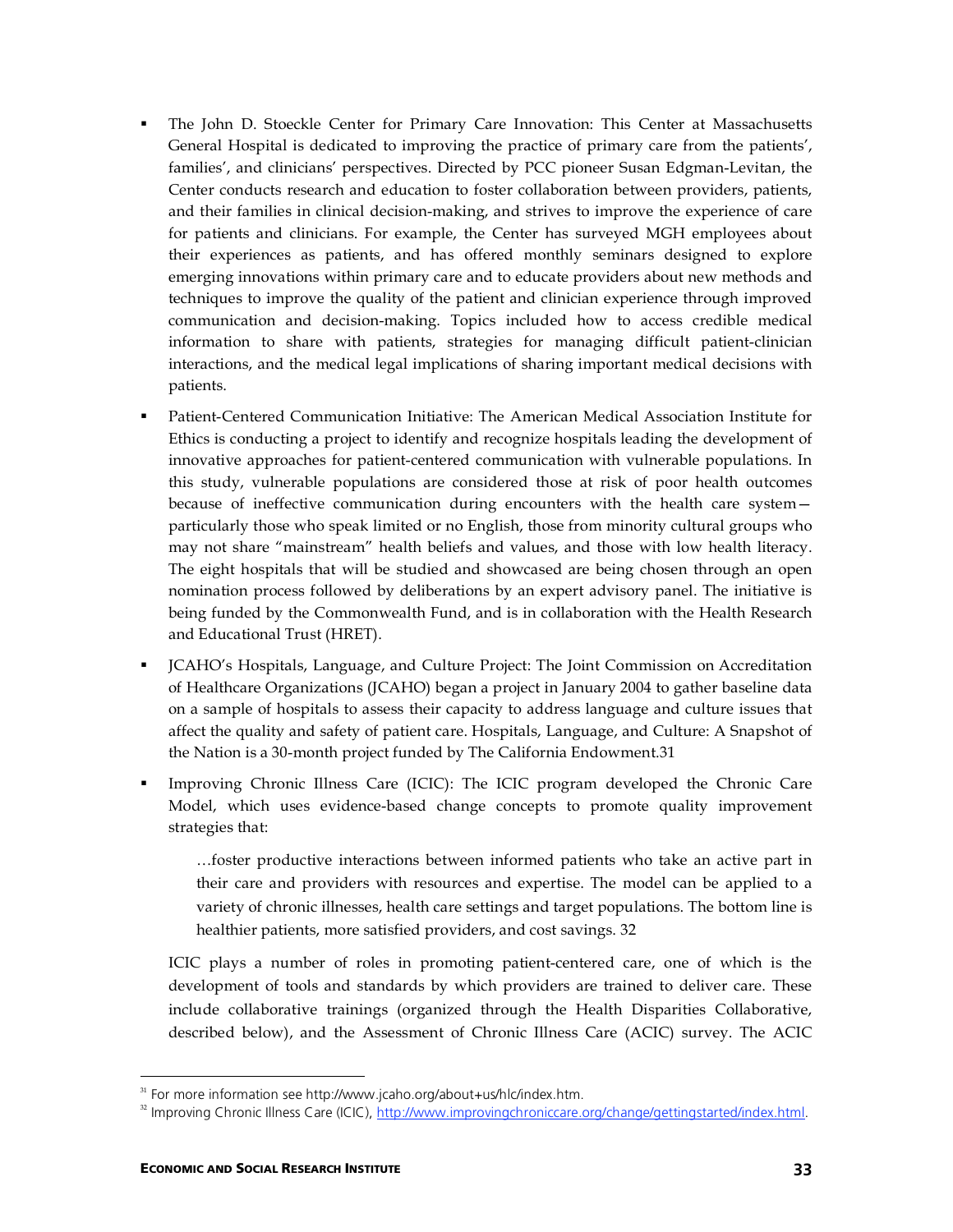instrument was modeled after one developed by the Indian Health Service for evaluating diabetes care, and is primarily used by medical teams to identify areas for improvement in care for chronic illness before beginning quality improvement work, and to evaluate the level and nature of improvements made in response to quality improvement interventions.

The ACIC has been tailored to evaluate the six components of the Chronic Care Model: community resources, health organization, self-management support, delivery system design, decision support and clinical information systems. And as with the Chronic Care Model, the ACIC addresses the basic elements for improving chronic illness care at the community, organization, practice and patient level. Related themes incorporated into these elements include patient safety, cultural competency, care coordination, community policies, and case management.

- Health Disparities Collaborative: The Health Disparities Collaborative was created to address disparities in health care and outcomes for minorities, the low-income, and in some cases women, in the areas of heart disease, cancer, stroke, diabetes, and depression. The organization, which cites as its major partners the Bureau of Primary Health Care, the National Association of Community Health Centers, the Institute for Healthcare Improvement, and the Improving Chronic Illness Care program, is dedicated to transforming the delivery of health care from the provider, patient, and community perspectives.
- The collaborative is based on a belief that it will be necessary for providers to reform the way they deliver care; for patients to understand and participate in managing their own care; and for communities to play the role of strengthening the patient-provider relationship. It is working toward this goal by organizing a series of working groups, each involving approximately 100 health centers, which come together for 13 months. The ICIC's Chronic Care Model is one of the key learning tools, with specific training modules tailored to each of the specific disease states.

#### Government Programs

A few federal agencies administer grant programs that support various aspects of patientcentered care.

 Agency for Healthcare Research and Quality (AHRQ): In addition to the CAHPs program described above, AHRQ oversees several planning grant programs that have relevance to patient-centered care initiatives. For example, AHRQ has committed \$7 million in FY 2004 for up to 14 Transforming Healthcare Quality through Information Technology (THQIT) grants. This program promotes the development, adoption, and diffusion of health information technology (HIT) at organizational and community-wide levels. The objectives are to support the proliferation of HIT, and to assess the extent to which HIT contributes to measurable and sustainable improvements in patient safety, cost and overall quality of care.

Several interviewees noted the strong connection between patient-centered care and advancements in information technology, pointing out that HIT and data can help providers better understand and meet their patients' needs. One noted that while the federal government does not have any specific legislative, regulatory, or funding strategies directed specifically at patient-centered care, providers and communities should "jump on the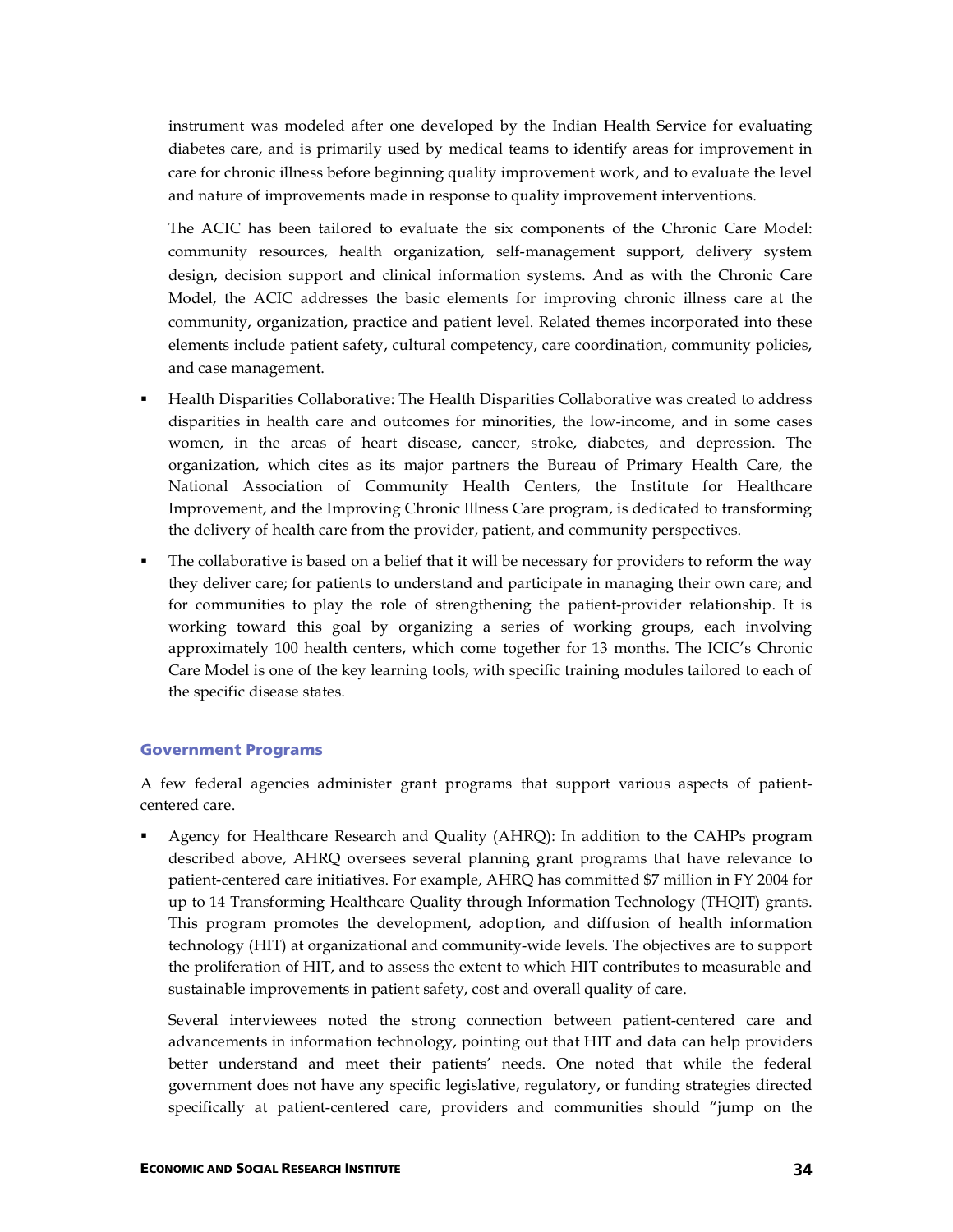information technology bandwagon," and take advantage of new opportunities coming out of the administration's push for greater coordination of health information.

 Bureau of Primary Health Care (BPHC): As mentioned above, the Bureau of Primary Health Care has been an active participant in the Health Disparities Collaborative. In fact, the collaborative's work grew out of activities funded by the BPHC, including Primary Care Association/Clinical Network teams in each of five regional clusters, and National Clinical Networks focused on oral health, migrant farm worker health care, and homeless health care (beginning in 1998). These organizations worked with the Institute for Healthcare Improvement (IHI) to develop the infrastructure to support the Health Disparities Collaboratives. During the fall of 1998, BPHC selected eighty-eight health centers to participate in the BPHC Health Disparities Collaborative, which focused on diabetes and was called Diabetes I. Diabetes II began in January 2000 with 115 health centers. Forty health centers participated in the Asthma and Depression projects. As the Health Disparities Collaborative took shape in 2001, it worked closely with the BPHC to develop its current design.

#### Foundation-Funded Programs

A number of private foundations are developing grant and/or educational programs tailored toward promoting patient-centered care: 33

- Patient-Centered Primary Care Initiative: The Commonwealth Fund began this initiative in 2005 to promote the redesign of physician practices and health care systems in ways to better meet patients' needs. The Initiative will support: new research on the measurement of PCC at the practice levels and the relationship between patient-centeredness and improved clinical outcomes; policy analysis and demonstration projects intended to ensure that patients' experiences are featured in quality improvement and efficiency initiatives; efforts to establish the concept of PCC practices with the public, accreditors, employers, specialty boards and societies, and Medicare and Medicaid; and other activities that promote PCC.
- Patient Link: The Medtronic Foundation created Patient Link to connect patients with chronic care needs to patient associations that specialize in educating, supporting, and advocating on these patients' behalves. Patient Link's goals also include providing information on how to prevent disease and maintain health, and on how to respect patient diversity and needs.
- Pursuing Perfection Institute: The Robert Wood Johnson Foundation began a grant-making initiative in 2001 to assist hospitals and physician organizations implement care improvement plans. Central among these plans is a focus on patient-centered care. One grantee, Cincinnati Children's Hospital, is working with parents to design care systems for children with Cystic Fibrosis. Another grantee, St. Joseph's Hospital (in Washington State), is creating a system that incorporates "shared care plans" that are drafted by patients in conjunction with their providers, and include self-management and treatment goals.
- Putting Patients First: An initiative of the National Health Council, Putting Patients First is engaged in developing communication tools for use by patients, consumers, health agencies,

Findings from the Resource Center: Improving Quality Through a Patient-Centered Care Approach, Grantmakers in Health, 2004 GIH Annual Meeting on Health Philanthropy.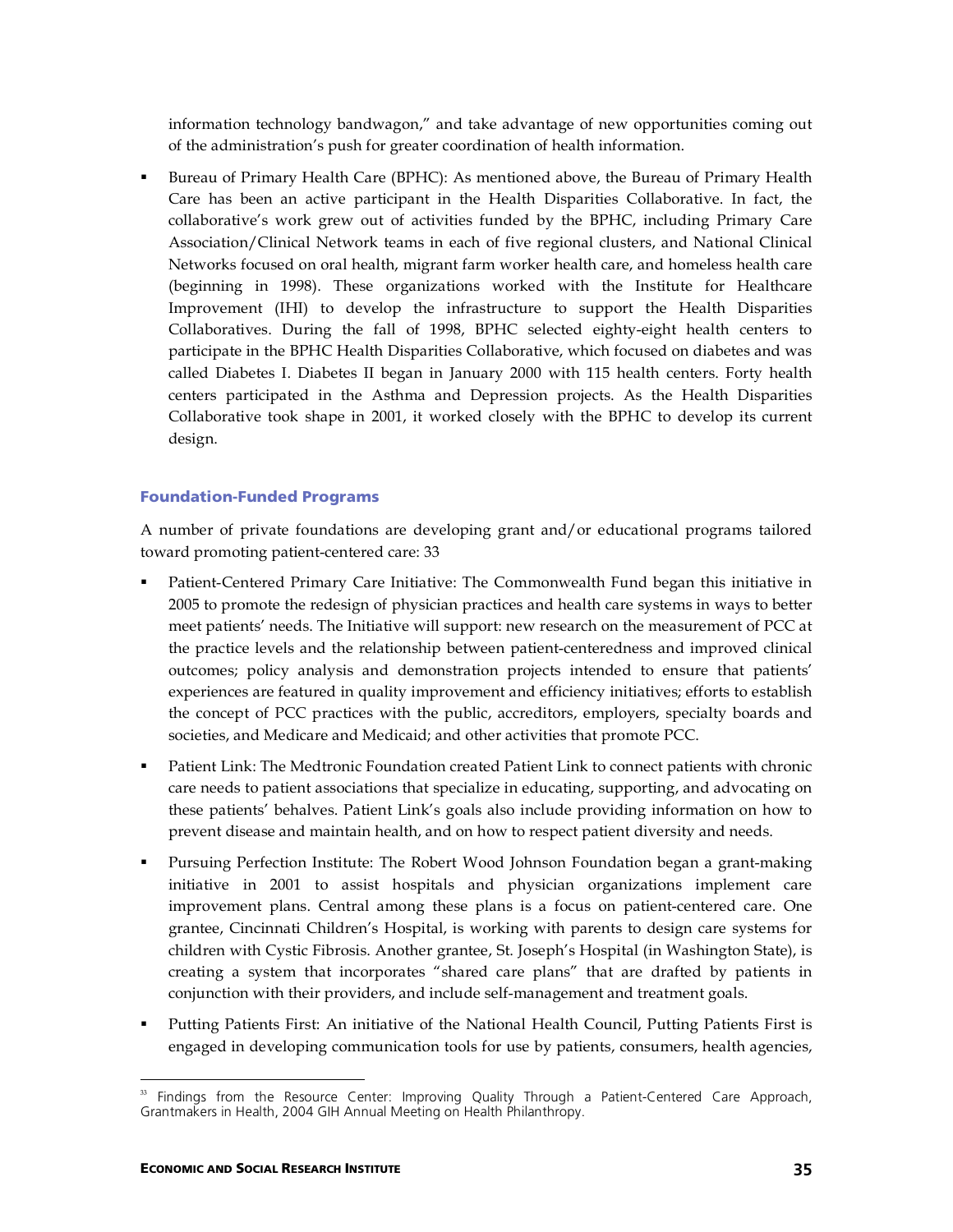and providers. The tools include various messages and materials which use "knowledge in behavior change" communications.

 Allies for Quality Program: This \$2 million California HealthCare Foundation program provides support to consumer and patients' organizations working toward improving consumer awareness of quality issues, promoting evidence-based treatment guidelines, improving patient-provider relationship systems, and developing and implementing policies that improve health care quality.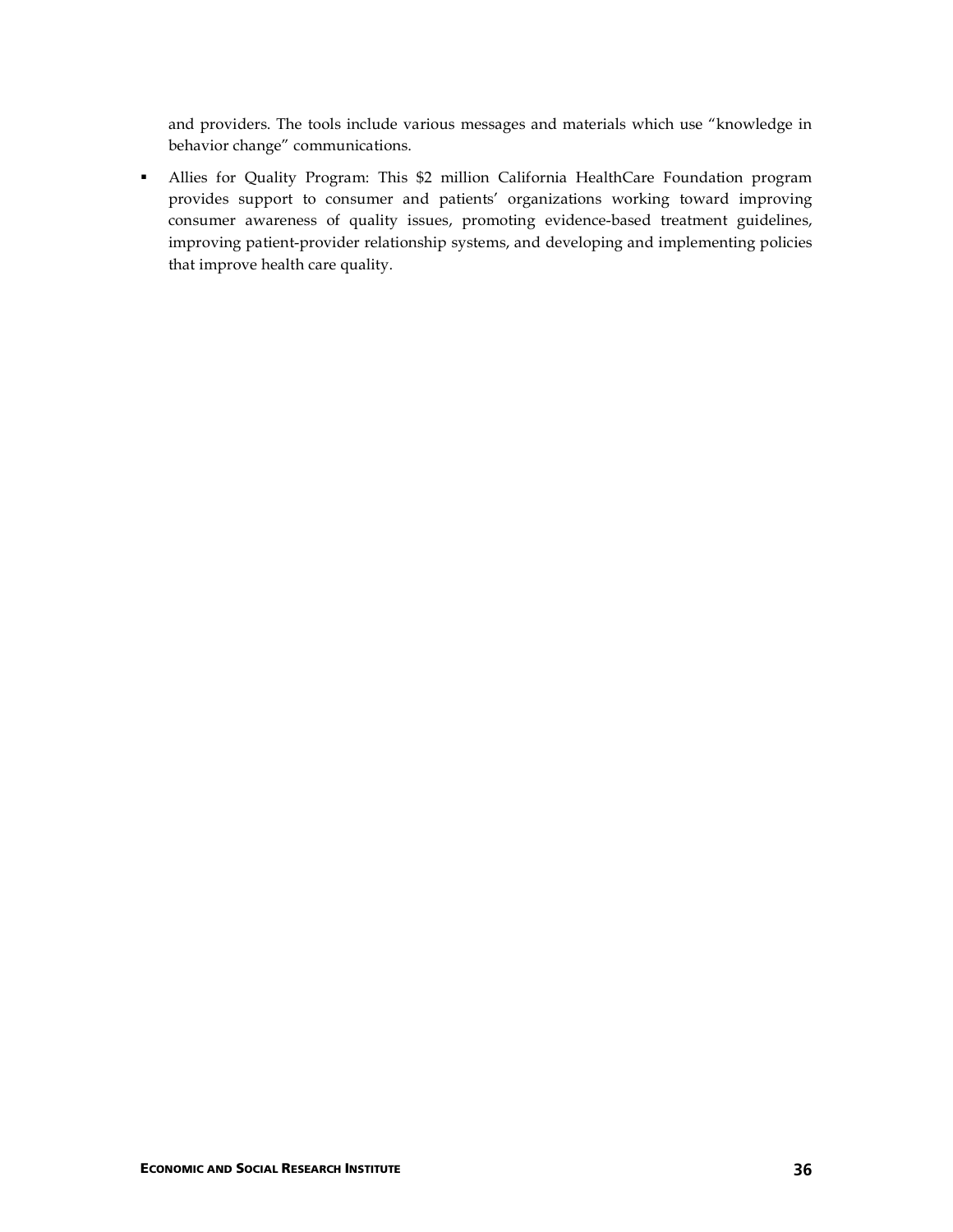# Appendix B. Experts Interviewed

In addition to the many individuals interviewed for our case studies (who are listed on the individual site reports), our research team consulted with numerous experts who have been active in studying, developing, promoting, or implementing patient-centered care and related concepts. We are grateful to these individuals, listed below, who shared their time and insights.

| Name                                    | <b>Affiliations</b>                                                                                                                                                                                                                              |
|-----------------------------------------|--------------------------------------------------------------------------------------------------------------------------------------------------------------------------------------------------------------------------------------------------|
| Dennis Andrulis, PhD, MPH               | Drexel University;<br>Expert Panel for AMA Pt.-Centered Communication Initiative;<br>Nat'l Association of Public Hospitals project                                                                                                               |
| Ernie Balasco, MSW                      | Executive Director, Wood River Health Services                                                                                                                                                                                                   |
| Mary Catherine Beach, MD,<br><b>MPH</b> | Assistant Professor, Johns Hopkins University School of<br>Medicine;<br>Researcher on Cultural Sensitivity in Health Professions<br>Training                                                                                                     |
| Anne Beal, MD, MPH                      | Senior Program Officer,<br>Quality of Care for Underserved Populations,<br>The Commonwealth Fund                                                                                                                                                 |
| Caryn Bernstein                         | Consultant, Clinical Affairs,<br>National Association of Community Health Centers                                                                                                                                                                |
| Joseph Betancourt, MD, MPH              | Senior Scientist, Institute for Health Policy<br>Director of Multicultural Education, Massachusetts General<br>Hospital<br>Assistant Professor of Medicine, Harvard Medical School                                                               |
| Ty Borders, PhD                         | Associate Professor,<br>University of North Texas Health Science Center;<br>Author article on Participatory Decision-Making                                                                                                                      |
| Susan Edgeman-Levitan, PA               | Executive Director,<br>John D. Stoeckle Center for Primary Care Innovation,<br>Massachusetts General Hospital;<br>Pioneer of patient-centered care and past leader of Picker-<br>Commonwealth project;<br>Author of "Through the Patient's Eyes" |
| Alexander Green, MD, MPH                | Senior Scientist, Institute for Health Policy<br>Massachusetts General Hospital - Harvard Medical School                                                                                                                                         |
| Paul Haidet, MD                         | Assistant Professor,<br>Medicine Health Services Research,<br>Baylor College of Medicine                                                                                                                                                         |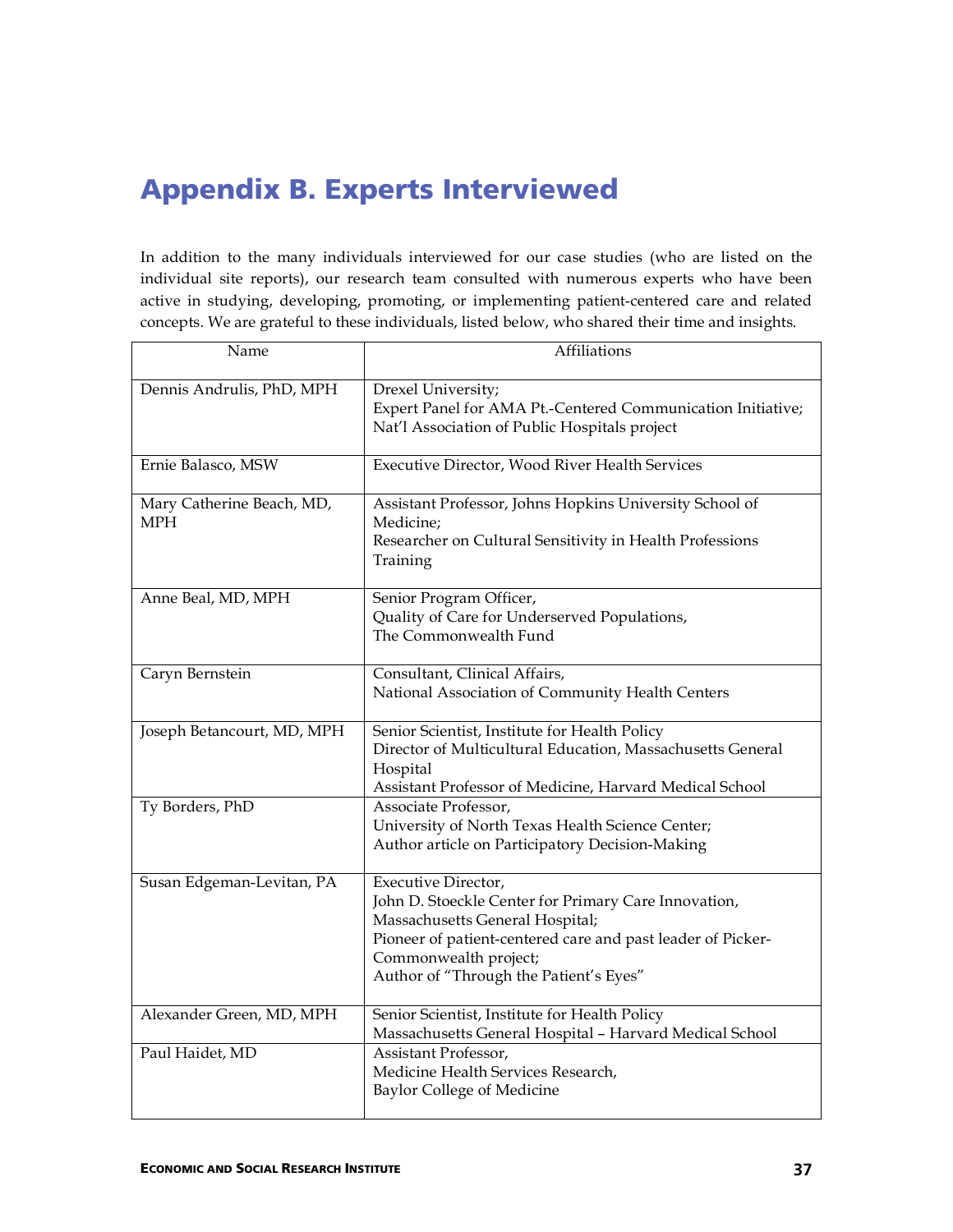| Kathy McNamara          | Assistant Director for Clinical Affairs,<br>National Association of Community Health Centers                                       |
|-------------------------|------------------------------------------------------------------------------------------------------------------------------------|
| Marsha Nelson, MBA, RN  | President and CEO,<br>California Institute for Health Systems Performance                                                          |
| Steve Schoenbaum, MD    | Executive Vice President for Programs,<br>The Commonwealth Fund:<br>Board Member of the Picker Institute                           |
| Dale Shaller            | President, Shaller Consulting<br>Expert in CAHPs measurement tools                                                                 |
| David Stevens, MD       | Center for Quality Improvement and Safety,<br>Agency for Healthcare Research and Quality                                           |
| Tony Suchman, MD, FAAPP | Chairman, American Academy on Physician and Patient;<br>Associate Professor of Medicine and Psychiatry,<br>University of Rochester |
| Ellen Wu, MPH           | Executive Director,<br>California Pan-Ethnic Health Network                                                                        |
| Matthew Wynia, MD       | Director, The Institute for Ethics,<br>American Medical Association;<br>Leading the AMA Pt.-Centered Communication Initiative      |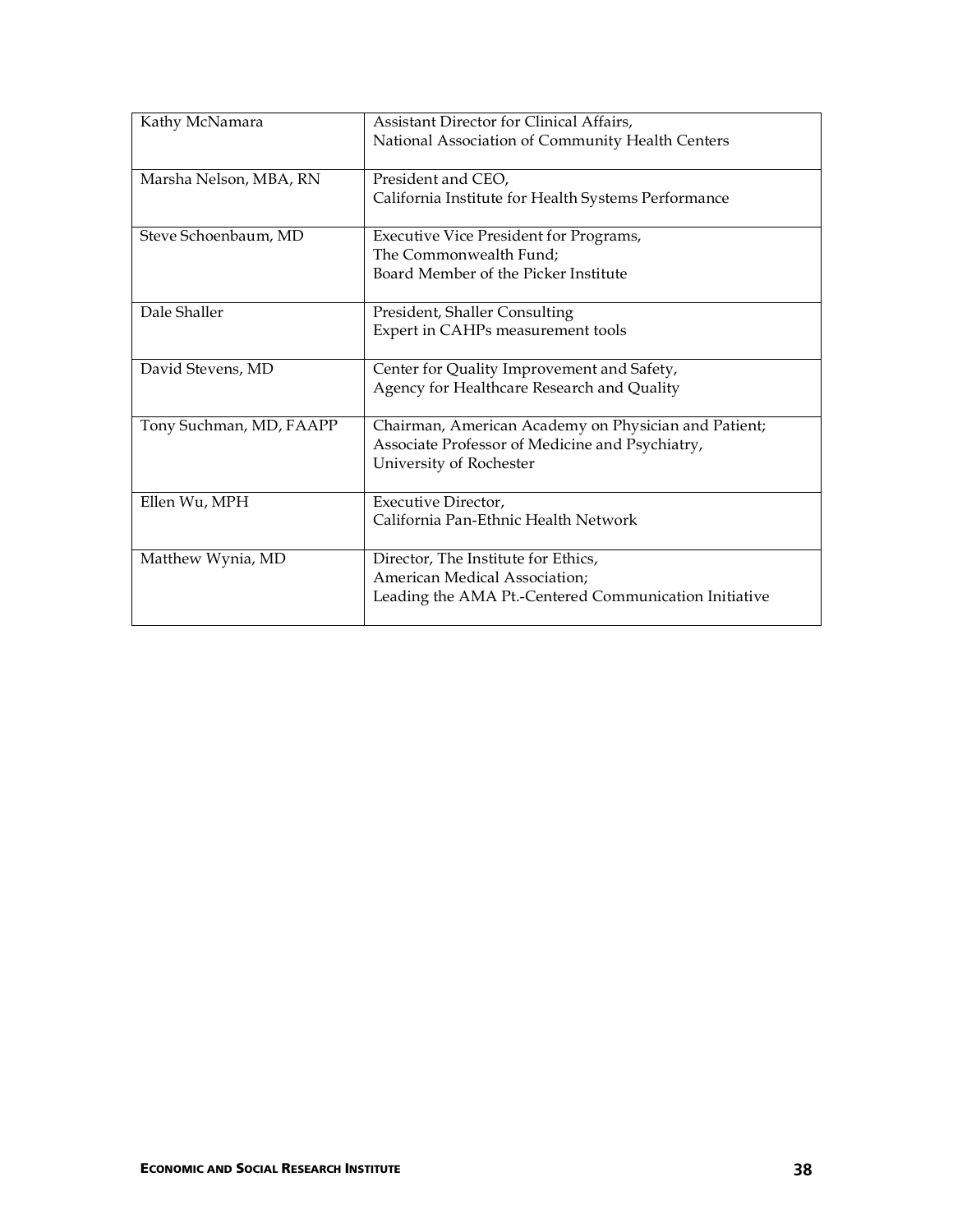### Appendix C. Case Study Selection Criteria

Because of the breadth of programs and activities that could be described as "patient-centered," we developed and used the following criteria to guide the case study site selection process:

- 1. Expert recommendations in telephone interviews with researchers and clinicians who have worked on issues closely related to patient-centered health care (see Appendix A), we obtained recommendations and "nominations" for clinical and educational programs that exhibit or teach innovative and successful elements of patient-centered care.
- 2. A focus on vulnerable populations- In order to challenge the notion of patient-centered care as a paradigm only for those with stable health care coverage, we sought programs and models that appeared to be trying to bring patient-centered care philosophies and tenets to populations for whom simply accessing the health care system, let alone developing a strong patient-provider relationship, is a challenge. To highlight the ways in which culturally competent care is being delivered, and to emphasize the role of such care in a patientcentered system, we focused on programs and delivery systems whose target populations include immigrants, the uninsured, low-income populations, minorities, and the elderly.
- 3. Evidence of innovation- We gave preference to programs that are using new and innovative strategies that may be replicable to other institutions and settings. Thus, we assessed whether programs included such innovations as new methods for training health professionals in cultural competence, or new technology.
- 4. Variation in program type- Finally, using all of the above considerations, we made selections for case study sites that so as to represent different components of the health care system, diversity in mission, funding mechanisms, and target populations.
- 5. Cooperation of program leaders and staff- We ascertained whether the programs considered for analysis were able and willing to provide the time and effort needed for a successful case study. This required a commitment from the program/organization leader and key staff that they would be available for interviews and would share information and documentation regarding program development (with a particular focus on the dimensions of patientcentered care), barriers, assessment, outcomes, etc.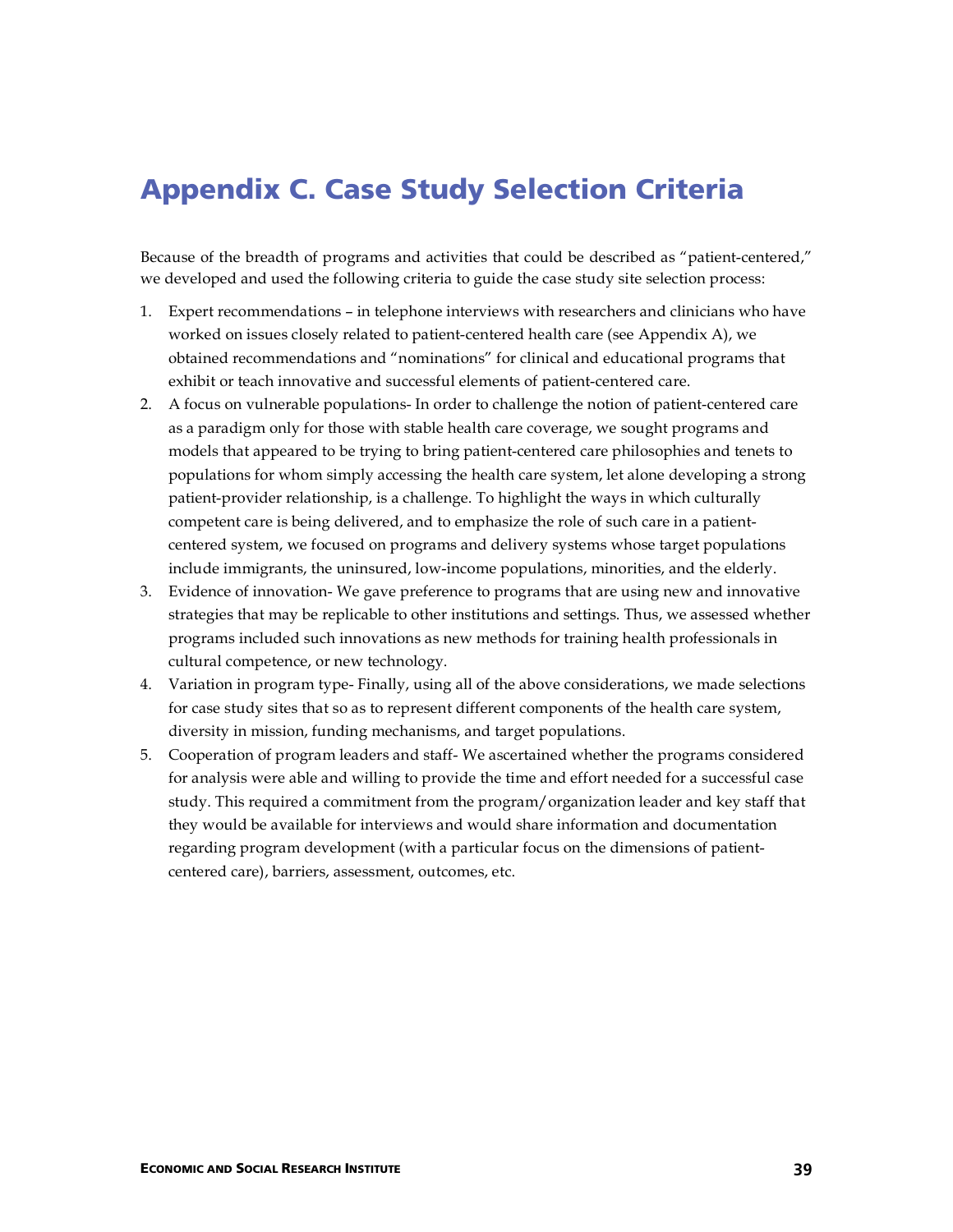# Appendix D. Case Study Interview Guide

Respondent: Administrator/Planner/Clinician/Patient/Other:

*PCC Practices: Service-related*

- 1. How would you define PCC for underserved (low-income, uninsured, immigrant) populations?
- 2. How are those components manifested in your organization? For example, [probe for each component]… How does staff…
	- a. … elicit each patient's health needs, beliefs, goals/ expectations of treatment, and level of health literacy? How is this information built into the patient's care plan?
	- b. … build trust?
	- c. …convey information that is understandable and empowering?
	- d. …learn about and coordinate with other traditional or alternative/complementary treatments?
	- e. …determine what language assistance may be required and make the assistance routinely available?
- 3. Do you use any particular technologies to promote patient centeredness e.g., software programs, information systems, other technical advances? Describe. How did you learn about them? How did you obtain them—develop internally, purchase them (at what price), etc? Are these part of standard practice in the field, or are they 'ahead of the curve'?
- 4. Which of the above practices have been most important/effective?

#### *PCC Staff Training/Workforce Development*

- 1. Where did the organizations learn of the specific PCC-related techniques? Developed internally, externally—specific protocols, consultants/TA, conferences?
- 2. Does your organization use community health workers, or other types of staff outside the traditional medical model, who may be more in tune with patient preferences?
- 3. Does new staff receive any training or instruction in PCC behaviors and cultural competence? Are there any formal or informal methods used to help staff understand the socio-cultural factors that affect patients' health beliefs and ability to interact with the health care system? Describe. Are these one-time, or repeated for all staff on a regular basis? Are they part of a broader clinical/service training, or do they have a specific, separate focus on PCC/cultural competence?
- 4. What training techniques have been most helpful and effective? (eg, formal curricula, teaching by example)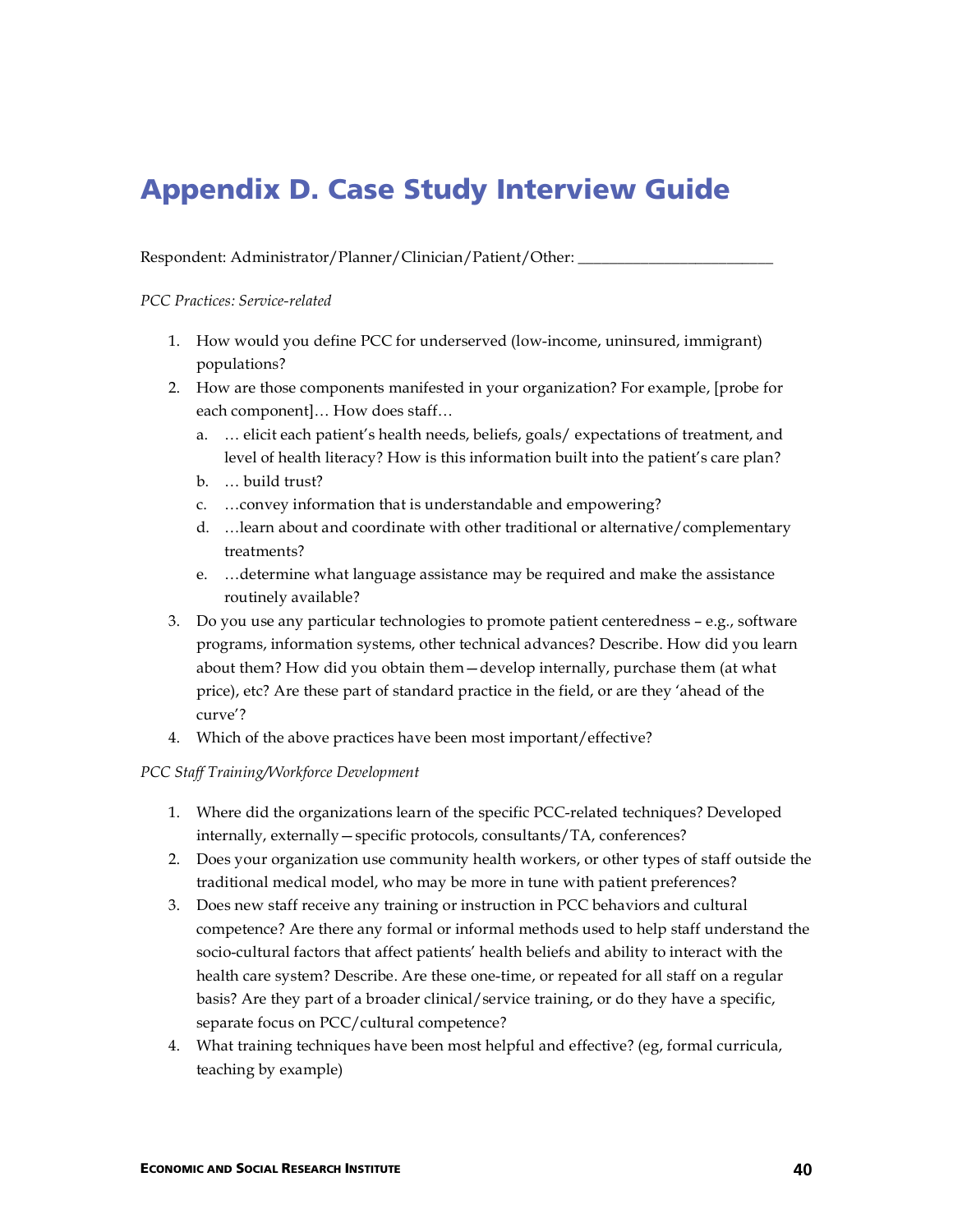5. [IF NONE] Would training tools or assistance be helpful if available? What kind, specifically? Would your organization be willing or able to pay for such tools/assistance?

#### *Educational Program (Development of Training Curricula, Residency Program)*

- 1. Who are the training participants: medical school students, residents, practicing physicians, nurses, allied health, receptionist/administrative staff, other?
- 2. Describe the relevant training components/methods. What PCC components are emphasized? How?
- 3. Can the methods be replicated or adapted to other sites? To other provider groups?
- 4. What aspects are the most effective? How is this measured/assessed?

#### *PCC Measurement & Outcomes (adjust wording if educational program)*

- 1. Do you have any way to assess the degree to which you are practicing PCC ie, the degree to which the organization obtains information about a patient's culture, socioeconomic status, understanding of medical issues, attitude toward the medical establishment, social supports; the degree staff explain and educate about treatment options and self care; involve the patient and family in decisions; learn about and coordinate with alternative medicines the patient uses, etc? Describe.
- 2. Specifically, does the organization use standardized qualitative and quantitative data collection methods and uniform coding systems to gather valid and reliable information for understanding the demographics and needs of the patients they serve?
- 3. Do you have any way to assess the impact or outcomes of PCC practices? Eg, patient satisfaction, patient compliance, actual health outcomes? Describe – instruments, what specific questions/issues, how often, who administers it, cost and how paid (eg, operations budget, grant, reimbursed by insurers)?
- 4. Is this assessment part of any external review or accreditation process? Describe.
- 5. What have been the results?
- 6. Re: either process or outcome assessments: What exactly is done with the results? Who reviews them? What happens if certain areas are not scoring well? Are staff rewarded or held accountable based on the results? What is staff attitude toward this process? Have any changes been made as a result of measurement? Probe for specific examples. What was the process for developing and implementing those changes?
- 7. [IF NO REGULAR MEASUREMENT]: Why is there no regular measurement? No interest, no funding, no time, no effective way to measure, etc? Do you think measurement would be helpful? What would be most helpful to measure (practices, outcomes)? What would it take to begin measurement (funding, TA, support from leadership/staff, etc)?

#### *Organizational Culture & Planning*

- 1. What is the stated mission of the organization?
- 2. When planning this service/program, was "patient-centeredness" explicitly discussed? Describe.